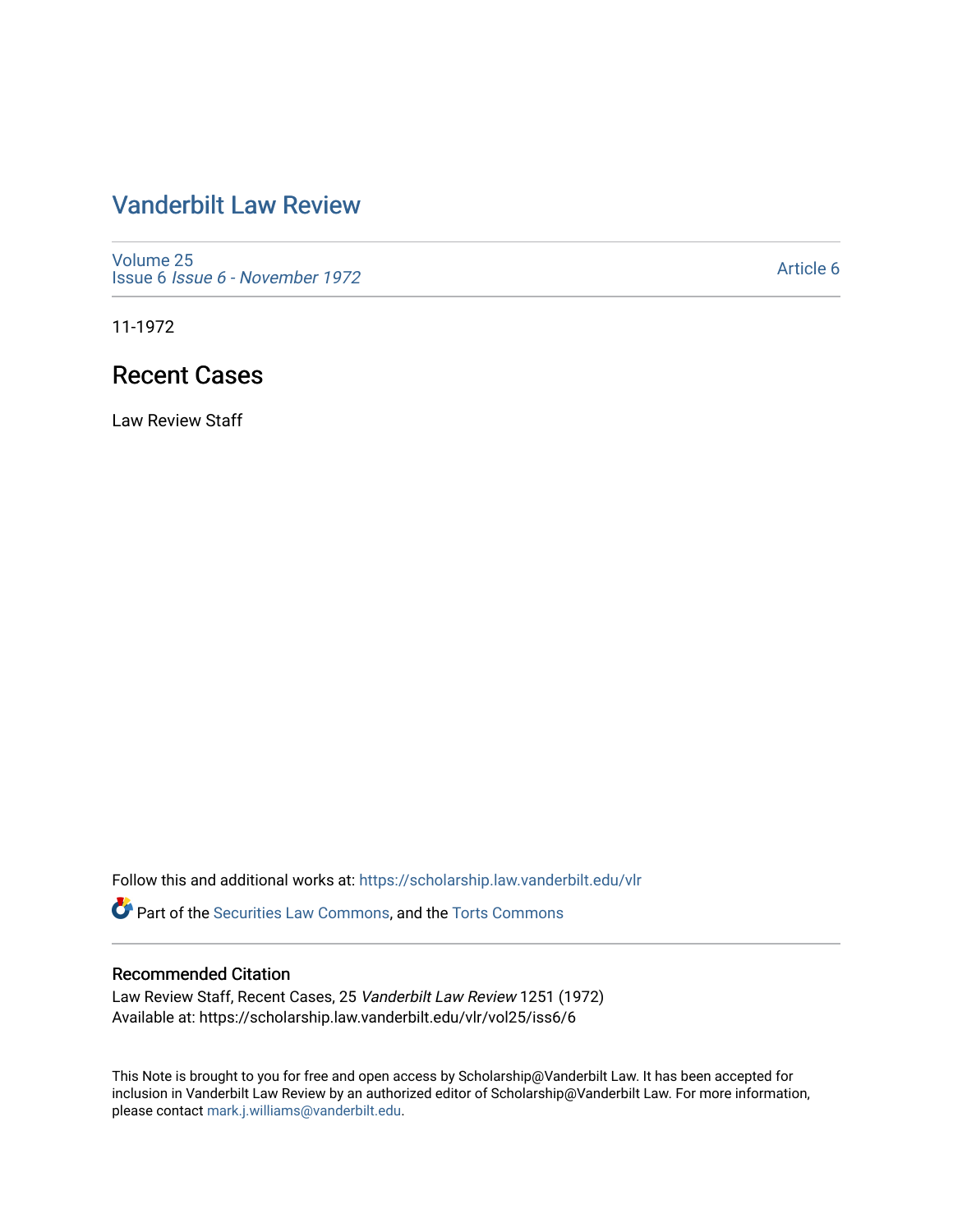# **RECENT CASES**

### **Constitutional Law-Due Process-Replevin Statutes Allowing Seizure of Property Without Notice and Opportunity for Hearing Violate Due Process Clause of Fourteenth Amendment**

Appellant-debtors' purchased household items' from respondentcreditors under conditional sales contracts that permitted creditor repossession upon default.3 When appellants allegedly defaulted, respondents summarily replevied the goods pursuant to the Florida and Pennsylvania statutes<sup>4</sup> that authorize prejudgment replevin of property without prior notice and opportunity for hearing. Appellants brought suit

2. The Florida appellant had purchased a stove and a phonograph. The Pennsylvania appellants had purchased a bed, a table, stools, a stereo set, rings, a diamond watch, and a television roof antenna.

3. The contracts signed by the Florida appellant provided "in the event of default of any payment or payments, Seller at its option may take back the merchandise." Fuentes v. Faircloth, 317 F. Supp. 954, 956 (S.D. Fla. 1970). The contracts signed by the Pennsylvania appellants provided "[1]f I default in any payment **. . .** you or assigns may retake the merchancise **.** Epps v. Cortese, 326 F. Supp. 127, 130 (E.D. Pa. 1971).

4. FLA. **STAT. ANN. §§** 78.01, 78.07, 78.08, **78.10,** 78.13 (Supp. 1972-73); **PA. STAT.** tit. 12, § 1821 (1967); **PA.** R. Civ. P. 1073, 1076-77. In essence, these sections provide that any person whose chattels are wrongfully detained may obtain a writ of replevin to recover them. The applicant must assert to the clerk that he is entitled to the writ and must file a security bond for double the value of the property. (Under Florida law, but not Pennsylvania law, the applicant must also file a complaint.) If the creditor fails to maintain his right to possession (under Florida law, if he fails to prosecute or loses the accompanying lawsuit), he has to pay the party entitled to the property the value of the property plus costs sustained by reason of the issuance of the writ. After the property has been seized, the debtor has 3 days in which to reclaim possession by posting his own security bond equal in amount to that posted by the creditor. If the debtor does not post bond, after the 3-day period the property is turned over to the creditor (pending final judgment in the repossession suit in Florida). Since under Pennsylvania law the creditor is not required to file a complaint, the Pennsylvania debtor must initiate a lawsuit himself if he is to get a post-seizure hearing.

1251

I. The present action consolidates 2 independent suits. The first suit was brought in federal district court in Florida by a plaintiff who had refused to pay a final installment under a conditional sales contract because of seller's alleged refusal to service the goods as required by the contract. When seller replevied the goods, plaintiff brought suit for declaratory and injunctive relief against continued enforcement of the procedural provisions of the Florida replevin statute. Fuentes v. Faircloth, 317 F. Supp. 954 (S.D. Fla. 1970). The second suit was brought by 4 Pennsylvania plaintiffs who sought a permanent injunction against continued enforcement of the Pennsylvania replevin statute. Three of the 4, like the Florida appellant, had had their possessions seized under writs of replevin when they failed to complete their installment payments. The fourth plaintiff had a more bizarre experience-her son's clothes, furniture, and toys were replevied by her former husband after a child custody dispute. Epps v. Cortese, 326 F. Supp. 127 (E.D. Pa. 1971).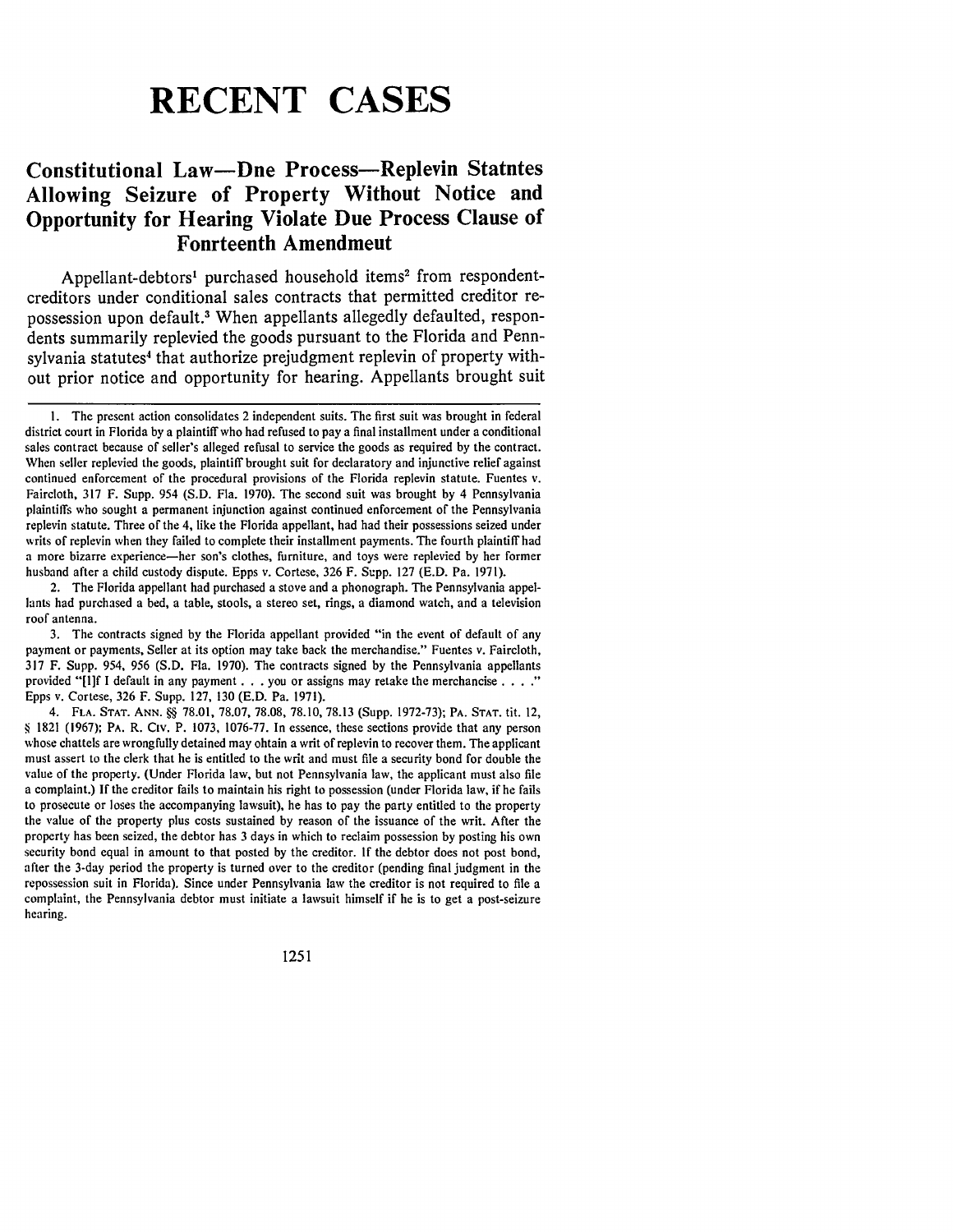challenging the constitutionality of these statutes on the ground that by authorizing the state's agents to repossess property without first providing the possessor with notice and an opportunity to be heard, the statutes allow deprivation of property without due process of law and thus violate the fourteenth amendment.<sup>5</sup> Respondents asserted that the due process clause requires a preseizure hearing only for takings of "necessary" property, not household goods; the ex parte repossessions were only temporary and therefore not "deprivations" within the meaning of the fourteenth amendment; and that appellants had waived any right to preseizure hearings by signing contracts that expressly granted repossession rights to the creditors. The United States District Courts for the Districts of Florida and Eastern Pennsylvania adopted respondents' position.' On direct appeal to the United States Supreme Court, *held,* vacated and remanded. Absent compelling state or creditor interests or contractual waiver, state statutes authorizing replevin of property without prior notice and an opportunity for a hearing violate the due process clause of the fourteenth amendment.7 *Fuentes v. Shevin,* 407 U.S. 67 (1972).

Replevin is an ancient form of action<sup>8</sup> that continues to have modern statutory vitality as a creditor's remedy to recover goods from a defaulting debtor,<sup>9</sup> because its summary repossession procedures protect the chattels from destruction, misuse, or concealment and conserve the state's financial resources and administrative time.<sup>10</sup> Modern replevin is initiated by plaintiff's posting bond and claiming that specified goods belonging to him are in defendant's unlawful possession. A writ of replevin is then issued commanding the sheriff to seize the goods from the defendant, to keep them in custody for a fixed time, and, if defendant does not post a counterbond in that time, to turn the goods over

9. The modem action of replevin is a hybrid of common-law replevin and common-law detinue, the latter being a remedy for an unlawful detention of chattels. Comment, *Laprease and Fuentes: Replevin Reconsidered,* 71 COLUM. L. REV. 886, 888 (1971).

<sup>5.</sup> Appellants further contended that the prejudgment replevin procedures violated the search and seizure provision of the fourth amendment. The Court, however, did not reach this issue.

<sup>6.</sup> Epps v. Cortese, 326 F. Supp. 127 (E.D. Pa. 1971); Fuentes v. Faircloth, 317 F. Supp. 954 (S.D. Fla. 1970).

<sup>7.</sup> Relying upon this decision, a federal district court has declared Tennessee's replevin provisions unconstitutional. *See* Mitchell v. State, Civil No. 72-241 (W.D. Tenn., Sept. 28, 1972).

<sup>8.</sup> Replevin is a possessory action that arose at the end of the twelfth or the beginning of the thirteenth century. The procedure evolved to combat the harshness of distraint, a process whereby landowners were empowered to seize summarily the personal goods of their tenants until the landowner's claim was satisfied. **J. COBBEY,** A PRACTICAL TREATISE **ON** THE LAW **OF** REPLEVIN I (1890). *See generally* J. **WILKINSON,** THE PRACTICE **IN** THE **ACTION** OF REPLEVIN (1834).

<sup>10.</sup> *See, e.g.,* Epps v. Cortese, 326 F. Supp. 127, 135 (E.D. Pa. 1971).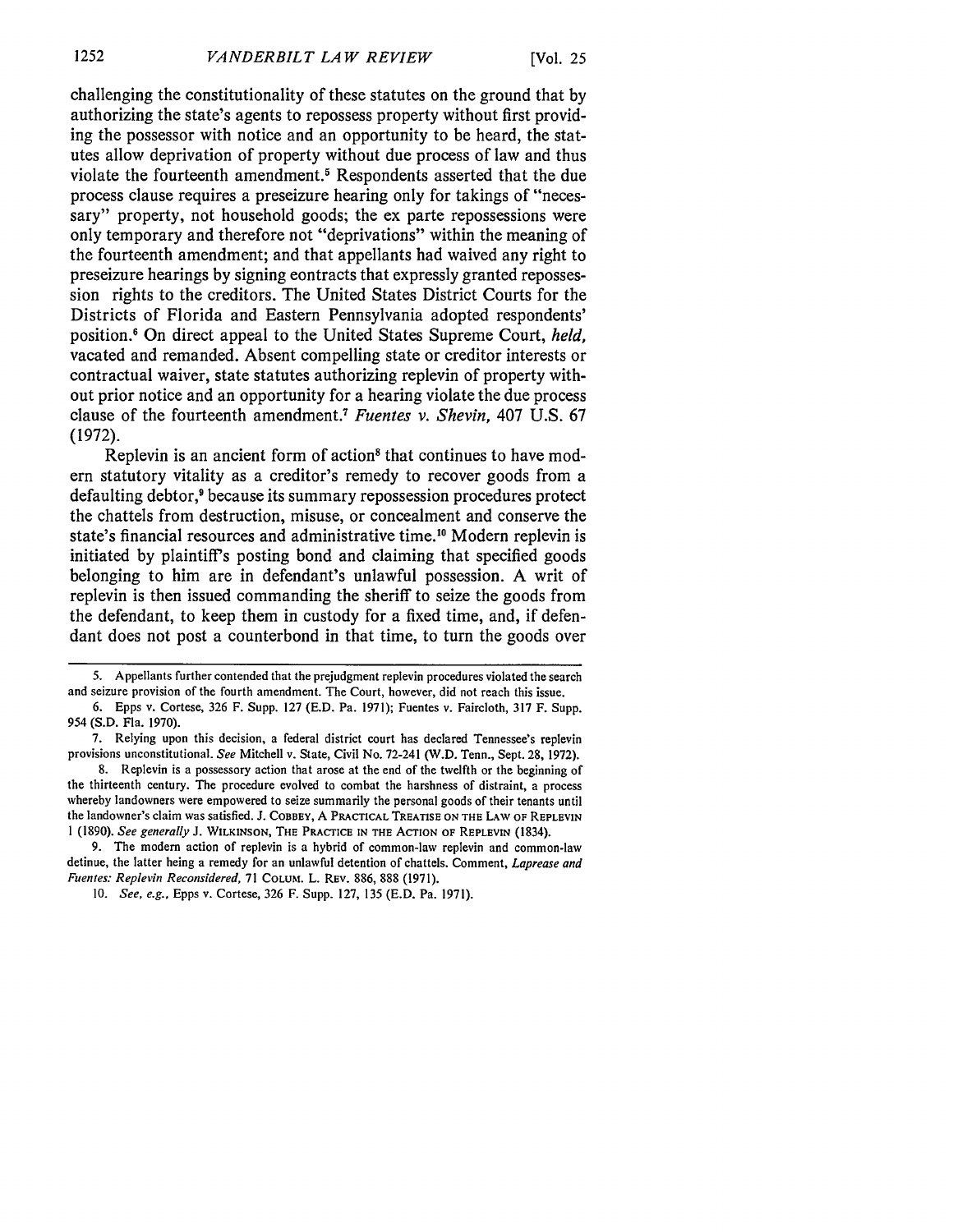to the plaintiff.<sup>11</sup> As in other prejudgment creditor remedies,<sup>12</sup> plaintiff's claim is heard ex parte and thus defendant cannot contest the action until after the goods have been repossessed.13 This kind of prejudgment seizure provision was found constitutional by the Supreme Court in *McKay v. Mclnnes."* In *Mclnnes,* the Court in a per curiam opinion upheld the validity of a prejudgment attachment effected without prior notice or opportunity to be heard, apparently on the rationale of the lower court that, since the attachment was immediately followed by a judicial proceeding in which notice was given and the parties were allowed to be heard, the procedure does not constitute a sufficient "deprivation" to violate the due process clause. The *Mclnnes* decision remained undisturbed for 40 years until the landmark case of *Sniadach v. Family Finance Corp.'5* impliedly overruled *Mclnnes"* by holding that the due process clause of the fourteenth amendment requires notice and an opportunity for hearing prior to prejudgment wage garnishment. The *Sniadach* Court emphasized that wages were a "specialized type of property," the garnishment of which would impose tremendous hardship on the debtor.<sup>17</sup> This emphasis, however, produced conflicting decisions on the question whether property other than wages should be accorded the due process safeguards enunciated in *Sniadach.* On one side, several courts applied *Sniadach* to strike down summary prejudgment procedures." For example, in *Laprease v. Raymours Furniture Co."* the creditor, pursuant to New York law, replevied a bed, chest, highchair, and other household goods without giving the debtor an opportunity for a hearing. The court declared that these items were as "specialized" as the wages in *Sniadach,* since they were necessary for day-to-day living and were property the "taking of which on the unilateral command of an adverse party 'may impose tremendous hardships' on the purchaser . . . .<sup>220</sup> The court therefore concluded that replevy

20. *Id.* at **722.**

*II. See, e.g.,* note 4 *supra.*

<sup>12.</sup> Other creditor remedies, for example, are garnishment and attachment. These remedies, like replevin, involve involuntary dispossession of the defendant-attachment seizes property in the debtor's possession, but garnishment seizes the debtor's funds, effects, or credits in the possession of a third party. *See* 22 **VAND. L.** REV. 1400, 1401 (1969).

<sup>13.</sup> *See, e.g.,* note 4 *supra.*

<sup>14. 279</sup> U.S. 820, *affg per curiam* 127 Me. 110, 141 A. 699 (1928).

*<sup>15.</sup>* **395** U.S. **337** (1969), *noted in* 22 **VAND.** L. REV. 1400 (1969).

**<sup>16.</sup>** *See* 1969 **DUKE L.J. 1285, 1290.**

**<sup>17.</sup> 395** U.S. at 340.

**<sup>18.</sup>** *E.g.,* Aaron v. Clark, 40 U.S.L.W. **2756** (N.D. Ga., May 4, 1972) (garnishment statute held unconstitutional); Adams v. Egley, **338** F. Supp. 614 (S.D. Cal. **1972)** (repossession statute held unconstitutional). Goldberg v. Kelly, **397 U.S.** 254 **(1970),** in which an administrative regulation terminating welfare benefits was held unconstitutional, did little to resolve the conflict.

<sup>19. 315</sup> F. Supp. **716** (N.D.N.Y. **1970).**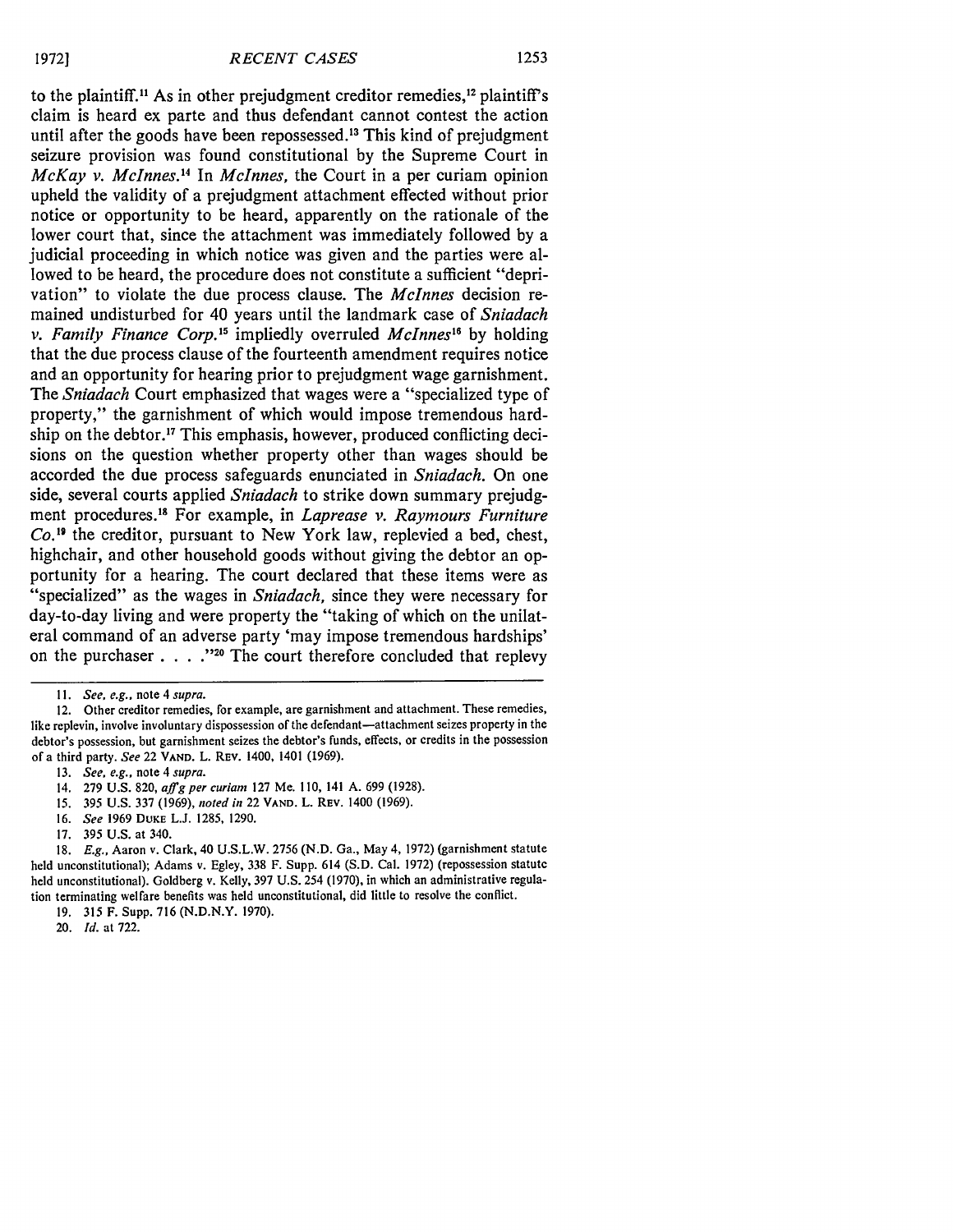of the goods without notice and an opportunity for hearing denied the debtor due process of law. On the other side, a few courts restricted the scope of *Sniadach* to prejudgment garnishment of wages.2 ' In *Brunswick Corp. v. J & P Inc.22* Brunswick replevied bowling equipment sold to **J &** P under a conditional sales contract when **J &** P failed to make a payment. The *Brunswick* Court distinguished *Sniadach* as a "unique case involving a specialized type of property" and inapplicable to an action to enforce a security interest.<sup>23</sup> In light of decisions like *Laprease,* in which the property involved was held "necessary" to one's existence, and *Brunswick,* in which the property was held "unnecessary," several commentators felt that *Sniadach* and its progeny had employed a test of balancing the interests of the state and creditor against those of the debtor to determine, in each factual context, whether due process required notice and an opportunity for hearing.<sup>24</sup> **If** the state or creditor interest outweighed the interest of the debtor, the summary prejudgment procedure would not be violative of due process. 25 Even in situations in which the debtor interest seems certain to prevail, however, the courts may confront the additional problem of the creditor's attempting to secure the debtor's waiver of due process rights.2 " Although the Supreme Court has stated that due process rights may be waived by contract,<sup>27</sup> most courts have declined to find a waiver when there is a standard form contract and a great disparity of bargain-

25. *See* note 24 *supra.*

26. *See, e.g.,* Osmond v. Spence, 327 F. Supp. 1349 (D. Del. 1971); Blair v. Pitchess, 5 Cal. 3d 258, 486 P.2d 1242, 96 Cal. Rptr. 42 (1971).

27. National Equip. Rental, Ltd. v. Szukhent, 375 U.S. 311 (1964).

<sup>21.</sup> *See, e.g.,* Wheeler v. Adams, 322 F. Supp. 645 (D. Md. 1971) (replevin statute upheld); Young v. Ridley, 309 F. Supp. 1308 (D.D.C. 1970) (foreclosure statute upheld).

<sup>22. 424</sup> F.2d 100 (10th Cir. 1970).

<sup>23.</sup> *Id.* at 105.

<sup>24.</sup> *See* Comment, *Provisional Remedies in New York Reappraised Under Sniadach v. Family Finance Corp.: A Constitutional Fly in the Creditor's Ointment,* 34 **ALBANY** L. REV. 426 (1970); Note, 49 N.C.L. REv. 763 (1971); Note, *Forcible Prejudgment Seizures,* 25 Sw. L.J. 331 (1971); Comment, *Replevin: A Due Process Prescription for an Ancient Writ,* 45 TEMP. L.Q. 259 (1972). One author suggested that there were no cogent reasons for limiting *Sniadach* to wage garnishment so long as the following factors were present: "(1) a prejudgment seizure without notice and an opportunity to be heard; (2) a 'strong' (i.e., corporate or institutional) creditor versus a 'weak' consumer-debtor; (3) an absence of 'special' creditor interest; (4) an absence of 'special' state interest (i.e., where the property involved is not dangerous to health and does not otherwise affect the public interest); and (5) a type of property intrinsically valuable to the debtor but only extrinsically valuable to the creditor (e.g., where the nature of the property is relevant to the creditor only to the extent that it is convertible into money or its equivalent, but where the debtor does find its inherent qualities important)." Comment, *Provisional Remedies in New York Reap*praised *Under* Sniadach v. *Family Finance Corp. A Constitutional Fly in the Creditor's Ointment, supra,* at 431.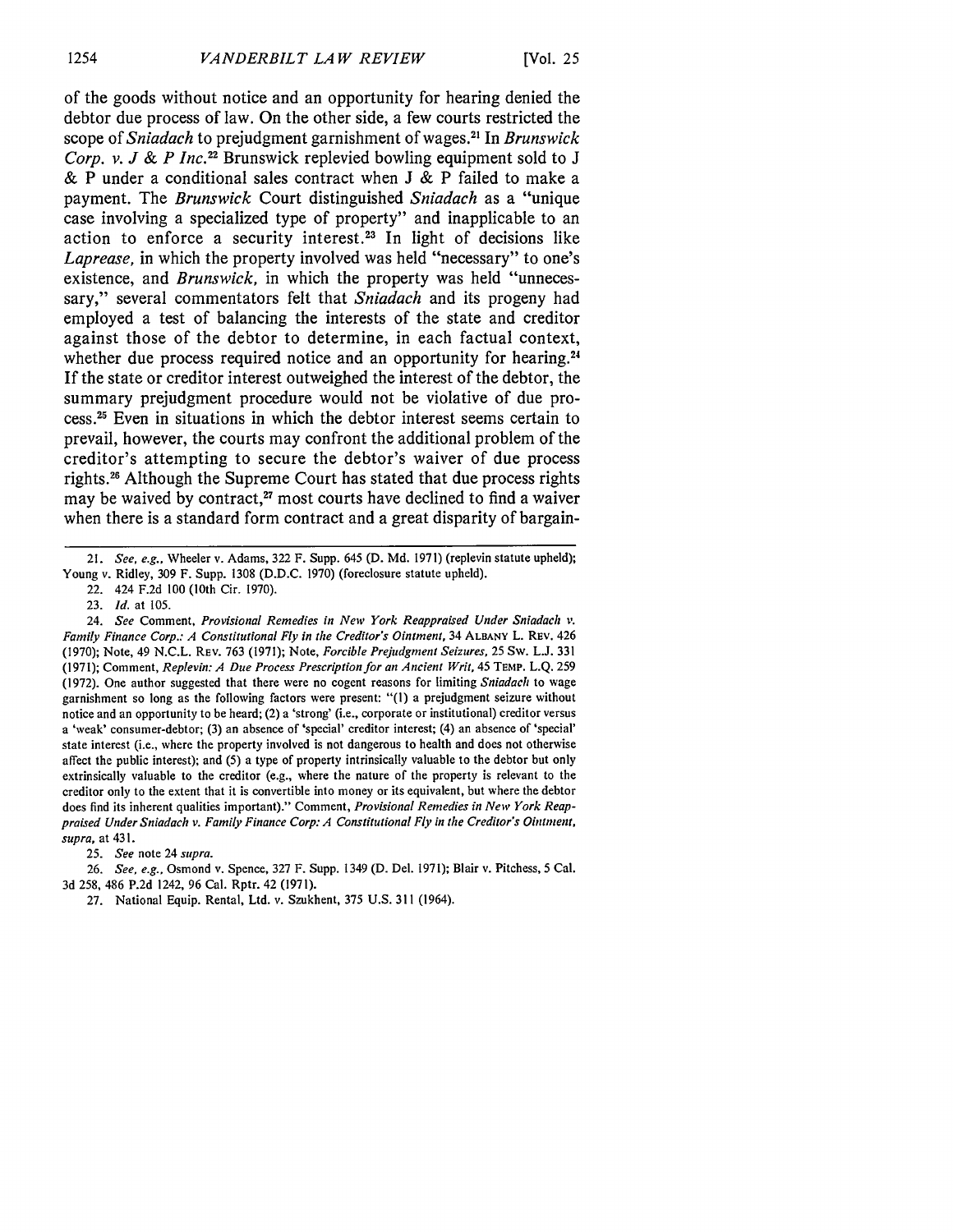ing power.<sup>28</sup> Furthermore, for an attempted waiver to be effective, it must be clear that the party asserted to have contractually relinquished his rights did so with full knowledge of those rights and the consequences of his action;<sup>29</sup> in situations involving low-income consumers, the likelihood is greatly increased that courts will find that a full understanding of the waiver provisions did not exist.<sup>30</sup> A few courts,<sup>31</sup> however, disregarded this pro-consumer view of waiver and suggested that the mere signing of a standard form contract that expressly authorizes repossession effectively waives a debtor's rights to notice and a hearing, whether or not the debtor is a low-income consumer.<sup>32</sup> In the absence of an authoritative Supreme Court ruling, however, *post-Sniadach* decisions have left effectively unresolved the questions whether a preseizure notice and opportunity for a hearing are constitutionally required for any or all types of property, and whether the due process safeguards can be readily waived.

In the instant case the Court first examined the history of procedural due process and found that a fair system of adjudication cannot be achieved unless the disputing parties are afforded the opportunity to be heard at a meaningful time and in a meaningful manner. In creditor's action cases, according to the Court, the right to be heard serves to protect an individual from substantively unfair or mistaken deprivations of property and, in order to fully effectuate this purpose, the right must be granted before the deprivation occurs. The Court found that no other safeguard for the debtor-such as posting bond prior to repossessing the

29. See D.H. Overmyer Co. v. Frick Co., 405 U.S. 174 (1972) (contractual waiver effective because parties had equality **of** bargaining power and knowledge of consequences); **cf** Brookhart v. Janis, 384 U.S. I (1966) (alleged waiver **of** right **to** cross-examine witnesses held ineffective); Johnson v. Zerbst, 304 U.S. 458 (1938)(no waiver of right to counsel); Ohio Bell Tel. Co. v. Public Util. Comm'n, 301 U.S. 292 (1937)(no waiver of right **to** have property valued upon evidence).

30. *See, e.g.,* Swarb v. Lennox, 314 F. Supp. 1091 (E.D. Pa. 1970), *affd, 405* U.S. 191 (1972). See also Comment, *Abolition of* **the Confession of Judgment Note** in Retail **Installment Contracts in** Pennsylvania, **73 DICK.** L. REV. 115, 116 (1968).

**31.** See, e.g., McCormick v. First Nat'l Bank, 322 F. Supp. 604 (S.D. Fla. 1971); Lawson v. Mantell, 306 N.Y.S.2d 317 (Sup. Ct. 1969).

32. The Court in Fuentes v. Faircloth, 317 F. Supp. 954 **(S.D.** Fla. 1970), **vacated and remanded** *sub* **noi.** Fuentes v. Shevin, 407 U.S. 67 (1972), declared that whether the 2 contracting parties were both commercial or whether one was a commercial party and the other a private individual was a "distinction without a difference as far as Due Process is concerned." *Id.* **at** 957. In Epps v. Cortese, 326 F. Supp. 127 (E.D. Pa. 1971), **vacated and remanded,** 407 U.S. 67 (1972), dealing with an alleged waiver of fourth amendment rights, the court suggested in dictum that the signing of the conditional sales contract **by** the vendee probably constituted a valid waiver. *Id.* **at** 137.

<sup>28.</sup> See, e.g., Santiago v. McElroy, 319 F. Supp. 284 (E.D. Pa. 1970); Comment, *The* **Growth** *of Procedural Due Process Into a New* Substance: *An* **Expanding** *Protection for* **Personal** Liberty and a "Specialized Type *of Property.* . . *In Our* Economic System," **66** Nw. U.L. REV. **502, 550** & n.218.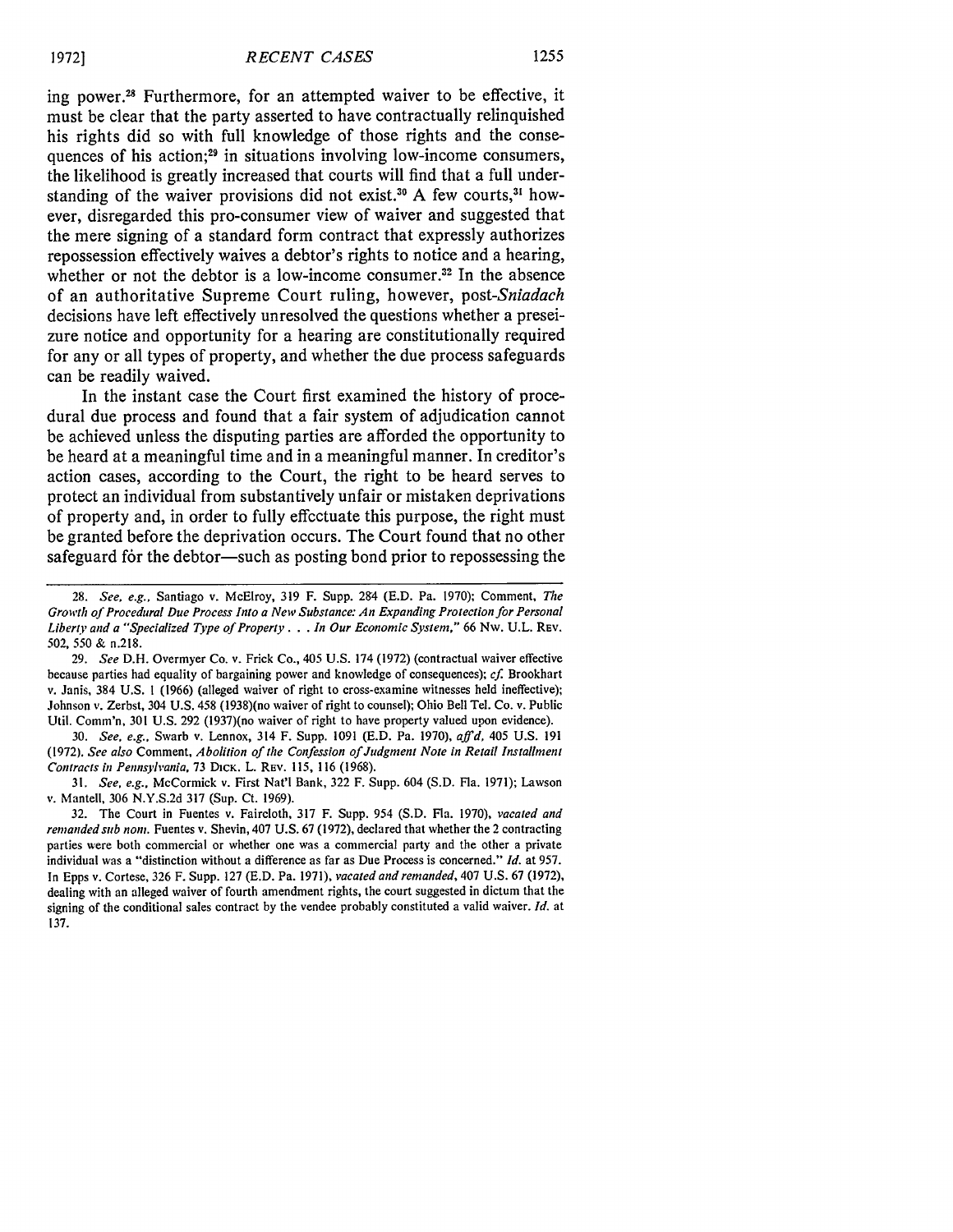chattels-is as effective as a hearing in preventing the arbitrary deprivation of property and that a temporary repossession pending final adjudication nonetheless constitutes a "deprivation" within the ambit of the due process clause. Therefore, the Court concluded that due process requires notice and an opportunity for a hearing before any property may be seized. The Court, however, did recognize that the repossession of property may constitutionally precede a hearing when an important governmental or public interest is at stake, when a special need exists for prompt action, or when a government official, pursuant to specific statutory authority, determines that summary seizure is necessary. In applying these principles to the instant case, the Court found that the Florida and Pennsylvania replevin provisions did not provide for a preseizure opportunity to be heard or confine their application to specified extraordinary situations. Furthermore, although the appellants did not have complete title to the goods in question, they did have a sufficient interest, in the Court's view, to warrant the protection of the due process clause. The Court stated that *Sniadach's* emphasis on the "necessity" of wages to one's livelihood as a basis for requiring a hearing prior to garnishment of wages did not mean that "unnecessary" property should receive less protection under the fourteenth amendment, because the due process clause, in both letter and spirit, encompasses all significant property interests. Turning to the waiver issue, the Court stated that due process rights may be contractually waived if the language of the contract amounts to a waiver on its face and the waiver is voluntarily, intelligently, and knowingly made. In the instant case, however, the Court found that the waiver provisions of appellants' conditional sales contracts constituted merely a statement of the sellers' rights to repossession and that appellants thus had not waived their constitutional rights to a preseizure hearing.<sup>33</sup> Therefore, since all significant property interests, including those of appellants, are protected by the fourteenth amendment, and since appellants had not waived their procedural due process rights, the Court concluded that the state provisions allowing the prejudgment replevy of chattels without prior hearing and an opportunity to be heard deprived appellants of their property without due process of law. <sup>34</sup>

<sup>33.</sup> The Court recognized that there had been no bargaining over the contractual terms between the parties who, in any event, were far from equal in bargaining power. The Court also noted that the purported waiver provisions in the standard form contracts had been in relatively fine print and that appellees had made no showing that appellants were aware of the significance of the provisions. 407 U.S. at 95-96.

<sup>34.</sup> In his dissenting opinion, joined by Chief Justice Burger and Justice Blackmun, Justice White expressed his feeling that the invalidated provisions protected the interests of both creditor and debtor. He declared that if there is a default, it is essential that the creditor be allowed to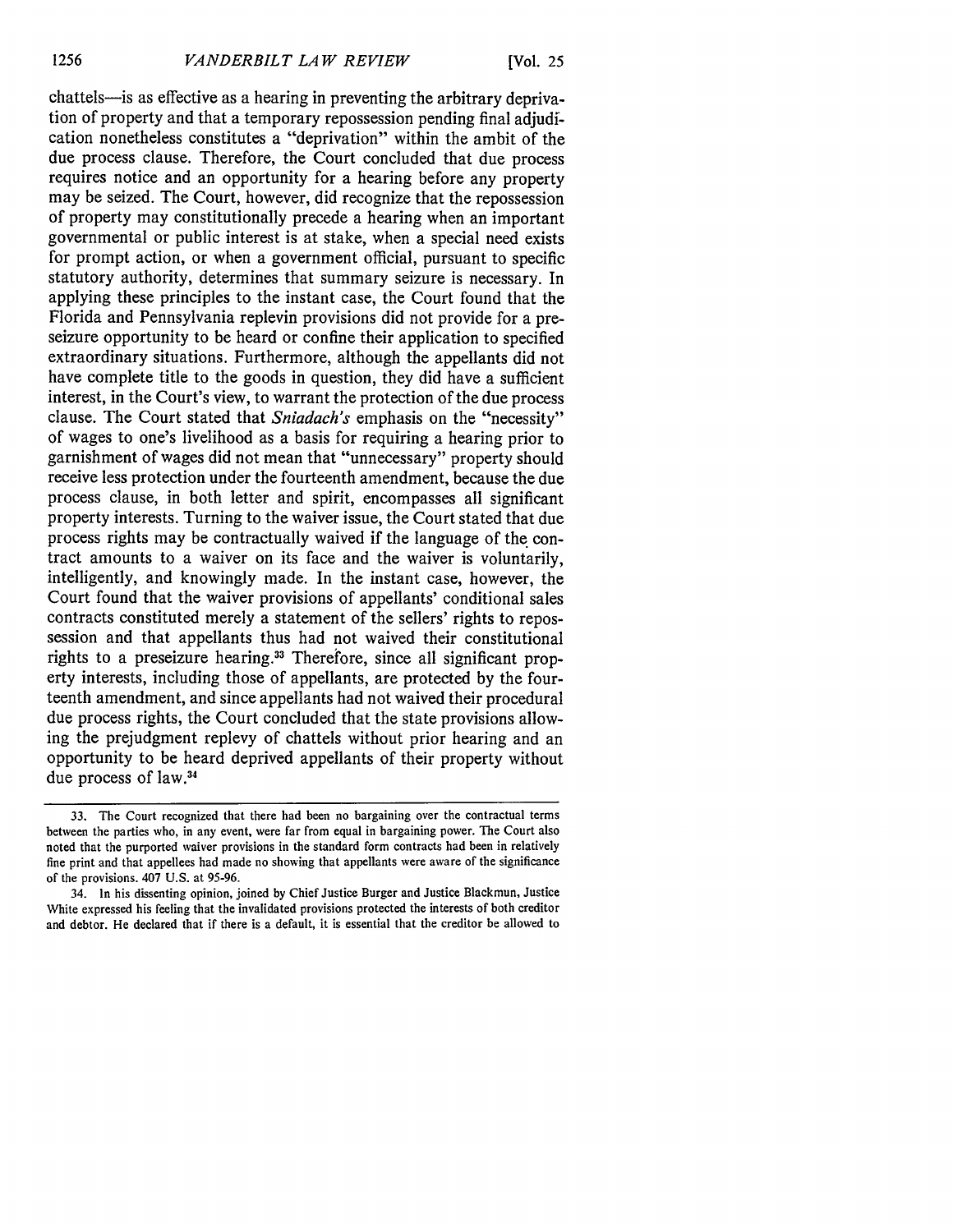The *Fuentes* decision is significant for its holding that the fourteenth amendment protects every significant property interest and not just the "specialized" property enunciated in *Sniadach;* at least two unresolved problems, however, leave the ultimate impact of the case unclear. First, the decision's effect upon the constitutionality of the creditor "self-help" provisions of the Uniform Commercial Code remains to be seen. Section **9-503** provides: "Unless otherwise agreed a secured party has on default the right to take possession of the collateral. In taking possession a secured party may proceed without judicial process if this can be done without breach of the peace or may proceed **by** action." This provision thus permits a creditor either to reclaim property without providing the possessor *any* procedural rights if the state's agents are not used to obtain the goods, or to institute judicial proceedings for repossession, in which case *Fuentes* now requires a preseizure opportunity for hearing. This disparity in the availability of procedural due process safeguards might be justified on the ground that personal repossession or self-help provisions lack sufficient nexus with the state to constitute state action, which is required for a violation of the fourteenth amendment.<sup>35</sup> However, since the state creates the contractual rights involved, and since the state statute condones the selfhelp procedure, there would appear to be sufficient state action to invoke the protection of the fourteenth amendment.<sup>36</sup> If a court were to allow a creditor to deny the debtor procedural safeguards through selfhelp, the scope of the *Fuentes* holding would be severely limited.<sup>37</sup> Even if state action is not found, the prophylactic purpose of the *Fuentes* rationale nevertheless could be advanced **by** construing "default" a pre-

repossess; and if there is no default, then the debtor has an opportunity for a full hearing and may recover damages if he prevails. 407 U.S. at 99.

<sup>35.</sup> U.S. CONST. amend, XIV, § **1.** "[N]or shall any State deprive any person of life, liberty, or property *.... " Id.*

<sup>36.</sup> Comment, *supra* note 28, at 513-14. "Since private activities serving a public function have been held to implicate the state in conduct proscribed **by** the fourteenth amendment. **. .** and to have invaded first amendment rights **. . .** it would only constitute one further step to hold that private activity avoiding any public agency's involvement, but aimed at disserving public interests in the protection of constitutional rights, is imbued with sufficient state action." *Id.* at 512 n.42. *See* Adams v. Egley, 338 F. Supp. 614 (S.D. Cal. 1972), in which the court declared **§§** 9-503 and 9-504 unconstitutional. The court reasoned that, since the statutes embodied the policy of the state and since the statutes **had** an impact on the provisions of the conditional sales contracts involved, there was sufficient state action to invoke the protection of the due process clause. Cf Hall v. Garson, 430 F.2d 430 (5th Cir. 1970). In *Hall,* plaintiffs challenged a Texas statute that gave a landlord a lien on personal property of a tenant and allowed seizure without opportunity for a hearing. In deciding upon jurisdiction, the court found "state action" under Shelley v. Kraemer, 334 U.S. 1 (1948). *But cf* Young v. Ridley, 309 F. Supp. 1308 (D.D.C. 1970).

**<sup>37.</sup>** *Cf* Smith, Sniadach *and Summary Procedures: The Constitution Comes to the Marketplace.* 5 **IND. LEGAL** F. 300, **327 (1972).**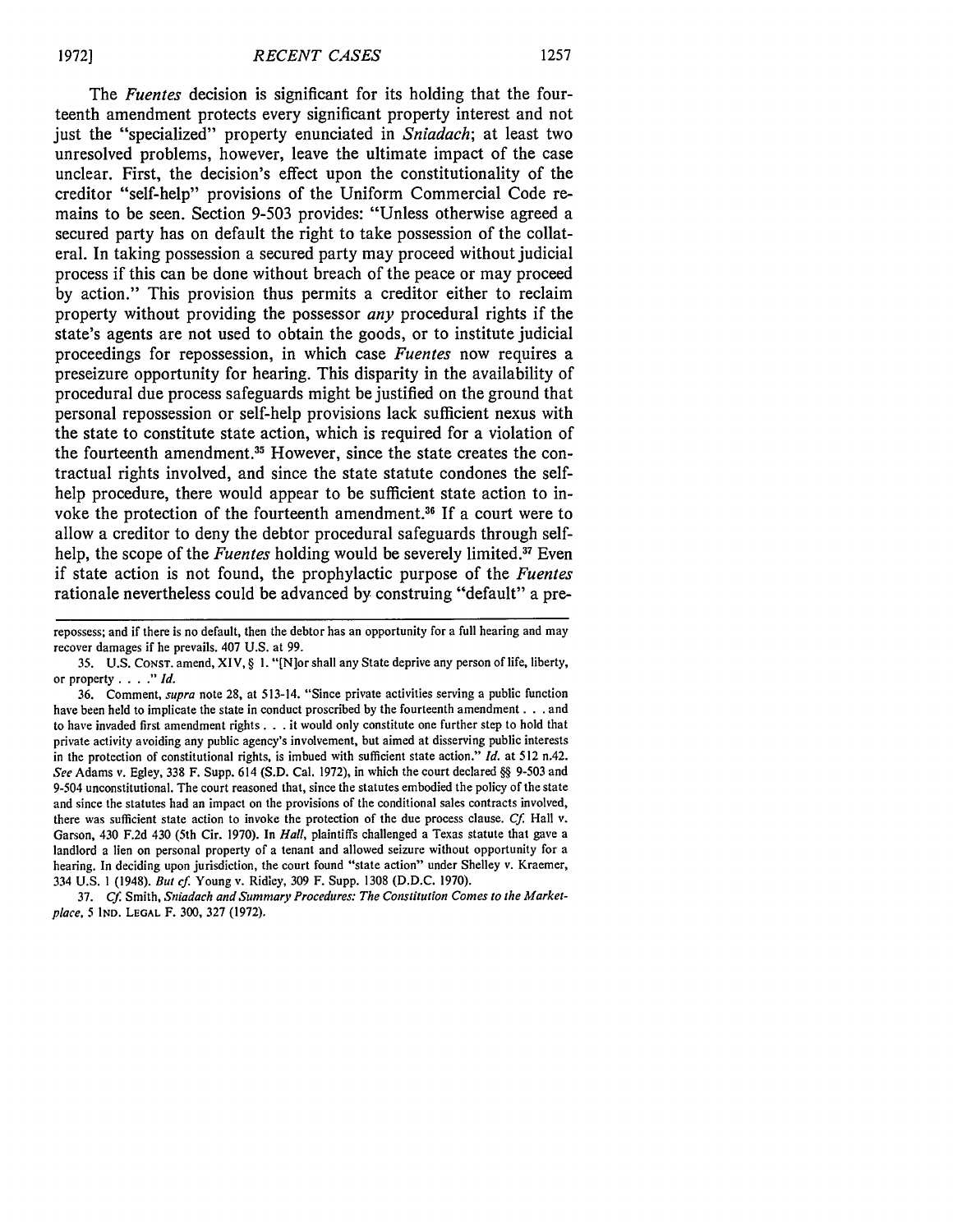requisite for any repossession, as necessitating a judicial determination, rather than a creditor determination.<sup>38</sup> In addition, any agreement providing that the creditor should determine what constitutes default would be subject to attack on the grounds of disparity of bargaining power<sup>39</sup> or unconscionability.<sup>40</sup> Under this approach, section 9-503 could be held to meet the dictates of *Fuentes,* and the necessity of drafting a new statute could be avoided. <sup>4</sup> ' Therefore, whether the **UCC** self-help provisions are declared unconstitutional as violative of the due process clause, or whether they are construed to require judicial scrutiny before any seizure takes place, the result is the same—the debtor must be given an opportunity for a hearing before his property may be seized.

Given that the *Fuentes* rationale will reach the UCC's self-help provisions, however, a second problem remains: the Court seems to have disregarded several pragmatic implications of its decision that tend to impose unreasonable burdens on creditors. Although the Court intimated that notice and a hearing are not necessary prior to repossession if a creditor can show the immediate danger of a debtor destroying or concealing the disputed goods,<sup>42</sup> it failed to give any guidelines on what would constitute a sufficient showing of this danger. Since the proceeding would be ex parte, would anything short of a notarized letter from the debtor declaring his obstructive intentions be sufficient proof? **Al**though it has been suggested that the danger of concealment or damage should not be a valid creditor contention,<sup>43</sup> this view overlooks what

39. *See* Santiago v. McElroy, 319 F. Supp. 284 (E. D. Pa. 1970) (lease providing for statutory distress procedure held not waiver); **cf.** Swarb v. Lennox, 314 F. Supp 1091 (E.D. Pa. 1970), *affd,* 405 U.S. 191 (1972) (clause providing for confession of judgment held not waiver). *See generally* Kessler, *Contracts of Adhesion-Some Thoughts About Freedom of Contract,* 43 COLUM. L. REV. 629 (1943).

40. **UNIFORM** COMMERCIAL **CODE** § 2-302(1) provides: "If the court as a matter of law finds the contract or any clause of the contract to have been unconscionable at the time it was made the court may refuse to enforce the contract, or it may enforce the remainder of the contract without the unconscionable clause, or it may limit the application of any conscionable clause as to avoid any unconscionable result." *See* Henningsen v. Bloomfield Motors, Inc., 32 N.J. 358, 161 A.2d 69 (1960); **cf.** Williams v. Walker-Thomas Furniture Co., 350 F.2d 445 (D.C. Cir. 1965). "Unconscionability has generally been recognized to include an absence of meaningful choice on the part of one of the parties together with contract terms which are unreasonably favorable to the other party." *Id.* at 449.

41. *See* note 38 *supra.*

42. 407 U.S. at 93.

43. *See* Comment, *supra* note 38, at 265. Proponents of this view reason that, since the creditor constantly is seeking payment of the debt prior to repossession, the debtor has already

<sup>38.</sup> *See* Comment, *Replevin: A Due Process Prescription For an Ancient Writ,* 45 **TEMP.** L.Q. 259, 276 (1972). The creditors in *Fuentes* could not have circumvented this requirement, even though some of the debtors *admitted* default, because those admissions came after the summary seizures. Consequently, the unconstitutional seizures occurred *prior* to an impartial determination on whether there had been a default.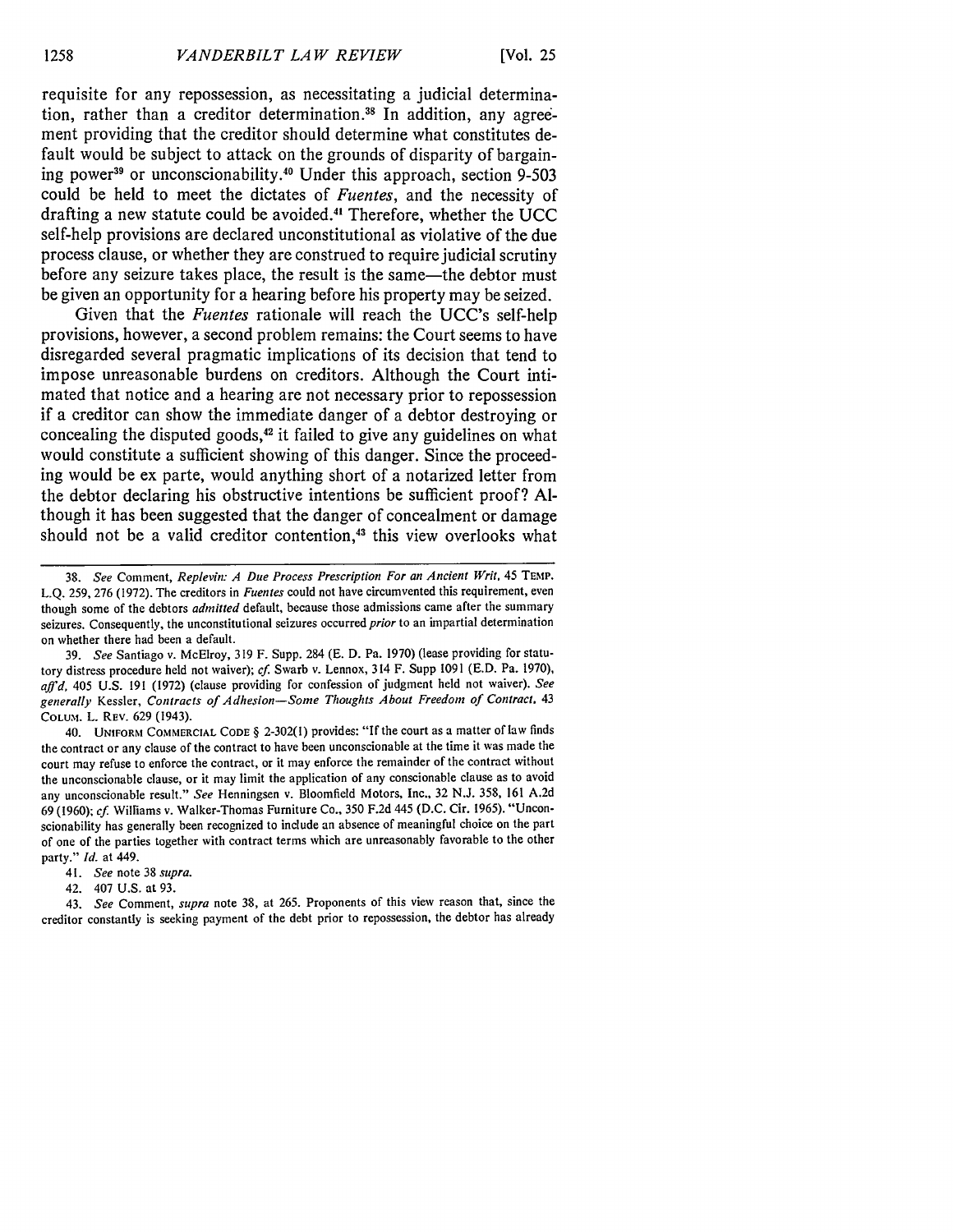seems to be a realistic appraisal of the situation: when a defaulting debtor receives notice of an action in which he will lose the goods, he no longer has any incentive to protect them. Creditors, being unable to protect their interests in the chattels prior to a hearing, may increase the cost of credit to offset losses from missing or damaged goods and expenses from the required judicial hearings.44 As a result, low-income consumers, who utilize installment credit more than high-income consumers<sup>45</sup> and are marginal credit risks, may be unable to secure any credit." Absent new legislation designed to prevent either a significant increase in credit costs or reduction in credit extension, it would thus appear that the practical results of *Fuentes* may negate its beneficial consumer protection aspects.47 Furthermore, a creditor may attempt to avoid the increased costs that *Fuentes* entails by securing the debtor's waiver of due process rights in the contract. The Court did suggest that if the contractual language is clear and amounts to a waiver on its face, the waiver would be effective. Nevertheless, since the "courts indulge every reasonable presumption against waiver,"<sup>48</sup> and since the clause would always be subject to the arguments of unconscionability and disparity of bargaining power,<sup>49</sup> it seems unlikely that creditors would be able validly to incorporate such a provision into standard form contracts. Ultimately, the loss of state replevin statutes and the UCC selfhelp provisions, coupled with the practical difficulties in validly providing for contractual waiver, may impair significantly a creditor's ability to protect his security interest in goods prior to the judicial hearing required by *Fuentes.*

46. *Cf* Comment, *Laprease and Fuentes: Replevin Reconsidered,* **71** COLUM. **L.** REv. 886, **904 (1971);** Special Project, *Wage Garnishment in Washington-An Empirical Study,* 43 **WASH.** L. REV. 743, **772-73 (1968).** *But see* Comment, *supra* note **38, at** 268.

**49.** *See* **notes** 39-40 *supra.*

had ample opportunity to conceal or damage the property if he so intends.

<sup>44.</sup> Adams v. Egley, **338** F. Supp. 614, **622 (S.D.** Cal. **1972).**

<sup>45.</sup> **FEDERAL TRADE** COMM'N, ECONOIIC **REPORT ON INSTALLMENT CREDIT AND RETAIL SALES** PRACTICES **OF** DISTRICT **OF COLUMBIA** RETAILERS **IX** (MARCH **1968).**

<sup>47.</sup> **For** a general discussion concerning **the** low-income consumer see **D.** CAPLOVITZ, THE POOR **PAY** MORE **(1967).**

<sup>48.</sup> Aetna Ins. Co. **v.** Kennedy, **301 U.S. 389, 393 (1937).**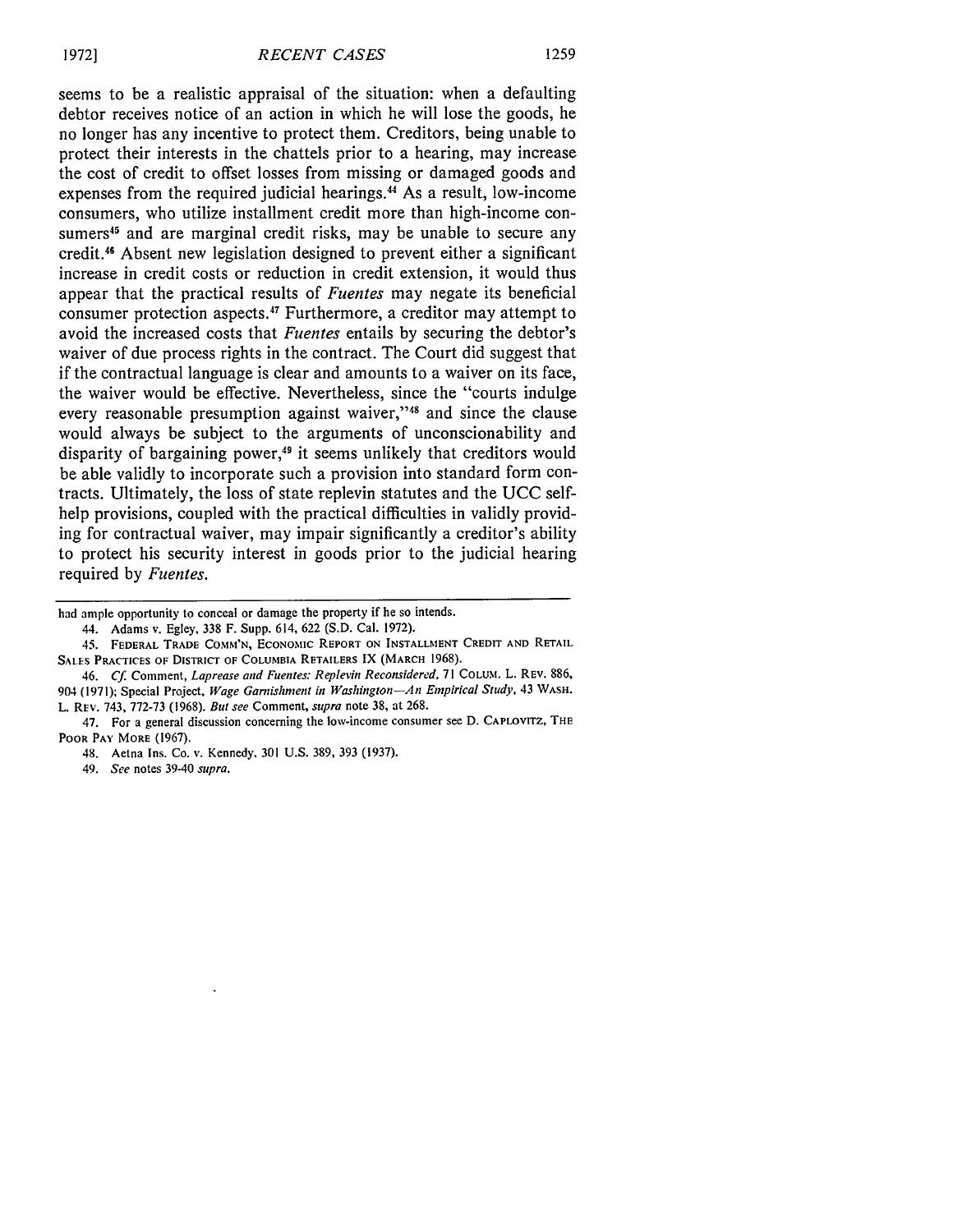### **Constitutional Law-Right to Counsel-Absent Waiver, No Defendant May Be Imprisoned Unless Represented By Counsel At Trial**

Without representation **by** counsel, petitioner, an indigent, was convicted of a misdemeanor' punishable **by** imprisonment up to six months and was sentenced to serve **90** days in jail. He subsequently sought habeas corpus relief from the state supreme court alleging that the state's failure to provide a court-appointed attorney contravened his sixth amendment right to counsel.<sup>2</sup> In denying relief, that court adopted the state's contention that petitioner had no right to counsel because the sixth amendment's reach against the states was limited **by** the Supreme Court's holding in *Duncan v. Louisiana3* that the sixth amendment right to trial **by** jury does not extend to persons accused of offenses punishable **by** less than six months imprisonment.4 On writ of certiorari to the United States Supreme Court, *held,* reversed. Absent a knowing and intelligent waiver, no defendant may be imprisoned unless he was represented **by** counsel at his trial. *Argersinger v. Hamlin,* 407 **U.S. 25 (1972).**

Judicial recognition of an indigent's right to counsel has emerged in two separate lines of historical development-one federal, and the other state. This right was first recognized to exist within the federal system in 1938 with the Supreme Court's decision in *Johnson v. Zerbst.*<sup>5</sup> The Court in *Johnson* held that, absent an intelligent waiver, an indigent who is accused of a felony has an absolute right to counsel. Four years later, the District of Columbia Circuit in *Evans v. Rives'* declared that an indigent misdemeanant was entitled to court-appointed counsel, since

3. 391 U.S. 145 (1968) (crime punishable **by** imprisonment up to 2 years made trial by jury mandatory).

5. 304 U.S. 458 (1938) (accused convicted of counterfeiting Federal Reserve notes and sentenced to 4 */2* years in the penitentiary).

6. 126 F.2d 633 (D.C. Cir. 1942) (accused convicted of nonsupport of his minor child and sentenced to one year in jail).

**<sup>1.</sup>** Petitioner was charged in Florida with carrying a concealed weapon, an offense punishable **by** imprisonment up to **6** months and a \$1,000 fine.

<sup>2.</sup> The sixth amendment provides: "In all criminal prosecutions, the accused shall enjoy the right . . . to have the Assistance of Counsel for his defense." Many state constitutions also guarantee this right. **E.g., GA. CONST.** § 2-105. **But cf FLA. CONST.** art. **1,** § 16 (an accused "[s]hall have the right to **. . .** be heard in person, **by** counsel or both **.... ").** There was no evidence presented to show that petitioner had waived his right to counsel. Since a waiver must be an intentional relinquishment of a known right, Johnson v. Zerbst, 304 U.S. 458 (1938), and since every reasonable presumption is made against a waiver, Walker v. Johnston, 312 U.S. 275 (1941), waiver could not have been implied.

<sup>4. 236</sup> So. 2d 442 (Fla. 1970) (4-3 decision).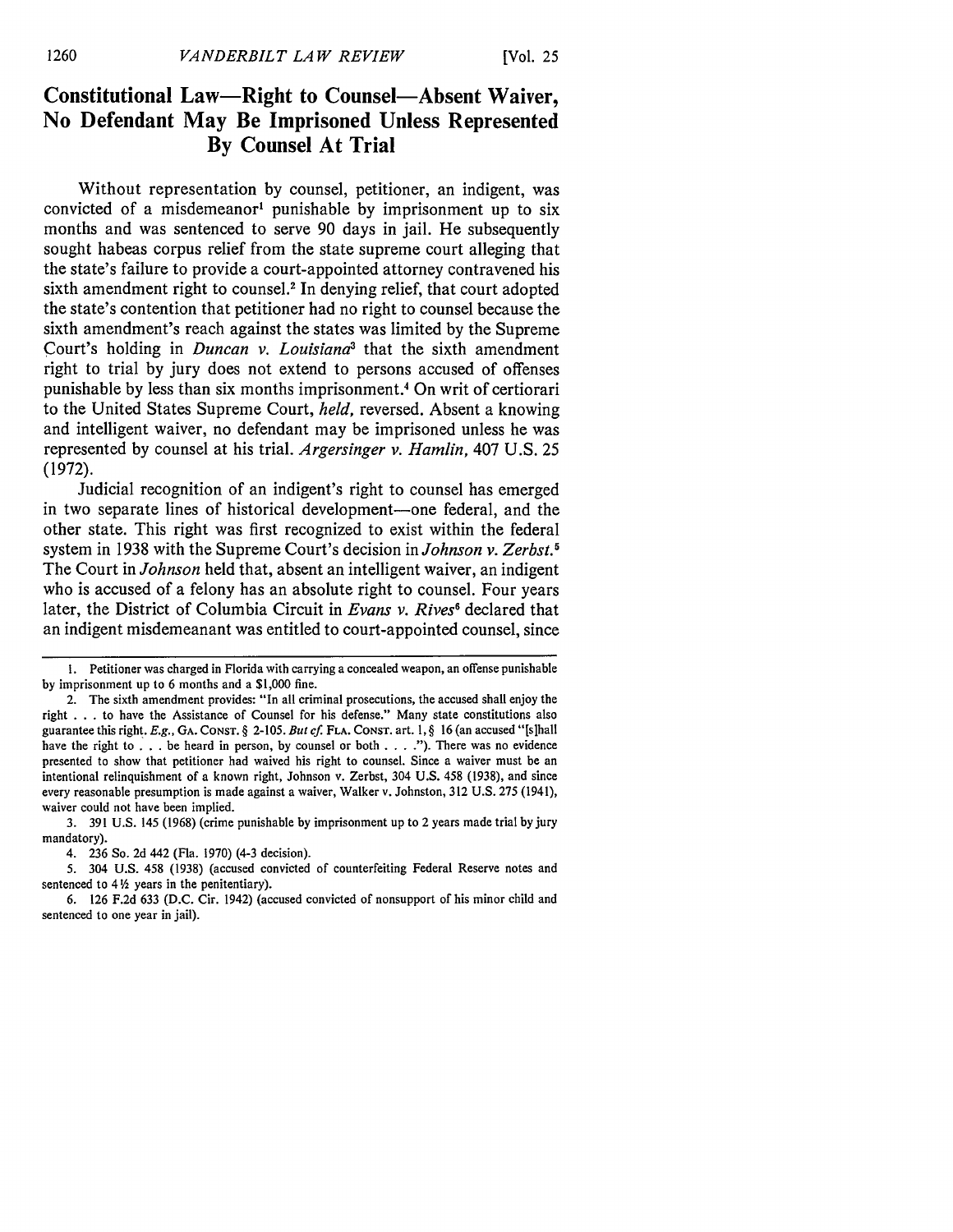the Constitution makes no distinction between loss of liberty for long and short periods of time.7 Soon thereafter, the Federal Rules of Criminal Procedure were promulgated; Rule **448** guaranteed representation to the indigent regardless of the alleged offense. The Federal Criminal Justice Act of 1964, however, modified Rule 44 to deprive petty offenders of their prior statutory right to counsel.<sup>9</sup> In contrast to the relatively simple federal development, recognition of an indigent's right to appointed counsel in state courts has been characterized **by** conflict and inconsistency. In **1932,** the Supreme Court, in *Powell v. Alabama,"0* held that when the defendant in a case involving capital punishment is unable to employ counsel and is incapable of presenting his own defense, the court must appoint counsel to meet the due process requirements of the fourteenth amendment.<sup>11</sup> Ten years later, the Court in *Betts v. Brady*,<sup>12</sup> a noncapital felony case, established the "special circumstances" test. The Court reasoned that, although due process might require appointed counsel in some criminal proceedings, representation is not always necessary to ensure a fair trial. Therefore, the Court concluded that the necessity of appointing counsel should be determined on an ad hoc basis. 3 The *Betts* test was expressly overruled in **1963 by** the landmark decision of *Gideon v. Wainwright,"* in which petitioner, who was not represented by counsel at trial, had been convicted of a felony.<sup>15</sup> The *Gideon* Court, holding for the first time that the sixth amendment was applicable to the states,<sup>16</sup> proclaimed the right to counsel to be funda-

10. 287 U.S. 45 (1932).

II. The fourteenth amendment provides: "[N]or shall any State deprive any person of life, liberty, or property, without due process of law . . . . " By relying solely on the fourteenth amendment, the Court by-passed any discussion of the sixth amendment and its applicability to the states.

12. 316 U.S. 455 (1942).

13. The Court reasoned that the fourteenth amendment demands "fundamental fairness." The trial court must weigh the "totality of facts" in order to determine if that right will be denied when the accused is brought to trial without counsel. The Court believed that any "hard and fast rules" would overlook the uniqueness of every criminal proceeding. *Id.* at 462.

14. 372 U.S. 335 (1963) (conviction without the aid of counsel in noncapital felony case).

15. The Court stated that Betts v. Brady, 316 U.S. 455 (1942), failed to follow the wellconsidered reasoning of Powell v. Alabama, 287 U.S. 45 (1932), which recognized the need for counsel even for the intelligent and educated layman. *Id.* at 345.

16. The Court concluded that fundamental guarantees incorporated in the Bill of Rights

**<sup>7.</sup>** *Id.* at 638.

<sup>8.</sup> Rule 44 was amended in **1966** as Rule 44(a), but the right to counsel provision was not altered. **FED.** R. CRIM. P. 4, comment 1.

<sup>9. 18</sup> U.S.C. § 3006A(b) (1970). A petty offense is "[a]ny misdemeanor, the penalty for which does not exceed imprisonment for a period of six months or a fine of not more than \$500, or both. **...** 18 U.S.C. § 1 (1970). The legislative history shows Congress recognized that indigents should have the right to counsel in all misdemeanor cases, but because of limited resources reserved the right to the more serious charges. H.R. **REP.** No. 1209, 88th Cong., 2d Sess. (1964).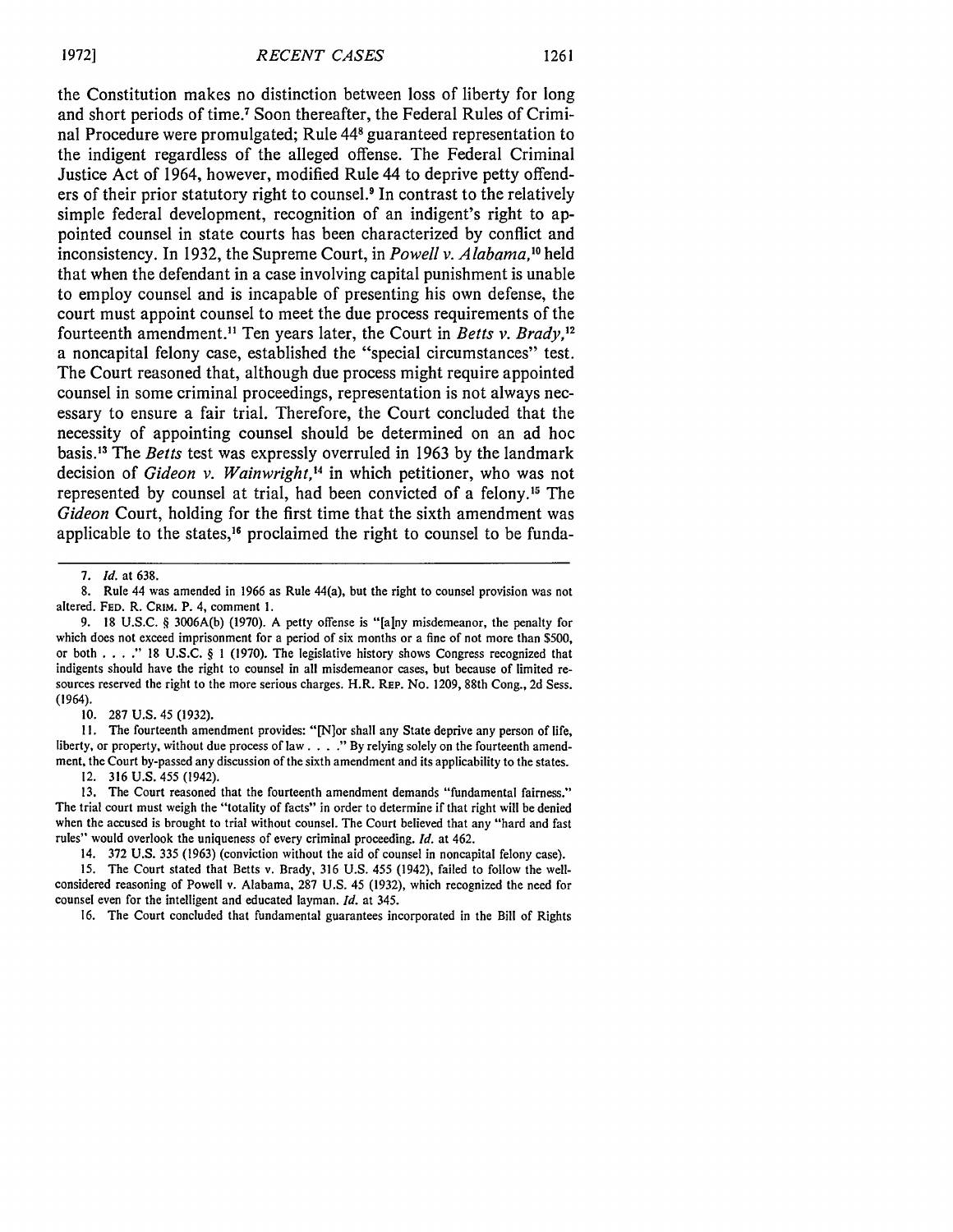mental and therefore applicable to "any person haled into court." On the same day, the Court in *Patterson v. Warden*<sup>17</sup> vacated an indigent's misdemeanor conviction and remanded the case to the state court for further consideration in light of *Gideon.* However, Mr. Justice Harlan, in a concurring opinion, indicated that the *Gideon* rationale should be confined to its factual context—trials of accused felons.<sup>18</sup> In attempting to implement the ambiguous *Gideon* holding, the states adopted a variety of standards for providing counsel to indigent misdemeanants.<sup>19</sup> Each jurisdiction, however, was able to justify its own standard under a defensible interpretation of *Gideon.* First, California was the only state to guarantee counsel in all criminal proceedings."0 Secondly, a minority of states withheld counsel in all misdemeanor cases **by** restricting Gideon to its facts.<sup>21</sup> Thirdly, the majority of states took various intermediate positions based on three basic rationales. Some states used a discretionary test similar to that employed in *Betts*.<sup>22</sup> Other states granted court-appointed counsel only to indigents eligible for jury trial.23 The remaining states held that no convicted indigent could be imprisoned unless he had been represented **by** counsel at trial. To com**ply** with this rule, these jurisdictions adopted either of the following standards: providing counsel whenever incarceration is authorized for the offense charged;<sup>24</sup> or assigning counsel when imprisonment is not

apply not only to federal forums, but also to state proceedings through the due process clause of the fourteenth amendment. The Court used the same rationale employed in making the first, fourth, fifth, and eighth amendments applicable to the states. *Id.* at 339-44.

17. 372 U.S. 776 (1963).

18. "Whether.the rule should be applied to *all* criminal cases need not now be decided." 372 U.S. at 351.

19. *See generally Junker, The Right to Counsel in Misdemeanor Cases, 43 WASH. L. REV.* 685, 719-22 (1968).

20. **CAL. CONST.** art. **1,** § 13; *see In re* Johnson, 62 Cal. 2d 325, 398 P.2d 420,42 Cal. Rptr. 228 (1965); **CAL. PEN. CODE** § 859 (West Supp. 1972) ("If the defendant desires and is unable to employ counsel, the court shall assign counsel to defend him.").

21. *E.g.,* Watkins v. Morris, 179 So. 2d 348 (Fla. 1965) (accused not entitled to counsel for traffic violation, a misdemeanor); Fish v. State, 159 So. 2d 866 (Fla. 1964) (accused misdemeanant not entitled to counsel). The Florida Supreme Court in the instant case refused to grant petitioner counsel under the *Fish* doctrine. *Contra,* Brinson v. Florida, 273 F. Supp. 840 (S.D. Fla. 1967). The Florida Supreme Court in *Watkins v. Morris, a post-Gideon* case, expressly refused to grant misdemeanants counsel until the necessity should have been "authoritatively determined" by the Supreme Court of the United States. 179 So. 2d at 349.

22. *See, e.g.,* **COLO.** REV. **STAT. ANN.** § 39-21-3 (1963); **CONN.** GEN. **STAT. ANN.** § 54-81(a) (1958). The criteria to be used for granting right to counsel have not been clearly enunciated **by** either statute or court opinion. Junker, *supra* note 19, at 727.

23. This test is also called the "6-month rule" and is equivalent to the criteria of the Federal Criminal Justice Act of 1964. In the instant case, the Florida Supreme Court analogized to Duncan v. Louisiana, 391 U.S. 145 (1968), in picking a 6-month cut-off. 236 So. 2d at 443. *But cf.* Junker, *supra* note 19, at 707.

24. *E.g.,* State v. Borst, 228 Minn. 388, 154 N.W.2d 888 (1967); *In re* Stevenson, 254 Ore.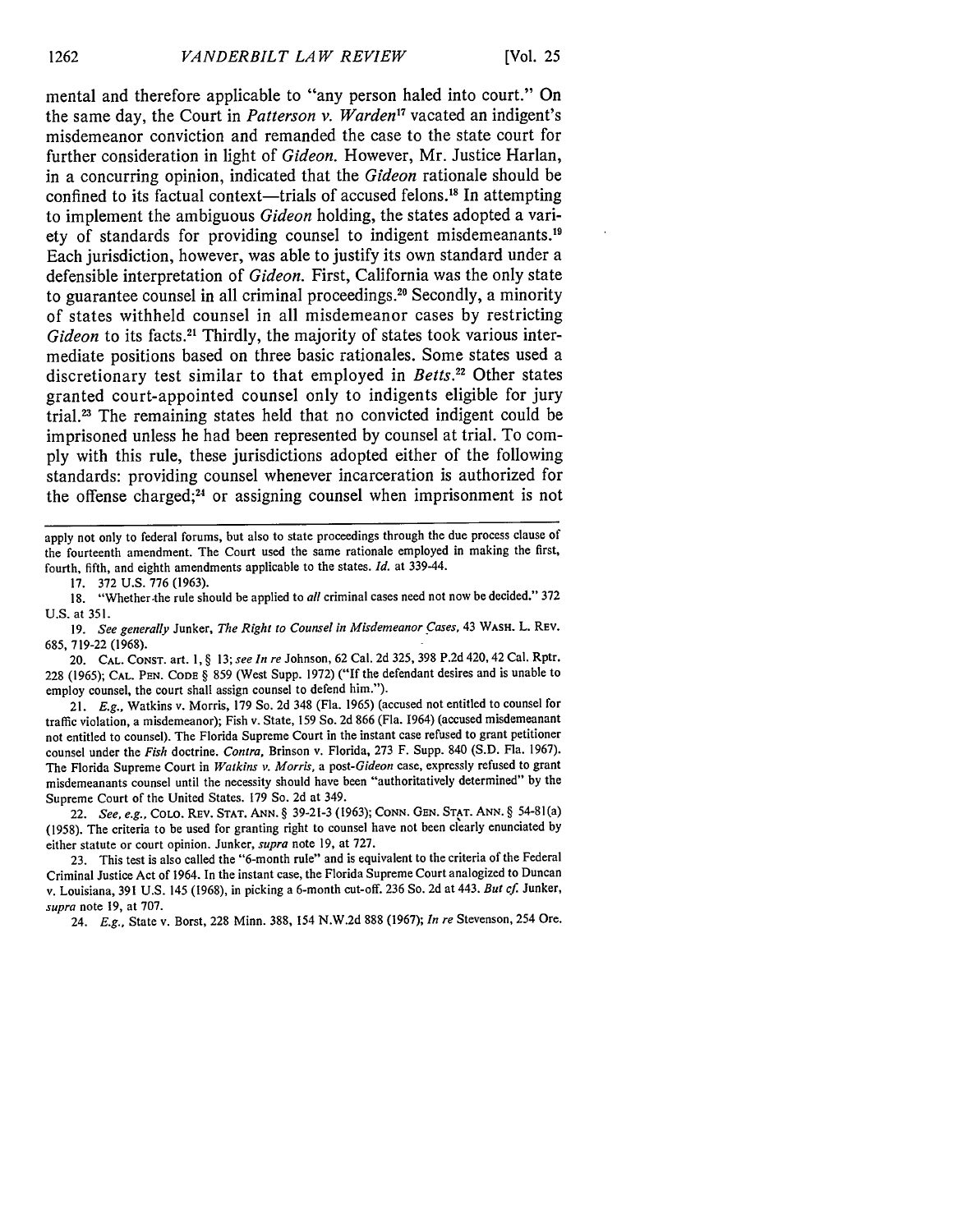only authorized but is likely to be imposed.<sup>25</sup> Therefore, prior to the instant decision, lack of uniformity characterized the states' recognition of an indigent's sixth amendment right to counsel; depending on the state, indigent misdemeanants, charged with the same offense, might be guaranteed court appointed counsel or no counsel at all.<sup>26</sup>

In the instant case, the Court first reviewed previous sixth amendment cases $27$  and concluded that conditioning the availability of rights upon the seriousness of the offense has a valid historical basis only for the right to trial **by** jury.21 Turning to an examination of the previous right to counsel cases, the Court noted that *Powell v. Alabama* emphasized the extreme disadvantages an accused often faces when taken to trial without counsel.<sup>29</sup> Moreover, the Court noted that *Gideon* emphasized that representation is necessary to ensure a fair trial.<sup>30</sup> The Court explained that, although *Powell* and *Gideon* involved felons, their reasoning was equally applicable to lesser offenders. The Court also asserted that the trials of petty offenders often "bristle" with complex legal issues, that plea decisions can be critically important in criminal cases, 31 and that the enormous volume of misdemeanor cases can reduce due process safeguards to "assembly-line justice." Relying on the

**26.** In spite of this confusion, the Supreme Court declined to clarify the scope of its *Gideon* holding. Winters v. Beck, 239 Ark. 1151,397 S.W.2d 364 (1965), cert. *denied,* 385 U.S. **907** (1966); DeJoseph v. Connecticut, 3 Conn. Cir. 624, 222 A.2d 752, *cert. denied,* 385 **U.S.** 982 (1966).

27. The specific rights dealt with in the cases reviewed **by** the Court include the right to a public trial, to be informed of the charge, to confront witnesses, and to compulsory process for obtaining witnesses.

**28.** The right to jury trial is for historical reasons limited to offenses punishable **by** more than 6 months imprisonment. Baldwin v. New York, 399 U.S. 66 (1970); Duncan v. Louisiana, 391 U.S. 145 (1968).

29. **297 U.S.** at 68-69. Disadvantages cited **by** the Court include ignorance of the science of law, inability to determine the validity of an indictment, and unfamiliarity with the rules of evidence.

30. 372 **U.S.** at 344.

**31.** The Court believed that counsel should be present when an accused pleads guilty in order to ensure that he understands the significance and consequences which may result from the plea and that he is treated fairly **by** the prosecution.

<sup>94, 458</sup> **P.2d** 414 **(1969); 19** CASE W. RES. L. REv. 367 (1968).

**<sup>25.</sup>** *Accord,* **ABA PROJECT ON MINIMUM STANDARDS** FOR CRIMINAL **JUSTICE,** *Standards* Relating *to* Providing Defense Services *§* 4.1 (1968). "Counsel should be provided in all criminal proceedings for offenses punishable **by** loss of liberty, except those types of offenses for which such punishment is not likely to be imposed, regardless of their denomination as felonies, misdemeanors or otherwise." *Id.* Two methods based on the likelihood of incarceration have been used for deciding if counsel should be assigned: an analysis of the particular case, a *Betts* approach, or an analysis and elimination of those classes of cases that rarely carry jail sentences, although such sentences are authorized **by** statute. Junker, *supra* note **19,** at **709.** With the exception of California, all states have attempted to limit the assignment of counsel in some manner in order to avoid the great expense of providing every indigent accused with free legal services. *E.g.,* City of Toledo v. Frazier, 10 Ohio App. 2d 51, 59, 226 N.E.2d 777, **782** (1967).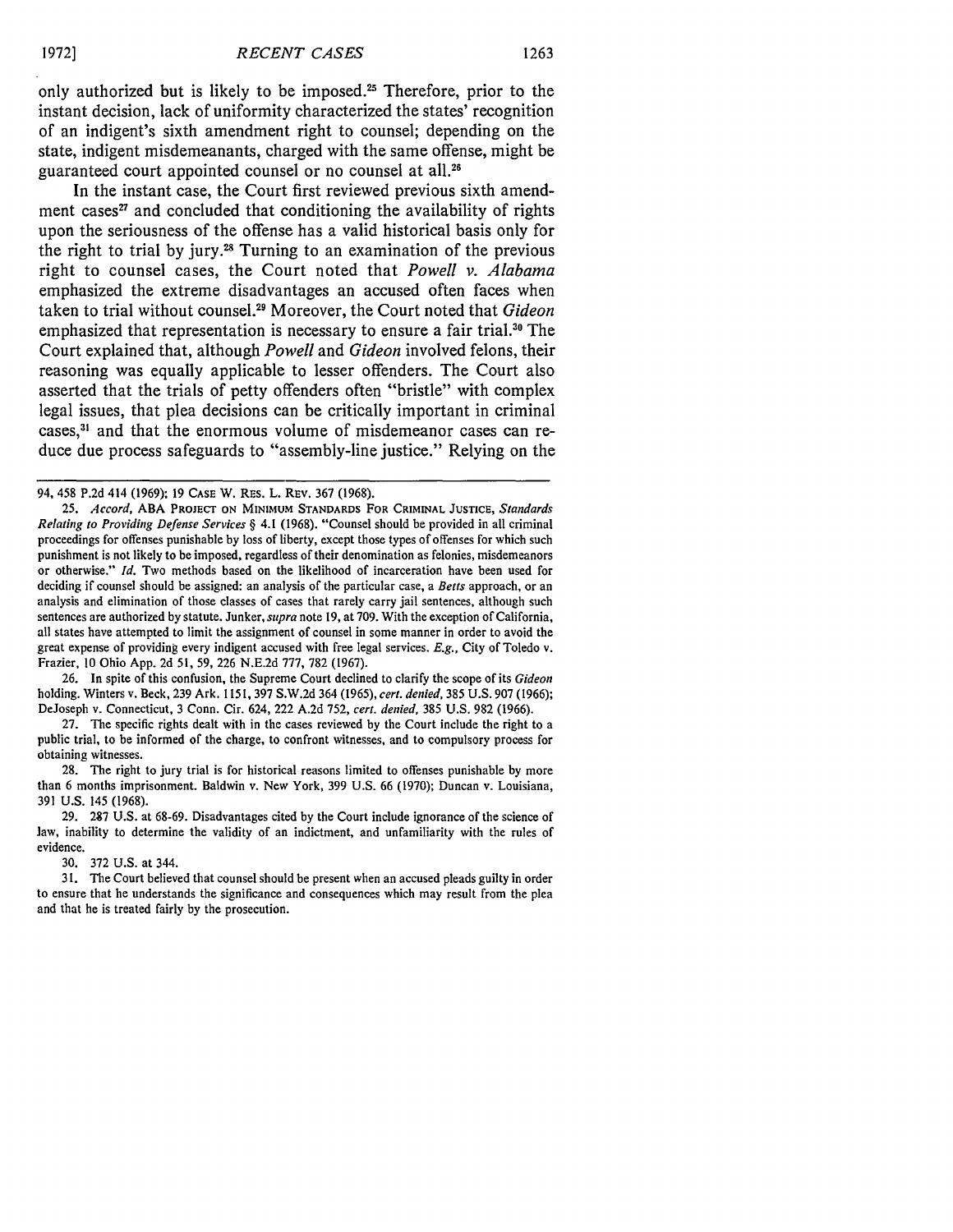sixth amendment, the Court then concluded that, absent a valid waiver, $32$  no person may be imprisoned unless represented by counsel at his trial.<sup>33</sup>

In a concurring opinion, Mr. Justice Powell<sup>34</sup> challenged the majority opinion on both constitutional and practical grounds. He rejected the no-counsel, no-prison mandate, arguing that it fails to consider criminal sanctions such as fines<sup>35</sup> or other nonimprisonment penalties<sup>36</sup> that involve deprivation of property rights and could produce consequences as serious as imprisonment. As an alternative, Mr. Justice Powell recommended a three-fold test to determine the need for counsel. $37$  By weighing the complexity of the offense, the probable sentence to be imposed, and the individual factors of the specific case, Justice Powell suggested that a court could determine whether or not counsel should be appointed; he explained that this methodology would avoid the pitfalls that he believed to be inherent in the majority opinion—the need for a time-consuming pretrial investigation to determine whether imprisonment may be ordered, the subsequent limitation on sentencing if counsel is not appointed, the burdens on state resources by increasing the use of court-appointed counsel, and the resulting delays which will tax an already overburdened court system. Mr. Justice Powell reasoned that this standard fulfills constitutional due process requirements and guarantees fairness at trial. <sup>38</sup>

Although the instant decision promises to guarantee greater fairness at trial and to foster long-range reform of the criminal system, it initially presents serious constitutional and practical questions. First, the sixth amendment does not condition the right to counsel upon distinctions between penalties that entail deprivation of liberty and penalties that entail deprivation of property; further, the due process clause, through which the sixth amendment is made applicable to the states,<sup>39</sup> includes protection of property rights as well as life and liberty. The

36. For example, loss of one's drivers license.

<sup>32.</sup> Although the Court did not discuss the criteria for a valid waiver, these requirements have been outlined in other Supreme Court cases. *See* note 2 *supra.*

<sup>33.</sup> Chief Justice Burger in his concurring opinion briefly explained how the new rule might be applied. He recommended that the trial judge make a pretrial "predictive evaluation" based on the special circumstances to determine whether counsel should be appointed. *See* note 25 *supra.* 34. Mr. Justice Rehnquist joined in the concurring opinion.

**<sup>35.</sup>** The due process clause of the fourteenth amendment applies to life, liberty, and property but makes no distinctions among them.

<sup>37.</sup> Although Mr. Justice Powell did not mention *Betts v. Brady,* his test is similar in approach to the *Betts* rationale.

<sup>38. &</sup>quot;Due Process **. .** . embodies principles of fairness rather than immutable line drawing **."** 407 U.S. at 49.

<sup>39.</sup> Gideon v. Wainwright, 372 U.S. 335 (1963); *see* note 16 *supra.*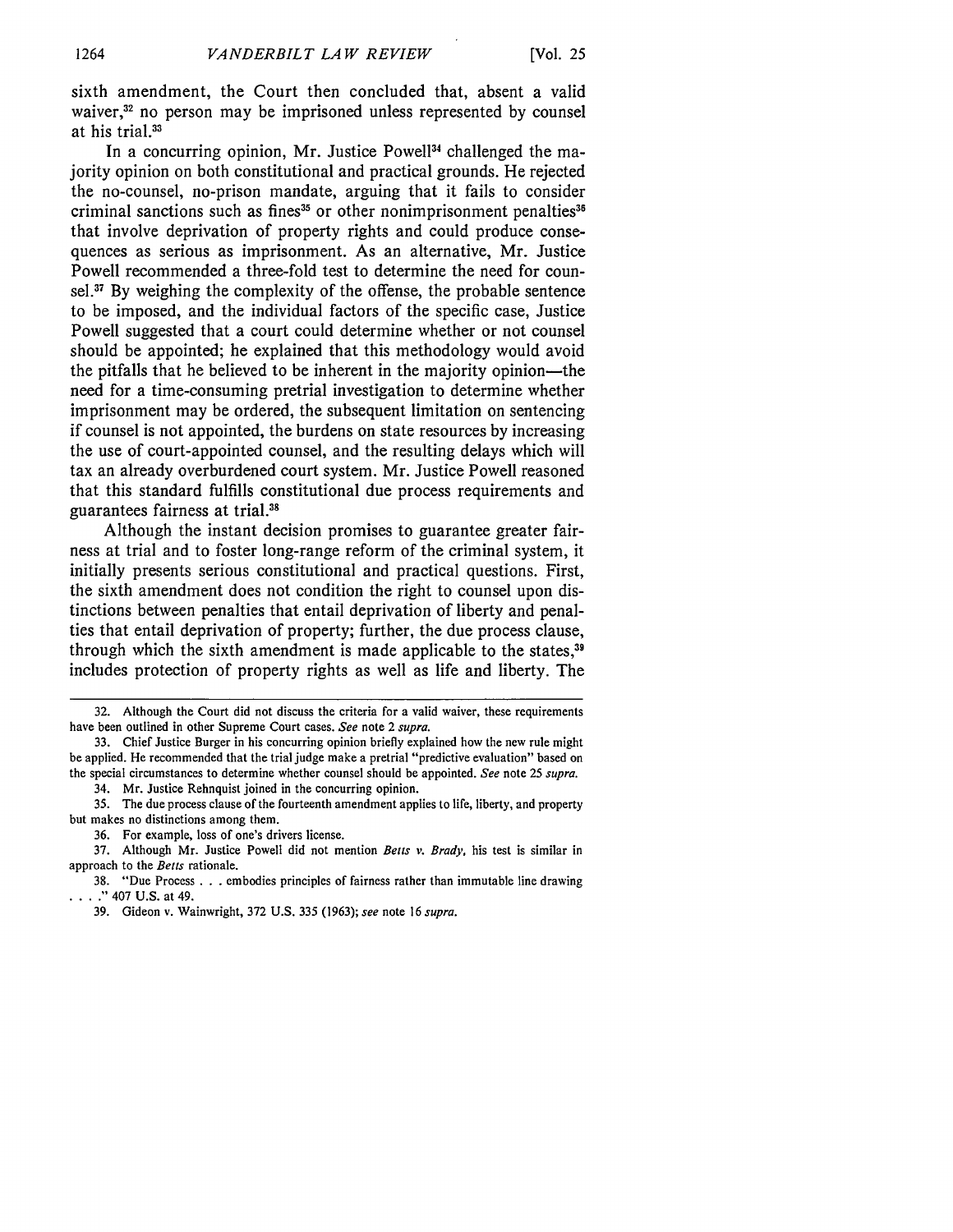majority, however, fails to discuss any rationale that would justify requiring counsel for those accused facing imprisonment while denying counsel to those facing fines." In *Fuentes v. Shevin,4'* decided on the same day as the instant case, the Court held that any deprivation of a significant property interest requires due process of law under the fourteenth amendment. The two cases might be distinguishable on their facts and their reliance on different amendments, but their common emphasis on fairness and procedural due process would seem to make the divergent holdings significantly inconsistent. Secondly, the Court's decision raises a constitutional question of equal protection for the solvent accused. If an indigent is convicted without counsel and has not waived representation, the court must limit the sentence to a fine. A solvent accused, however, will be subjected to the full range of criminal sanctions whether he has legal assistance or not. Apparently the Court equates the solvent accused's failure to retain counsel with a valid waiver.<sup>42</sup> Hence the range of possible sanctions is predicated upon the questionable distinction of wealth. Moreover, since indigents have the right to court-appointed counsel during interrogation under *Miranda v. Arizona,43* does *Argersinger* imply that a failure to provide representation to an indigent at this stage of the criminal proceeding precludes a subsequent prison sentence? In addition, the *Argersinger* holding raises the question of its applicability to the military court-martial.<sup>44</sup> Aside from these constitutional questions, the instant holding promises to present serious problems in its practical implementation. Since present resources are inadequate to provide all misdemeanants with counsel,<sup>45</sup> courts will be forced to select the misdemeanants who are to receive counsel. This process will involve additional pretrial investigation, and will force a judge to decide if counsel should be appointed before he has heard all the relevant facts and testimony.<sup>46</sup> Since many indigent misdemeanants will not face jail sentences simply because no counsel will be available, the legislative design and deterrent effect of imprisonment will

<sup>40.</sup> Justice Douglas dismissed the issue when he stated, "We need not consider the requirements of the Sixth Amendment as regards the right to counsel where loss of liberty is not involved, however, for here, petitioner was in fact sentenced to jail." 407 U.S. at 37.

<sup>41. 407</sup> U.S. 67 (1972).

<sup>42.</sup> This conclusion is implicit in the instant decision, since an accused who fails to qualify as an indigent has 2 choices: hire private counsel or proceed to trial without a lawyer.

<sup>43. 384</sup> U.S. 436 (1966).

<sup>44.</sup> The district court of Hawaii held that *Argersinger* is binding in court-martial proceedings. Daigle v. Warner, 41 U.S.L.W. 2161 (D. Hawaii Aug. 31, 1972) (serviceman entitled to counsel in summary court-martial where sentenced to one month incarceration).

<sup>45.</sup> *See* Comment, 23 U. **FLA.** L. REv. 428 (1971).

<sup>46.</sup> Junker, *supra* note 19, at 709.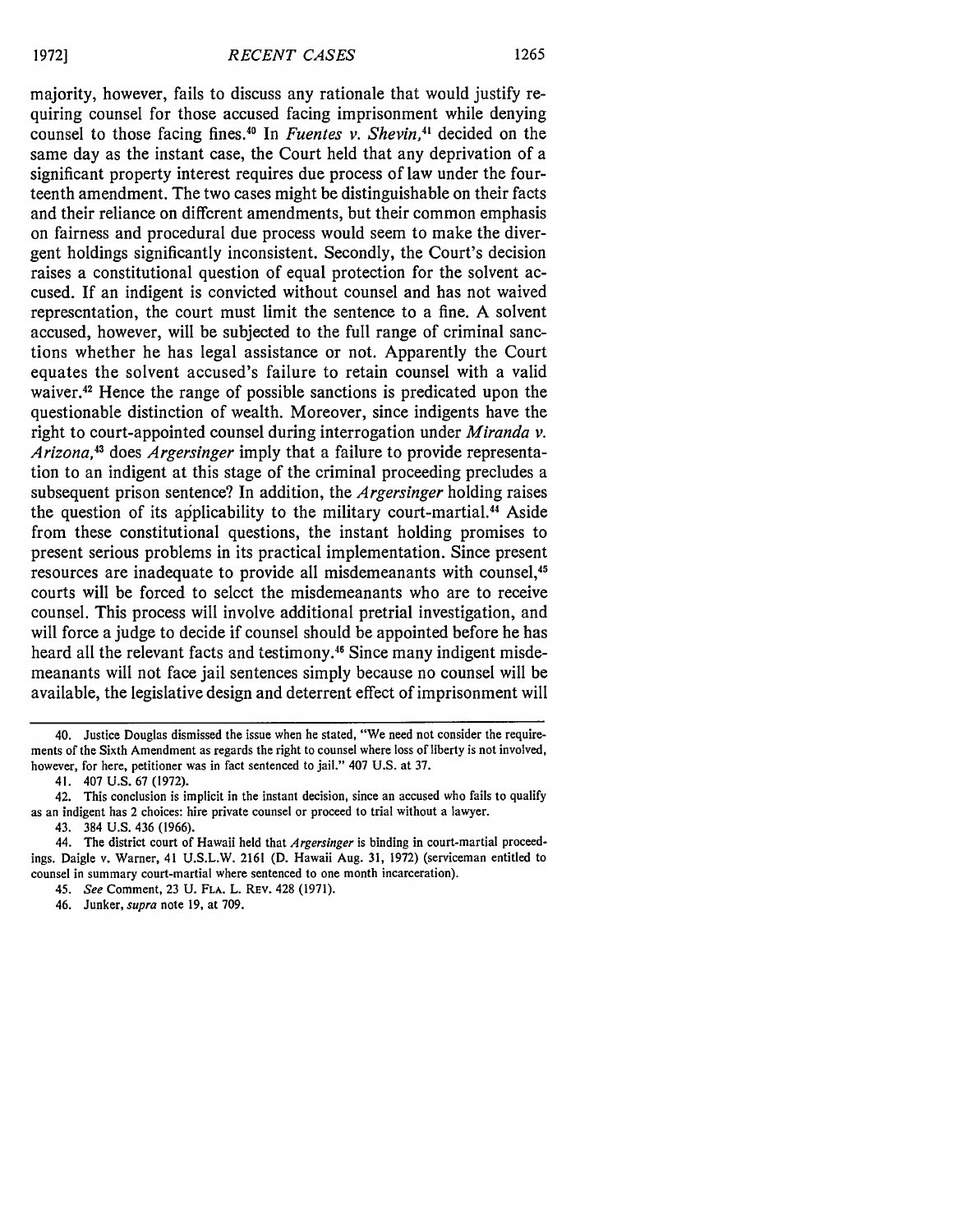be greatly reduced. In addition, under the Court's recent decision in *Tate v. Short,47* which invalidated "dollar-a-day" statutes, fines may also lose their punitive effect, since an accused who qualifies as an indigent under state law will probably be too impecunious to pay a fine.<sup>48</sup> Consequently, if the court fails to appoint counsel for an indigent, the judge may have no effective sanction to impose. The instant decision thus will require significant increases in the availability of defense counsel if the prison sentence is to function as an effective sanction.<sup>49</sup> Studies have shown, however, that providing counsel for all accused indigents will be feasible only if the number of law school graduates is increased, more paraprofessionals are used, and funding for legal aid and public defender programs is expanded.<sup>50</sup> But, in spite of these short-term problems, *Argersinger* should produce long-range benefits to the judicial system. To provide counsel on such an increased scale, more efficient and innovative methods for handling criminal cases will be required.<sup>5</sup> The instant decision should encourage courts to experiment with new judicial techniques for treating misdemeanants and should spur legislatures to appropriate more funds.<sup>52</sup> Finally, requiring counsel for misdemeanants may precipitate new reforms similar to those which the public defender and legal aid programs initiated in the aftermath of *Gideon.53* Should the burden on state financial and human resources become overwhelming, the instant decision could produce a major restructuring of the criminal system. One authority $54$  has suggested that certain crimes now classified as misdemeanors or petty offenses should be completely abolished<sup>55</sup>—thus freeing state courts and law enforcement agencies to concentrate on more serious criminal offenses.<sup>56</sup> Although extreme, this

- 50. Allison & Phelps, *Can We Afford to Provide Trial Counsel for the Indigent in Misdemeanor Cases?,* 13 WM. & MARY L. REv. **75,** 83-94 (1971). For a discussion of costs see Note, *Dollars and Sense of an Expanded Right to Counsel, 55* IOWA L. REv. 1249, 1259-64 (1970).
	- *51. See* Note, *supra* note 50, at 1266-67.

52. *Id.* at 1267.

*53. See* Allison **&** Phelps, *supra* note 50, at 84-85; Silverstein, *The Continuing Impact of Gideon v. Wainwright on the States,* 51 A.B.A.J. 1023 (1965); Graham, *A Lawyer Now For All Who Risk Jail,* N.Y. Times, June 18, 1972, § 4, at 6.

54. **N. MORRIS** & **G. HAWKINS, THE HONEST POLITICIAN'S GUIDE TO** CRIIE CONTROL (1970).

**55.** Included in this category might be drunkenness, drug abuse, gambling, disorderly conduct and vagrancy, abortion, deviant sexual behavior, and some forms of juvenile delinquency. *Id.* at 3.

*56. Id.* at 2. The authors contend that the criminal law is poorly designed to enforce private morality by labeling victimless acts "criminal" and recommend no imposition of criminal sanctions for these offenses.

<sup>47. 401</sup> U.S. 395 (1971) (indigent may not be incarcerated for inability to pay fine).

<sup>48.</sup> This conclusion, of course, depends on the state's definition of "indigent."

*<sup>49.</sup> See Report of the Conference on Legal Manpower Needs of* Criminal Law, 41 F.R.D. 389 (1966).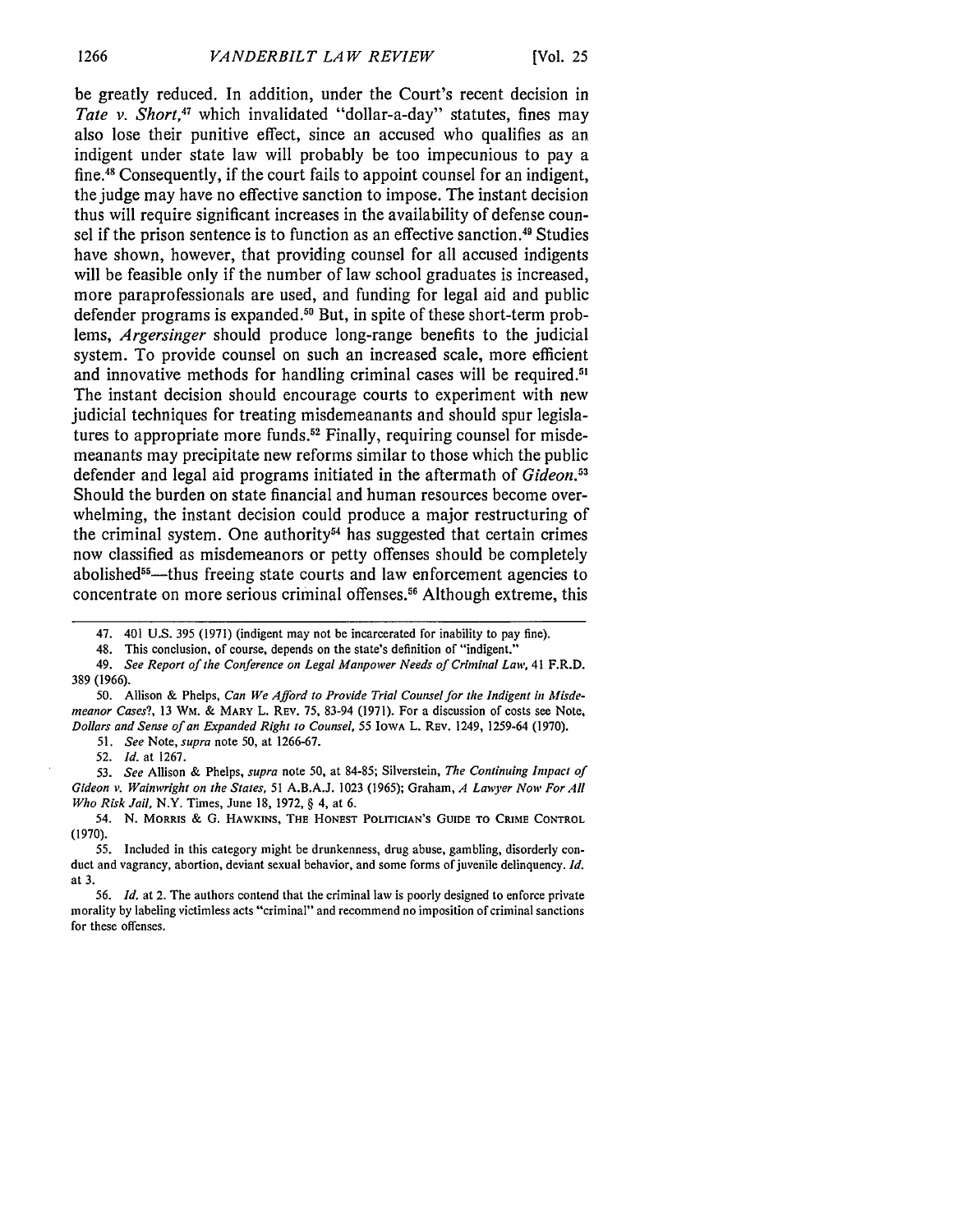suggestion illustrates the crisis regarding the treatment of lesser offenses that the states will experience subsequent to *Argersinger* unless their legislatures provide significant and innovative reforms:

### **Federal Rules of Civil Procedure-Class Actions-Class Action Alleging Similar Injury by Separate Defendants Who Acted Similarly but Independently Allowed Under Rule 23(b)(3)**

Plaintiff brought a class action in federal district court on behalf of all persons who had borrowed from several Oregon pawnbrokers during a six-month period, alleging that each defendant had committed similar<sup>1</sup> violations of the Truth in Lending Act.<sup>2</sup> Plaintiff, who had dealt with only one of the defendants, claimed that questions common to the class predominated over questions that affected only individual class members, that a class action was superior to other available methods of adjudicating the controversy, and, consequently, that the action should be allowed as a class suit under Rule 23(b)(3) of the Federal Rules of Civil Procedure. Defendants contended that the group plaintiff claimed to represent did not constitute a single class, but rather was composed of several classes, each comprising those persons who had borrowed from each defendant, and that plaintiff therefore could not represent those persons who had borrowed from other defendants. On defendants' motion to dismiss, the United States District Court for the District of Oregon, *held,* motion denied. In a class action under Rule 23(b)(3), a representative plaintiff may sue multiple defendants on behalf of a class all of whose members allege similar injury as the result of independent acts by separate defendants. *LaMar v. H & B Novelty & Loan Co.,* 55 F.R.D. 22 (D. Ore. 1972).

The Federal Rules of Civil Procedure, as amended in 1966, grant the federal courts broad power to settle multiparty claims in a single action. The rules that control class actions<sup>3</sup> and joinder of parties<sup>4</sup> de-

I. Defendants were charged with failure to disclose the total amount to be financed and the amount of the finance charge expressed in an annual percentage rate. LaMar v. H & B Novelty & Loan Co., 55 F.R.D. 22 (D. Ore. 1972).

<sup>2. 15</sup> U.S.C. **§§** 1601-13, 1631-44, **1661-65** (1970). The purpose of the Act is to protect consumers against unfair billing practices by requiring full disclosure of finance charges. The Act imposes a statutory penalty of not less than \$100 per violation.

**<sup>3.</sup> FED.** R. **Civ.** P. **23.**

<sup>4.</sup> **FED.** R. **Civ.** P. **19-20.**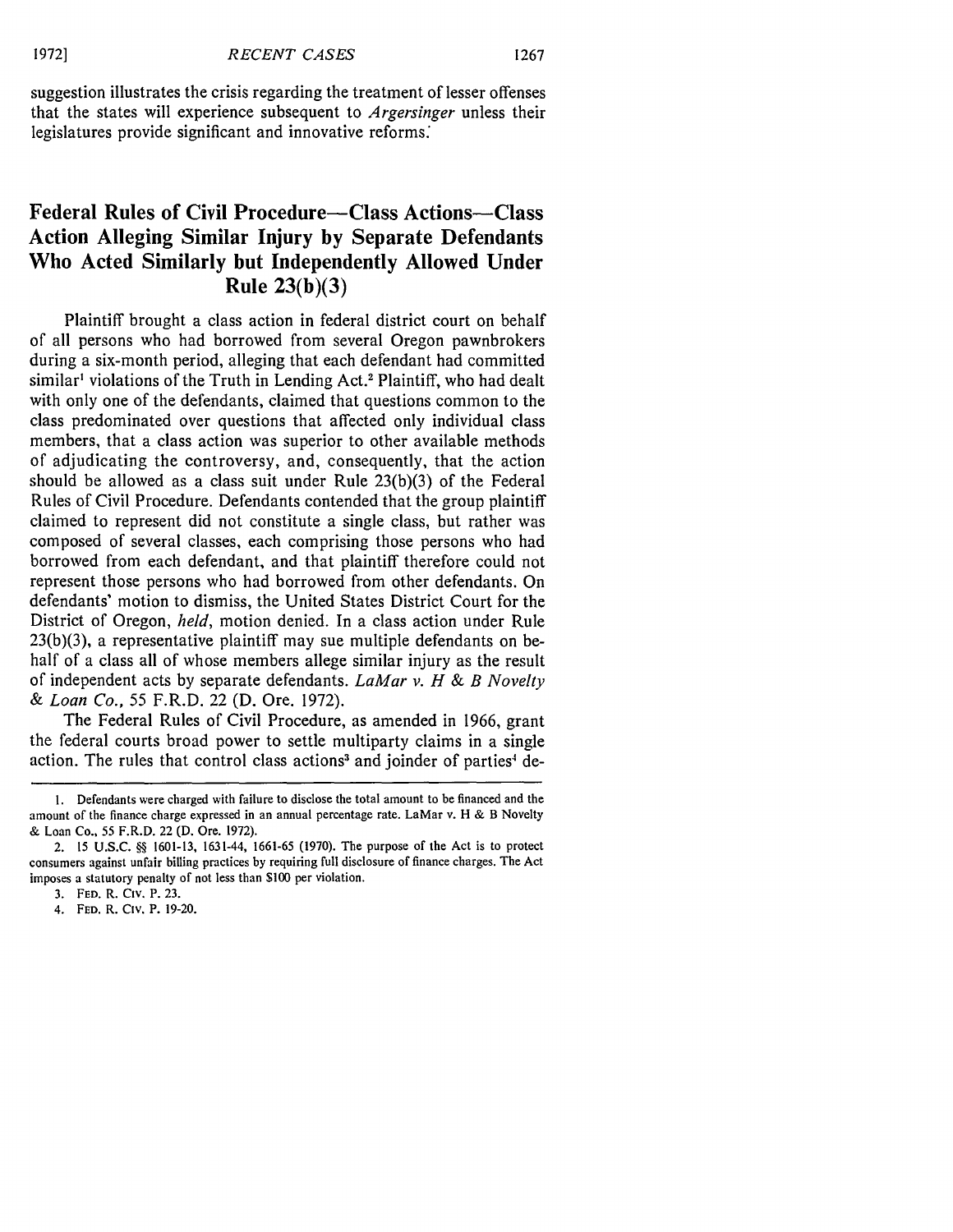emphasize formal procedural requirements<sup>5</sup> but provide general guidelines, allowing courts to examine the practical considerations of individual cases' to determine whether the amalgamation of disputes will promote judicial economy and avoid prejudice to the parties.<sup>7</sup> Rule  $23(a)$ establishes four requirements for any class action: the class must be so numerous that joinder is impracticable; there must be common questions of law or fact; the claims or defenses of the representative party must be typical of those held **by** the rest of the class; and the representative party must fairly and adequately protect the interests of the class. Rule **23(b)(3),** which was intended to facilitate damages actions for which class treatment is desirable and convenient but not essential.<sup>8</sup> imposes two further conditions: the common questions must predominate, and the class action must be superior to other methods of adjudication. The decisions reflect a judicial view that the class action requirements possess considerable flexibility. **A** class action involving a class numbering as few as thirteen members has been upheld;<sup>9</sup> and although the class must be defined with some precision,<sup>10</sup> exact numbers need not be specified.<sup>11</sup> Courts have held that representative plaintiffs who claim

6. "[T]he district judge, unhampered by traditional classifications, is given a large measure of discretion in balancing conflicting interests." Cohn, *The New Federal Rules of Civil Procedure,* 54 GEo. L.J. 1204, 1214 (1966).

<sup>5.</sup> Former Rule 23, which took effect in 1938, made a tripartite division of the situations in which class actions were allowed. The 3 categories, "true," "hybrid," and "spurious," hecame obscure and uncertain. The restrictions prevented a suit that could not be pigeonholed but that was otherwise amenable to class treatment from being maintained as a class action. Z. **CHAFFEE, SOME PROBLEMS OF EQUITY** 244-49 (1950); 3B **J.** MOORE, **FEDERAL PRACTICE 1 23.01** [8], at 23- 22 (2d ed. 1969).

<sup>7.</sup> Cohn, *supra* note 6, at 1204; Advisory Committee's Note to Rule 23(b)(3), 39 F.R.D. 98, 102-03 (1966).

<sup>8.</sup> The Advisory Committee described the circumstances in which a class action under Rule 23(b)(3) is appropriate as follows: "In the situations to which this subdivision relates, class-action treatment is not as clearly called for as in those described above [cases under Rule 23(b)(l)-(2)], but it may nevertheless be convenient and desirable depending upon the particular facts. Subdivision (b)(3) encompasses those cases in which a class action would achieve economies of time, effort, and expense, and promote uniformity of decision as to persons similarly situated, without sacrificing procedural fairness or bringing about other undesirable results." Advisory Committee Note, *supra* note 7.

<sup>9.</sup> Dale Electronics, Inc. v. R.C.L. Electronics, Inc., 53 F.R.D. 531 (D.N.H. 1971) (patent infringement case in which class of 13 defendants was permitted because their locations in different parts of the country made joinder not only impractical, but impossible). A class action in which class members numbered no more than 5 was not allowed. Bonner v. Texas City Independent School Dist., 305 F. Supp. 600 (S.D. Tex. 1969). "For the class to be large enough to permit a class suit, impossibility of joinder is not required. . . . [I]t is clear that no numerical test is possible." **C.** WRIGHT, **LAW** OF **FEDERAL** COURTS **308** (2d ed. 1970).

**<sup>10.</sup>** Classes designated "Indo-Hispano, also called Mexican-American and Spanish-American" and "poor" held too vague to define the class properly. Lopez Tijerina v. Henry, 48 F.R.D. 274 (D.N.M. 1969), *appeal dismissed,* 398 U.S. 922 (1970).

**<sup>11.</sup>** Fischer v. Kletz, 41 F.R.D. 377, 384 (S.D.N.Y. 1966) (stock fraud case; held, "[T]he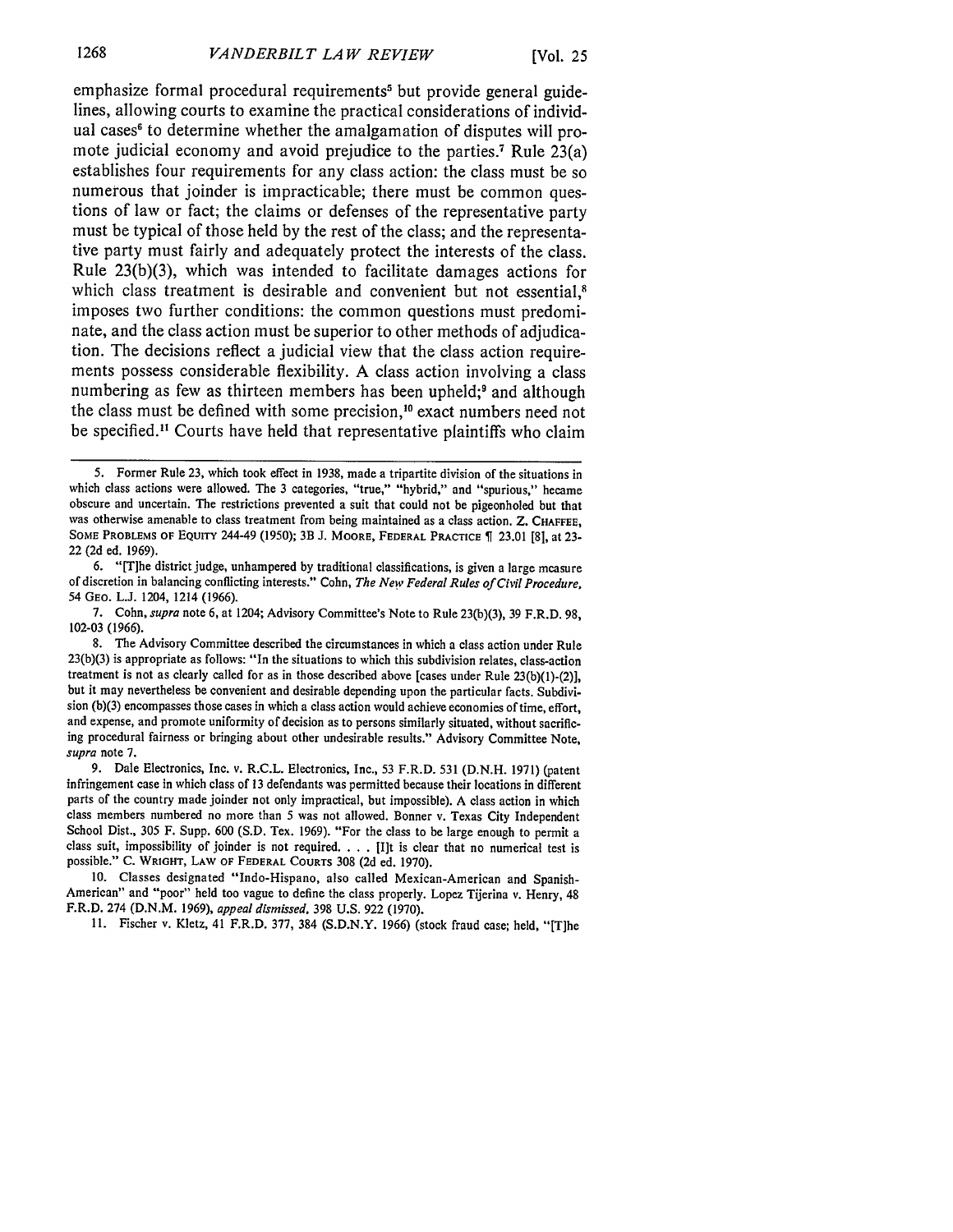damages different from those of other class members,<sup>12</sup> or allege reliance on a prospectus different from those relied on by other class members,<sup>13</sup> satisfy the requirement of typical claims.<sup>14</sup> Although the adequate representation requirement prohibits a class action when the interests of class members are adverse,<sup> $15$ </sup> inadequate representation alone does not compel dismissal; courts may realign a class to avoid adversity<sup>16</sup> or permit representation to be strengthened by the addition of supplemental parties.<sup>17</sup> Courts have held that the requirement that a class action be superior to other methods of adjudication is satistifed in cases for which class treatment is useful only in preliminary stages of the litigation.<sup>18</sup> The flexibility of Rules 23(a) and 23(b)(3) is best manifested by the manner in which the courts have resolved the issue whether common questions of law or fact exist and predominate. To determine whether common questions predominate, courts often must undertake to assess considerations of judicial economy.19 When, for example, separate proofs by each class member are necessary to assure adequate representation of his interests, and substantial judicial diseconomies therefore result, courts have denied class action treatment, reasoning that individual questions predominate over common ones.<sup>20</sup> Upon a

failure to state the exact number in the class does not preclude the maintenance of a class action.") 12. Minnesota v. United States Steel Corp., 44 F.R.D. 559, 566-67 (D. Minn. 1968) (antitrust class action; plaintiff's claims held "typical" despite "substantially different damages" sustained by members of plaintiff class).

13. In a securities fraud case the court construed Rule 23 very broadly, holding representative plaintiff's claims "typical" although he had relied entirely on the third prospectus issued by defendant and other members of plaintiff class had relied on defendant's first and second prospectuses. Green v. Wolf Corp., 406 F.2d 291 (2d Cir. 1968), *cert. denied,* 395 U.S. 977 (1969).

14. Professor Moore criticizes this requirement, concluding, "[T]here is no need for this clause, since all meanings attributable to it duplicate requirements prescribed by other provisions in Rule 23." 3B J. **MOORE,** *supra* note 5, 23.06-2, 23-325.

15. City of Chicago v. General Motors Corp., 332 F. Supp. 285, 288 (N.D. **I11.** 1971) (action on behalf of Chicago residents to enjoin sale of defendants' automobiles unless equipped with pollution control devices not allowed; plaintiff could not adequately represent the class because some members would be adversely affected by the relief sought).

16. Sol S. Turnoff Drug Distrib., Inc. v. N.V. Nederlandsche Combinatie Voor Chemische Industrie, 51 F.R.D. 227, 233 (E.D. Pa. 1970) (power of court under Rule 23(c)(4)(B) to divide class into subclasses justified maintenance of class action; class may be subdivided at later stage of proceedings if interests become adverse).

17. The Advisory Committee stated, "[T]he court may rule. **. .** that a class action may be maintained only if the representation is improved through intervention of additional parties of a stated type." Advisory Committee Note, *supra* note 7, at 104.

18. Green v. Wolf Corp., 406 F.2d 291, 301 (2d Cir. 1968).

19. *See* Note, *Revised Federal Rule 23, Class Actions: Surviving Difficulties and New Problems Require Further Amendment,* 52 MINN. L. REv. 509, 530 (1967). "[T]here seems to be a continuum upon which the courts will draw a line at some point when the disunity of the class exceeds these factors which unify it." *Id.* at 514.

20. Purdes v. Carvel Hall, Inc., 301 F. Supp. 1256, 1259 (S.D. Iowa 1969) (predominance of common questions doubtful because proof required extensive evidence from each class member).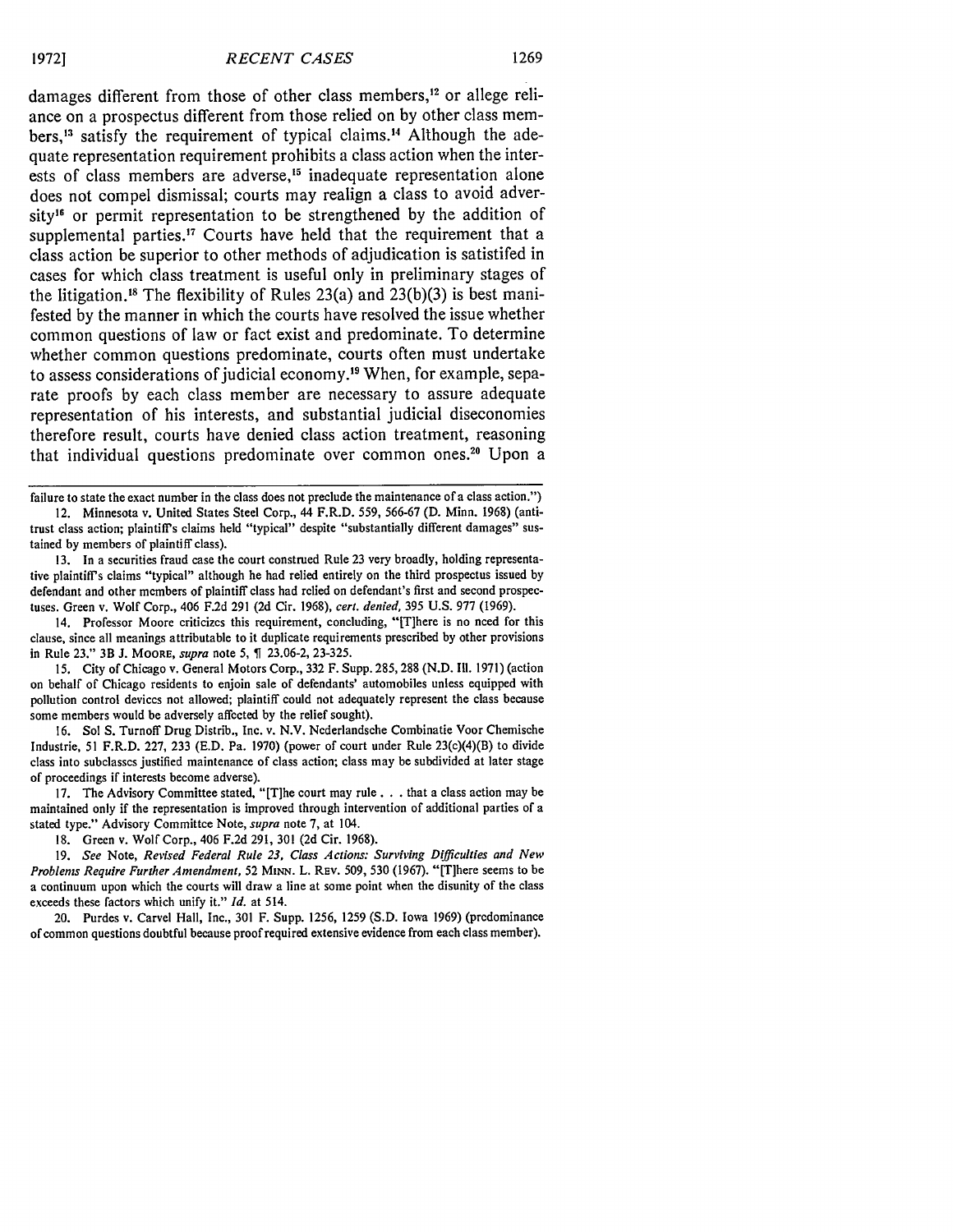determination that the adjudication of common questions would save time and expense,<sup>21</sup> common questions are deemed predominant, even if individual questions must be resolved later in separate trials.<sup>22</sup> In class actions against multiple defendants, an allegation that a conspiracy or a common course of action by defendants injured each member of the plaintiff class has been held to satisfy the common question requirement.<sup>23</sup> The necessity of an allegation that defendants' concerted action injured each plaintiff, although not a requirement of Rule 23, is apparent from the requirements for joinder of parties under the Federal Rules. For proper joinder of multiple defendants, Rule 20(a) requires not only that a common question exist, but also that any right to relief arise from the same transaction, occurrence, or series of transactions or occurrences. 4 Paralleling their approach to the Rule 23 requirements, the courts have afforded the Rule 20(a) series of transactions requirement a liberal construction. In *United States v. Mississippi*.<sup>25</sup> defendant voting registrars contended that joinder of defendants was improper because their alleged offenses were separate torts against separate members of plaintiff class. The Supreme Court allowed the class action, holding that plaintiffs' allegation that defendants had acted as part of a state-wide system of discriminatory voter registration was sufficient to meet the requirement of a series of transactions.<sup>26</sup> In a proper case, plaintiffs may avoid the difficulty of meeting Rule 20 joinder conditions by bringing suit against defendants as a class.<sup>27</sup> Although this device has proved useful in patent infringement cases under Rule  $23(b)(1)^{28}$  and actions for declaratory and injunctive relief under Rule 23(b)(2), 29 the device is impractical for Rule 23(b)(3) actions because defendants may voluntarily remove themselves from the class.<sup>30</sup> Rule  $23(c)(2)-(3)$  pro-

26. *Id.* at 142-43.

27. FED. R. Civ. P. 23(a): "One or more members of a class may sue *or be sued* as representative parties on behalf of all **.... "** (emphasis added).

28. Dale Electronics, Inc. v. R.C.L. Electronics, Inc., 53 F.R.D. 531 (D.N.H. 1971); Technograph Printed Circuits, Ltd. v. Methode Electronics, Inc., 285 F. Supp. 714 (N.D. III. 1968).

29. Jehovah's Witnesses v. King County Hospital Unit **1,** 278 F. Supp. 488 (W.D. Wash. 1967), *affd mem.,* 390 U.S. 598 (1968).

30. Benzoni v. Greve, 54 F.R.D. 450,455 (S.D.N.Y. 1972) (securities fraud case; one reason

<sup>21.</sup> Rogers v. Coburn Fin. Corp., **53** F.R.D. 182, 183 (N.D. Ga. 1971) (class treatment in Truth in Lending Act case not permitted because "[cilearly no economy whatever would be gained **.. .** since the court would still be required to physically examine several thousand disclosure statements **....").**

<sup>22.</sup> *E.g.,* Weiss v. Tenney Corp., 47 F.R.D. 283 (S.D.N.Y. 1969) (securities fraud); Siegel v. Chicken Delight, Inc., 271 F. Supp. 722 (N.D. Cal. 1967) (antitrust).

<sup>23.</sup> *E.g.,* Morris v. Burchard, 51 F.R.D. 530, 532 (S.D.N.Y. 1971) (securities fraud); Siegel v. Chicken Delight, Inc., 271 F. Supp. 722 **(N.D.** Cal. 1967) (antitrust).

<sup>24.</sup> **FED.** R. Civ. P. 20(a).

<sup>25. 380</sup> U.S. 128 (1965).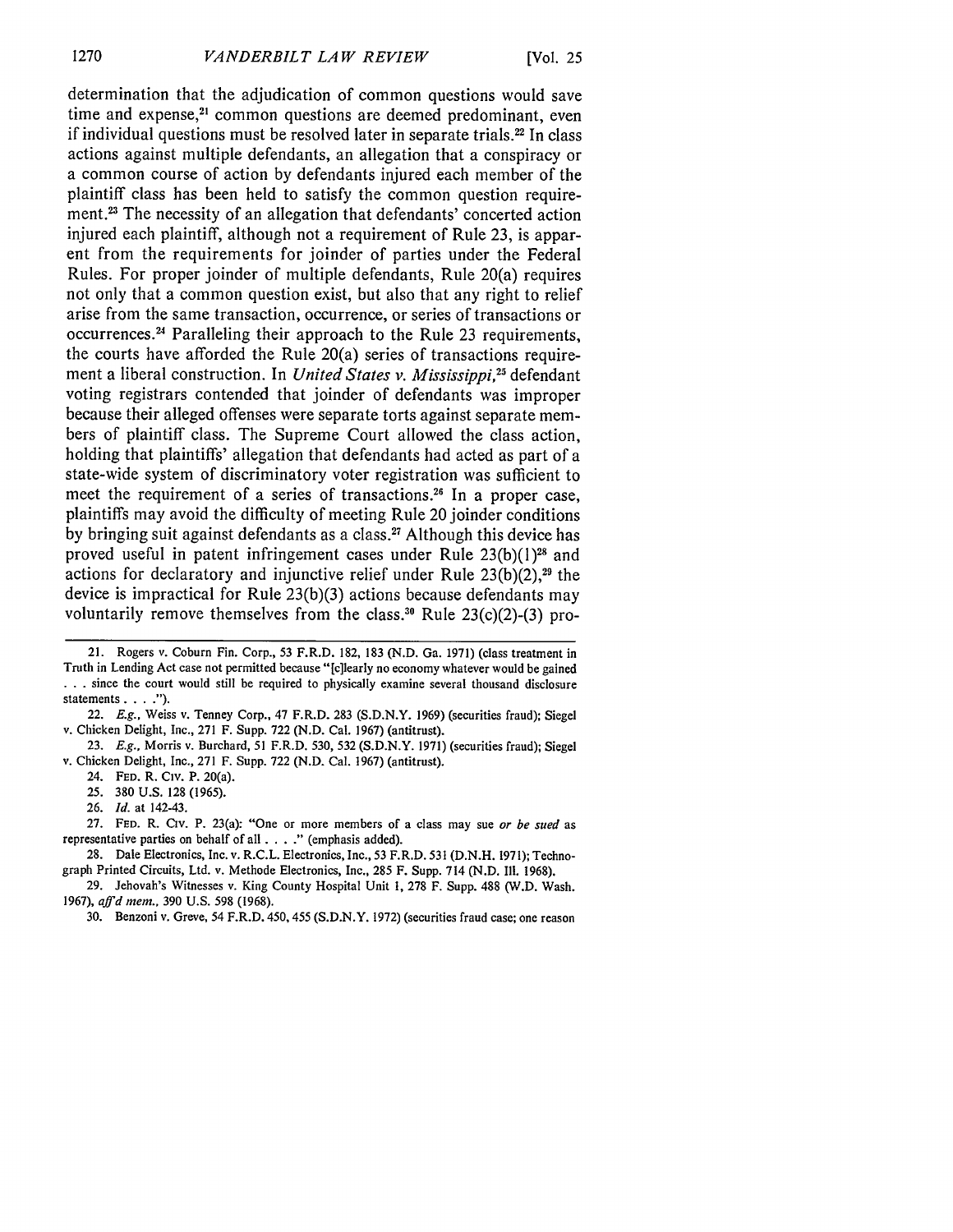vides that a judgment in an action under subdivision  $(b)(1)$  or  $(b)(2)$ binds all whom the court finds to be members of the class; in a (b)(3) action, prospective members may request exclusion from the class and thereby avoid the effect of a judgment. The maximum reach of a permissible class action against multiple defendants under Rule 23(b)(3) is illustrated by *Contract Buyers League v. F & F Investment."* In that case, plaintiffs, a class of black home buyers, brought suit against defendant sellers, alleging numerous illegalities in connection with the sale of used residential property. Denying defendants' contention that the suit was not a proper class action because it consisted of "separate claims by separate plaintiffs against separate defendants and requiring separate proofs,"<sup>32</sup> the court allowed the class action to stand. The court found that, although individual questions would remain, the allegation of concerted action by defendants in similarly unconscionable circumstances constituted a predominant common question. On the basis of its finding that each unfair contract was the result of a greater scheme of exploitation created by the other unfair contracts and the system of "blockbusting" in which all the defendants participated, the court concluded that defendants had acted in concert.<sup>33</sup> Courts consistently have held that an allegation of defendants' concerted action is necessary for plaintiff class to maintain an action against multiple defendants.<sup>34</sup>

In the instant case, the court indicated two reasons for its reluctance to dismiss the action. First, it emphasized that Rule 23 should be construed broadly to afford effective relief for small claimants, especially the poor and the ignorant, and to prevent windfall immunities for law violators. Secondly, the court noted that many borrowers would be barred from relief by the statute of limitations if the instant class action

32. 48 F.R.D. at 10.

33. *Id.* at 10-12.

for court's refusal to order the establishment of two defendant subclasses was that "many [of the defendants] would probably opt out of the class if it were established").

<sup>31. 48</sup> F.R.D. 7 (N.D. III. 1969) (decision on issue whether suit could be maintained as a class action). For decision on defendants' motions to dismiss for insufficiency of the claims see 300 F. Supp. 210 (N.D. Ill. 1969), *affd sub nom.* Baker v. F & F Investment, 420 F.2d 1191 (7th Cir. 1970).

<sup>34.</sup> In a case decided the month before the instant case, a Missouri district court allowed plaintiff class, composed of persons who had bought "lifetime memberships" in a health club, to maintain a class action under the Truth in Lending Act against the 4 finance companies that had bought the notes executed by plaintiffs to the health club. The facts are similar to the instant case, in that separate members of plaintiff class alleged injury from separate defendants. Although no allegation of concerted action by defendants was mentioned in the opinion, the fact that all defendants used the same forms and extended credit through the health club as a conduit makes a common course of conduct among defendants apparent. Joseph v. Norman's Health Club, Inc., 336 F. Supp. 307 (E.D. Mo. 1971).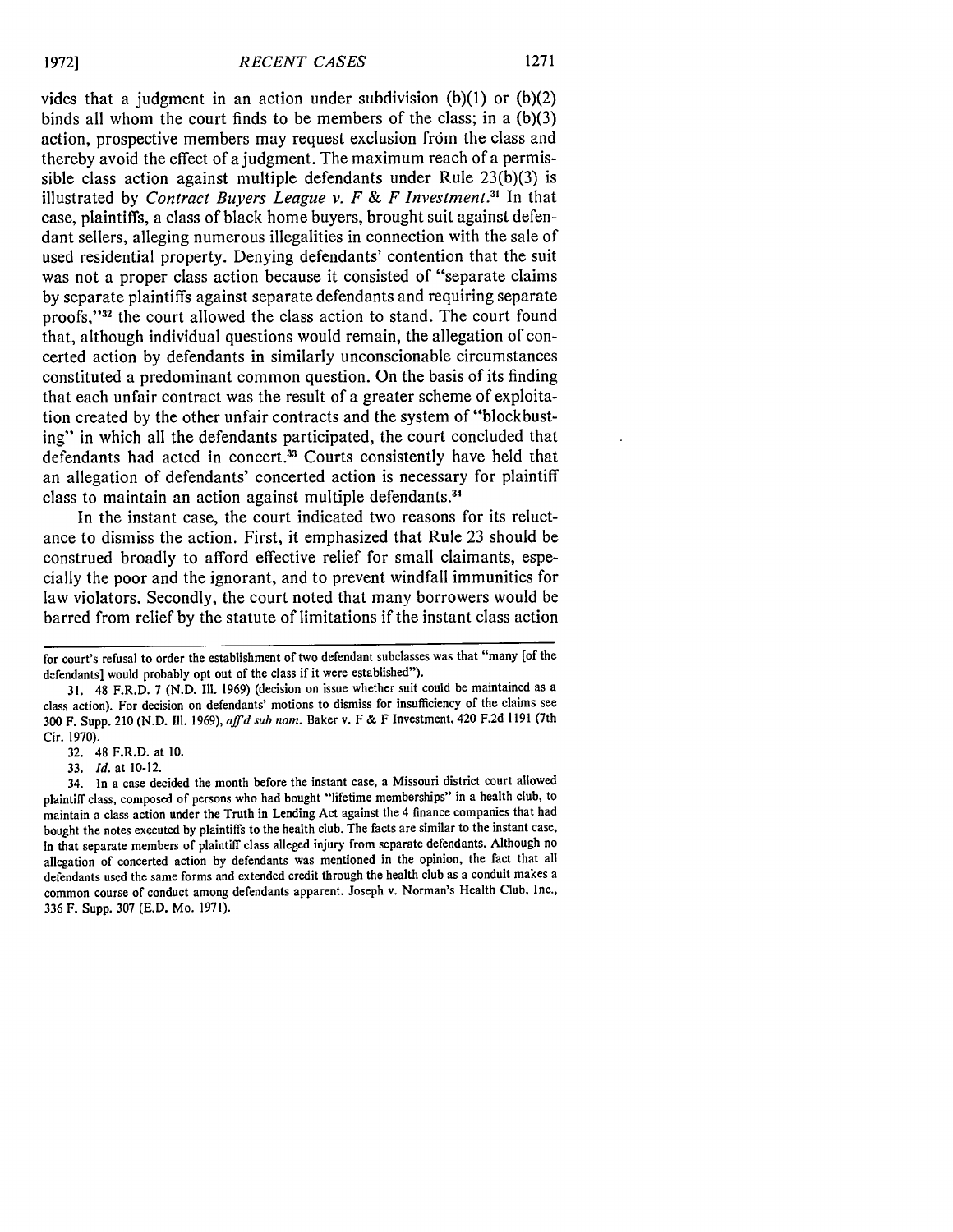were dismissed.<sup>35</sup> The court first considered whether the requirements of Rule 23(a) had been met. After listing the requirements, the court found that each had been satisfied. Without discussing reasons for its findings, the court stated the following conclusions: first, 33,000 borrowers represented a class too numerous to join; secondly, the issue whether the Truth in Lending Act applies to pawnbrokers was a common question; thirdly, despite plaintiff's failure to allege personal injury by each defendant, the similarity of the injuries made his claims typical of the class; and, finally, plaintiff, as a member of the class, would adequately represent its interests. Turning to the additional requirements of Rule 23(b)(3), the court concluded, again without explanation, that the size of the class rendered a class action the superior means of adjudicating the controversy. Although recognizing that other courts had allowed class actions only against multiple defendants acting in concert, the court found nothing in Rule 23 or prior case law<sup>36</sup> to indicate that the common question requirement cannot be satisfied when multiple defendants act independently. It reasoned that defendants' alleged violation of the same law in the same way, giving rise to the same statutory relief, created a common question of law predominating over questions affecting individual members. Holding that all the requirements of Rule 23(a) and 23(b)(3) therefore had been satisfied, and without mentioning the joinder provisions of Rule 20(a), the court denied defendants' motion to dismiss the suit as a class action.

The instant decision may have a beneficial impact in some situations, but the court's analysis is questionable. The decision, as applied to the Truth in Lending Act and other federal consumer protection legislation, $37$  undeniably could have far-reaching consequences.  $38$  By allowing one plaintiff, as a private attorney general, to maintain an action against numerous members of an industry when a common pattern of wrongful conduct can be shown, the instant decision strengthens

<sup>35.</sup> It is not clear under what circumstances the statute of limitations is tolled for class actions that are dismissed. See **J.** MOORE, *supra* note **5,9** 23.9[3] at 23-1651 to -1654. *See generally* Comment, *Class* Actions Under *New Rule 23 and Federal Statutes of Limitation:* A Study *of* Conflicting Rationale, 13 VILL. L. REV. 370 (1968).

<sup>36.</sup> See cases cited notes 23 & 31 *supra.*

<sup>37.</sup> For a discussion of 3 consumer protection bills now pending in Congress and the beneficial effects of enforcement by class actions see Newberg, *Federal* Consumer *Class Action Legisla*tion: *Making the System Work,* 9 HARV. J. LEGIS. 217 (1972). For another point of view see Millstein, Federal *Consumer Protection-Are* Class Suits an Answer?, **26** RECORD **OF N.Y.C.B.A.** 664 (1971).

<sup>38.</sup> The need for improved protection of consumers is demonstrated by the Kerner Commission Report, which shows unfair credit practices and consumer sales as one of the 12 major sources of discontent in ghettos. REPORT OF THE **NATIONAL** ADVISORY **COMMISSION ON** CIVIL DISORDERS 139-40 (1968).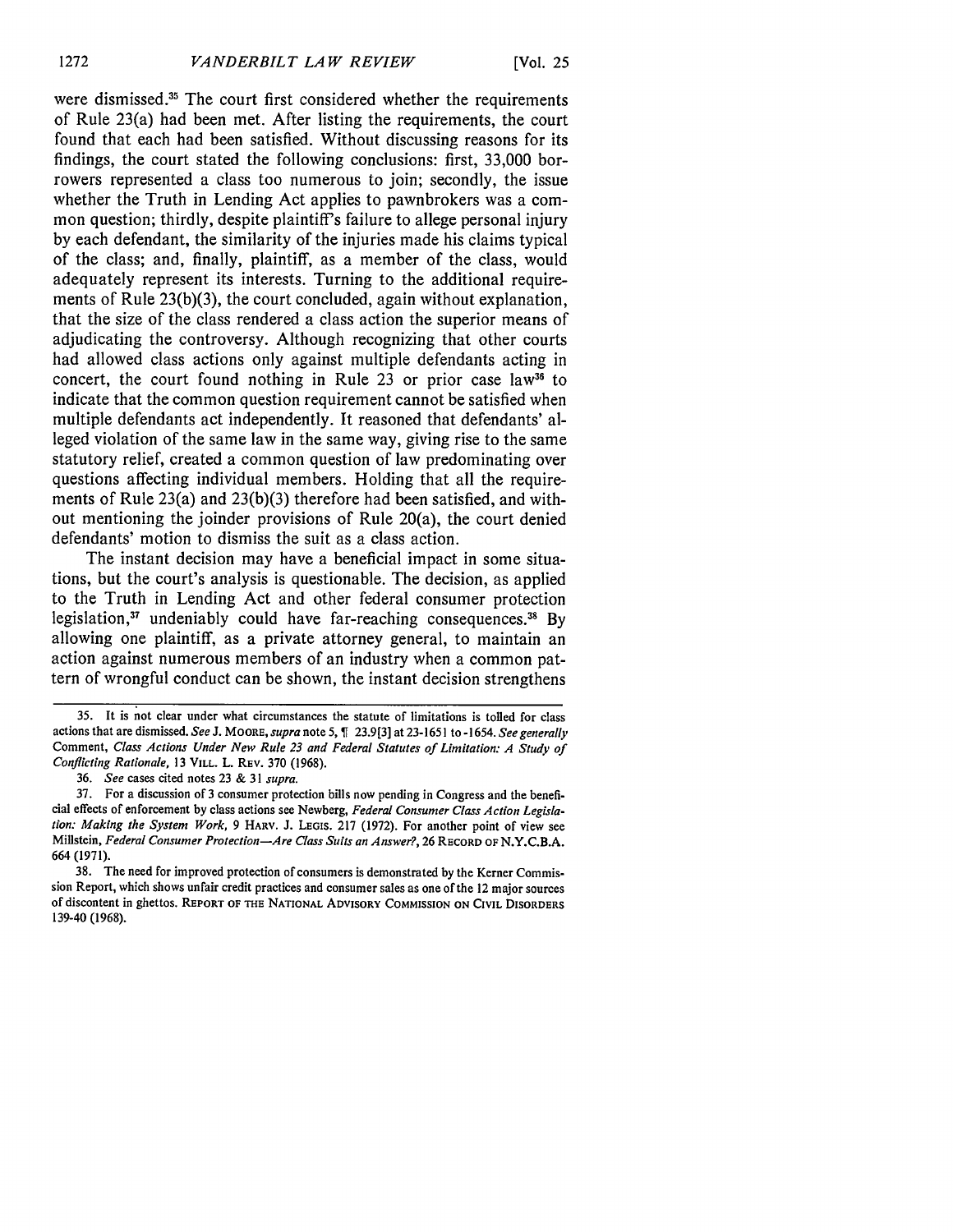the enforcement power of consumer protection legislation. Additionally, the decision meets the objections of large companies that consumer protection legislation is enforced only against major, affluent members of an industry.39 The decision makes practical consumer actions against groups of small companies that, separately, are effectively judgmentproof. The court's failure, however, to question whether defendants were properly before the court under the joinder provisions of Rule  $20(a)^{40}$  is the primary defect of the decision. Plaintiffs' complaint, by alleging independent wrongful acts by defendants that injured members of plaintiff class separately, fails to state a right to relief arising from the same series of transactions. That the Rule 20(a) restriction is not simply formalistic but is necessary to the orderly process of judicial administration may be illustrated by examples of actions that are clearly prohibited by the series of transactions requirement but might be brought if it were abandoned. A logical application of the rationale of the instant decision would permit a class action by shareholders of many different corporations if the plaintiffs allege that each corporation, acting independently, violated the same securities laws in the same way by issuing misleading prospectuses. The rationale of the decision also might allow a class suit by all whiplash victims against the negligent drivers who hit the cars plaintiffs were driving. The development of a rationale that ignores Rule 20 and supports anomalous consequences, however, does not seem necessary to reach salutary effects on the enforcement of consumer protection legislation. If plaintiffs can establish that substantially all Oregon pawnbrokers use forms that violate the Truth in Lending Act by failing to disclose the cost of credit, he can show that industry-wide use of the same form prevented any member of the class from turning to a competitor to obtain a fairer bargain." Plaintiff could then invoke the rationale of the court in *Contract Buyers League<sup>42</sup>* that each particular unfair credit contract depended upon a series of discriminatory transactions—the execution of unfair credit contracts by other defendants—to support his contention that defendants' actions pursuant to an industrywide practice constituted concerted action that resulted in injury to each member of the plaintiff class. The allegation of such concerted action should meet the series of transactions requirement of Rule 20(a) as construed by the Supreme Court in *United States v. Mississippi <sup>3</sup>*

**<sup>39.</sup>** Newberg, *supra* note 37, at 225; Note, *Class Actions Under the Truth-in-Lending Act,* 47 NOaRE **DAME** LAWYER **1305, 1316 (1972).**

<sup>40.</sup> The point is not raised in defendants' appeal brief. Brief for Appellants, LaMar v. H **&** W Novelty **&** Loan Co., Civil No. **72-1485** (9th Cir. 1972).

<sup>41.</sup> This argument is forcefully made by the court in the landmark case of Henningsen v. Bloomfield Motors, Inc., 32 N.J. **358,** 161 A.2d 69 (1960).

<sup>42. 48</sup> F.R.D. 7 (N.D. **11.** 1969).

<sup>43. 380</sup> U.S. 128 (1965).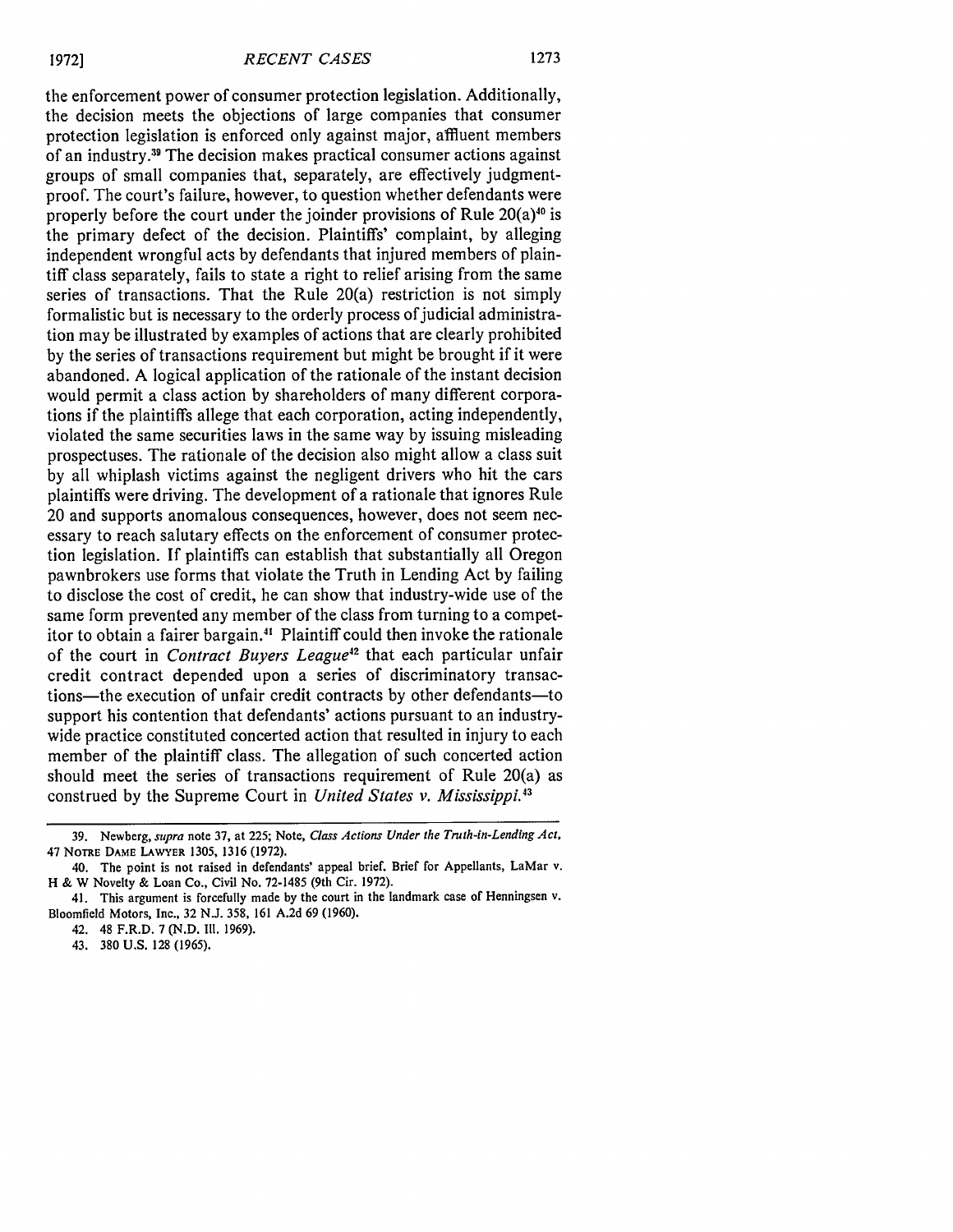#### **Securities Regulation-Securities Act of 1933-Access Of All Offerees To Additional Desired Information Required For Section 4(2) Private Offering Exemption**

Pursuant to section 20(b) of the Securities Act of 1933,<sup>1</sup> the Securities and Exchange Commission sought a permanent injunction to halt the sale of unregistered securities by defendant Continental Tobacco Company in violation of sections 5(a) and 5(c) of the Act.' Defendant argued that its common stock offering to 38 persons, including 35 ultimate purchasers, most of whom signed investment letters acknowledging receipt of defendant's prospectus, personal contact with its counsel and officers, and access to all requested company records, was a private offering entitled to the section  $4(2)$  nonpublic offering exemption<sup>3</sup> from the Act's registration requirements. 4 In denying injunctive relief, the

"(a) Unless a registration statement is in effect as to a security, it shall be unlawful for any person, directly or indirectly-

**(1)** to make use of any means or instruments of transportation or communication in interstate commerce or of the mails to sell such security through the use or medium of any prospectus or otherwise; or<br>(2) to carry or cause to be carried through the mails or in interstate commerce, by any

means or instruments of transportation, any such security for the purpose of sale or for delivery after sale.

(c) It shall be unlawful for any person, directly or indirectly, to make use of any means or instruments of transportation or communication in interstate commerce or of the mails to offer to sell or offer to buy through the use or medium of any prospectus or otherwise any security, unless a registration statement has been filed as to such security, or while the registration statement is the subject of a refusal order or stop order or (prior to the effective date of the registration statement) any public proceeding or examination under section 77h of this title."

A preliminary injunction issued against Continental in 1967 for the violation of *§§* 5(a) and 5(c) had led to the dissolution and subsequent reorganization of the company's management. The instant proceeding concerned the efforts of the new directors to refinance the company in 1969 and 1970.

3. Securities Act of 1933, § 4(2), 15 U.S.C. § 77d(2) (1970), provides: "The provisions of section 77e  $\S$  5] of this title shall not apply to-... (2) transactions by an issuer not involving any public offering."

4. The offerings were made at several presentations in private homes and in hotels in Fort Lauderdale, Florida, and Baltimore, Maryland. The offerees included the family, friends, and business associates of holders of the illegal 1967 Continental offering. At least one purchaser was told that although the company was a speculative venture and offered no firm promises of profit, stock was available to an displayed the prospectus in his office and solicited as additional offerees his secretary, colleagues

<sup>1.</sup> Securities Act of 1933, § 20(b), 15 U.S.C. § 77t(b) (1970). Failure to comply with the registration provisions of§ 5 of the Securities Act of 1933 may result in civil liability under § 12(l), **<sup>15</sup>**U.S.C. § **771(l)** (1970); criminal liability under § 24, 15 U.S.C. § 77x (1970); or an injunctive action under § 20(b).

<sup>2.</sup> Securities Act of 1933, *§§* 5(a), (c), 15 U.S.C. *§§* 77e(a), (c) (1970), provides: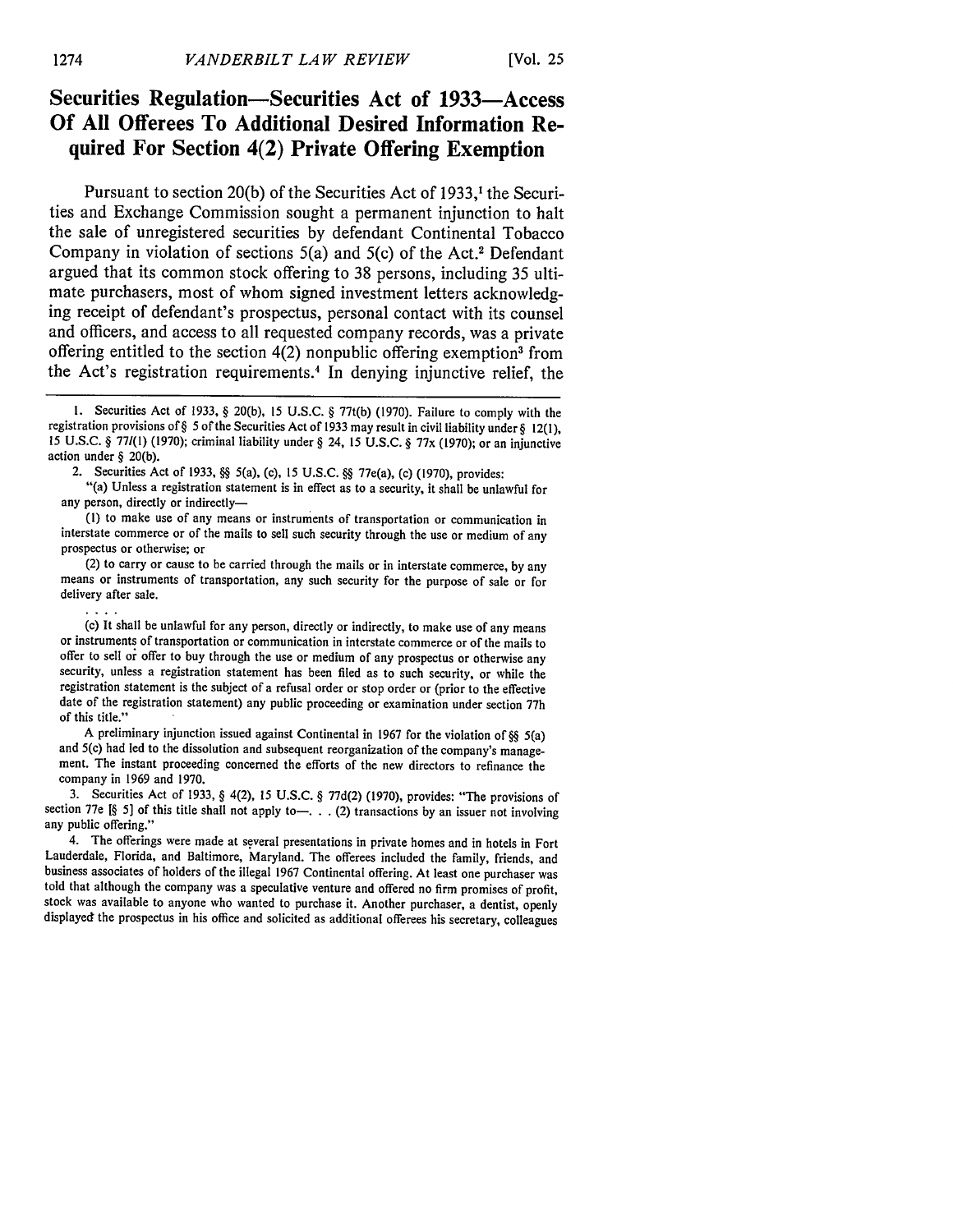federal district court adopted defendant's contention as a matter of **law.5** On appeal to the United States Court of Appeals for the Fifth Circuit, *held,* reversed and remanded. An issuer claiming the section 4(2) nonpublic offering exemption from the Act's registration requirements must explicitly prove that every offeree held a personal relationship with the issuer through which the offeree had actual access to all information concerning the company that he requested or required for making an informed investment decision. *SEC v. Continental Tobacco Co.,* 463 F.2d 137 (5th Cir. 1972).

Congress enacted the Securities Act of **1933** to protect investors **by** requiring the disclosure of information necessary for informed investment decisions.' Accordingly, section **5** of the Act requires the filing of a registration statement detailing this necessary information for every security offered or sold **by** an issuer, underwriter, or dealer through the facilities of interstate commerce or the mails.<sup>7</sup> Reflecting the congres-

7. 15 U.S.C. § 77e (1970). Securities Act of 1933, § 4(l), 15 U.S.C. § 77d(1) (1970), further exempts from the provisions of  $\S$  77e "transactions by any person other than an issuer, underwriter, or dealer." Section 3 of the Act, 15 U.S.C. § 77c (1970), offers additional exemptions for certain classes of securities.

The registration statement, Securities Act of 1933, § 7, 15 U.S.C. § 77g (1970), and attending prospectus, Securities Act of 1933, § 10, 15 U.S.C. § 77j (1970), require the following information as specified in Securities Act of 1933, Schedule A, 15 U.S.C. § 77aa (1970): the nature and character of the issuer's business; its capital structure; the remuneration to be paid to the issuer's directors and to its officers and other employees, and the nature and extent of their interest in any property acquired; an estimate of the net proceeds to be derived from the security offered; the amounts, itemized in "reasonable" detail, of expenses incurred in connection with the sale of the security; a detailed balance sheet of the assets and liabilities of the issuer certified by an independent public or certified accountant; the profit and loss statement of the issuer, showing earnings and income; the namis and addresses and a copy of the opinions of counsel who have passed on the legality of the issue; and a copy of the issuer's articles of incorporation and of its by-laws. United States v. Custer Channel Wing Corp., 376 F.2d 675, 678 n.2 (4th Cir. 1967); Sargent, *Pledges and Foreclosure Rights Under the Securities Act of 1933,* 45 VA. L. REv. 885, 886 (1959). Pursuant to Securities Act of 1933, **§§** 3(b), 19, 15 U.S.C. **§§** 77c(b), 77s (1970), the SEC has developed the Regulation A registration format which generally provides a simplified registration procedure if the aggregate issue is less than \$500,000. 17 C.F.R. § 230.254(a) (1972), *as amended,* 37 Fed. Reg. 599 (effective Apr. 15, 1972).

and patients. At least 2 purchasers never had access to a prospectus, and 2 were given no opportunity to meet with officers of the company prior to purchase. SEC v. Continental Tobacco Co., 326 F. Supp. 588 (S.D. Fla. 1971), rev'd, 463 F.2d 137 (5th Cir. 1972).

<sup>5.</sup> SEC v. Continental Tobacco Co., 326 F. Supp. 588 (S.D. Fla. 1971).

<sup>6.</sup> SEC v. Ralston Purina Co., 346 U.S. 119, 124 (1953); A.C. Frost & Co. v. Coeur D'Alene Mines Corp., 312 U.S. 38, 40 (1941); United States v. Custer Channel Wing Corp., 376 F.2d 675, 678 (4th Cir.), *cert. denied,* 389 U.S. 850, *rehearing denied,* 389 U.S. 998 (1967); Gilligan, Will & Co. v. SEC, 267 F.2d 461, 463 (2d Cir.), *cert. denied,* 361 U.S. 896 (1959). The preamble to the Act sets forth this congressional intent: "An Act To provide full and fair disclosure of the character of securities sold in interstate and foreign commerce and through the mails, and to prevent frauds in the sale thereof, and for other purposes." 48 Stat. 74 (1933). President Roosevelt intended to impose *caveat vendor* responsibility in the securities field, but with the "least possible interference with honest business." Sargent, *Private Offering Exemption,* 21 Bus. LAW. 118 (1965).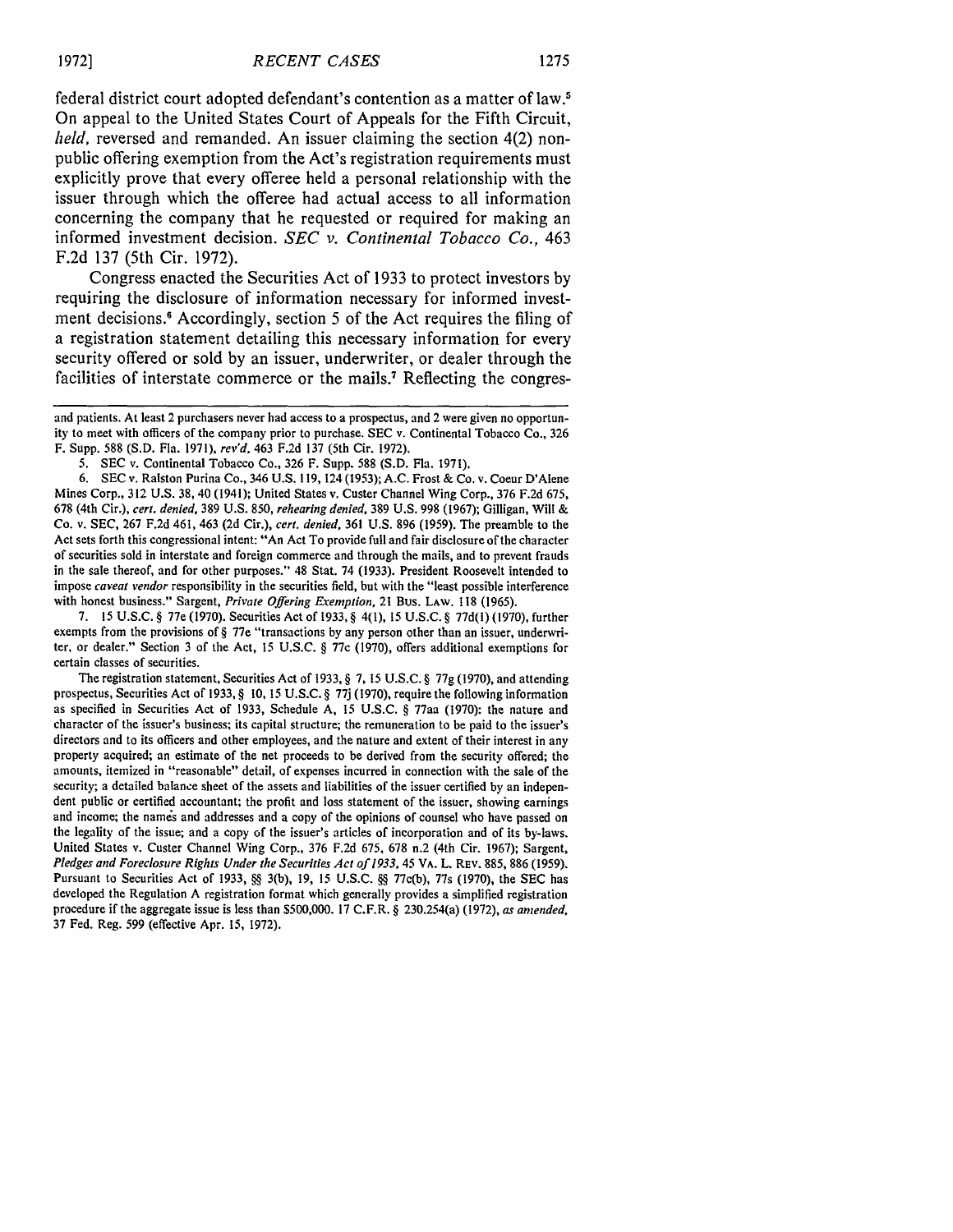sional determination that not all transactions demand this protection.<sup>8</sup> section 4(2) provides that "transactions by an issuer not involving any public offering" need not be registered. Although the private offering exemption originally may have been intended to cover isolated sales of securities to particular individuals,<sup>10</sup> or to facilitate the promotion of small business ventures by a few closely related persons, $<sup>11</sup>$  the exemp-</sup> tion's attractiveness to issuers quickly led to its widespread use-and to some abuse.<sup>12</sup> Consequently, a need arose to define its parameters more sharply. Early guidelines released by the Securities and Exchange Commission suggested merely that an offering might be classified as public or private by examining the particular characteristics of the offering itself, such as the number of offerees, their relationship to each other and to the issuer, the number of units offered, the size of the offering, and the manner in which the offering was made.<sup>13</sup> A second and equally

9. 15 U.S.C. § 77d(2) (1970).

10. SEC Securities Act Release No. 285 (Jan. 24, 1935); 1 Loss, *supra* note 8, at 653; Israels, *Some* Commercial Overtones *of Private Placement,* 45 **VA.** L. REV. 851 (1959).

**I1.** SEC Securities Act Release No. 4552 (Nov. 6, 1962); Steffen, *The Private Placement Exemption: What To Do About A Fortuitous Combination in Restraint of Trade,* 30 U. CHI. L. REV. 211 (1963); 1971 **DUKE** L.J. 1017, 1018.

13. SEC Securities Act Release No. 285 (Jan. 24, 1935). Under the early tests, an issue to 25 or fewer offerees was generally considered safe. I Loss, *supra* note 8, at 662; Sargent, *supra* note 6, at 119.

**<sup>8.</sup>** The Securities Act of **1933** "carefully exempts from its application certain types of securities and securities transactions where there is no practical need for its application or where the public benefits are too remote." H.R. REP. No. 85, 73d Cong., 1st Sess. 5 (1933). See *I* L. Loss, SECURITIES **REGULATION** 653 (2d ed. 1961) [hereinafter cited as Loss]; Orrick, *Non-Public Offerings of Corporate Securities-Limitations on the Exemption Under the Federal Securities Act,* <sup>21</sup> U. PIr. L. REV. **1** (1959).

<sup>12.</sup> Since the adoption of the 1933 Act, both the volume and value of private offerings have skyrocketed. Although only 3% of all securities sales were privately placed between 1900 and 1933, this volume increased to 42% between 1934 and 1963. The annual value of sales increased during the same period from approximately \$92,000,000 in 1934 to \$6,400,000,000 in 1963. *See* Note, *The Investment-Intent Dilemma in Secondary Transactions,* 39 N.Y.U.L. REv. 1043, 1044-45 (1964). *See also* I Loss, *supra* note 8, at 689; 4 *id.* at 2662 (Supp. 1969); Cohan, Should *Direct Placements Be Registered?,* 43 N.C.L. REV. 298, 300 (1965). The lower costs, the greater speed, flexibility, and privacy; the fear that the filing might later be used against a registrant trying to establish that the Act is inapplicable; and the desire to avoid the individual liability imposed by **§§ 11,** 12(2), and 17 of the Act for false or fraudulent registration statements, prospectuses, or communications all explain the increased reliance on the private exemption. *See generally* I Loss, *supra* note 8, at 693-94; Victor & Bedrick, *Private Offering: Hazards for the Unwary,* 45 **VA.** L. REV. 869 (1959); Note, *supra* at 1045. However, "[a]dmitted abuses in what were patently artificial claims of the availability of the exemption to financings of extensive scope frequently have resulted in both Commission and court decisions of a sweeping nature, furnishing language quotable in subsequent cases where the claim to the exemption was bona fide." Meer, *The Private Offering Exemption Under the Federal Securities Act-A Study in Administrative and Judicial Contraction,* 20 Sw. L.J. 503, 514 (1966). For examples of such abuse see Sargent, *supra* note 7, at 892; 1971 **DUKE** L.J. 1017, 1018.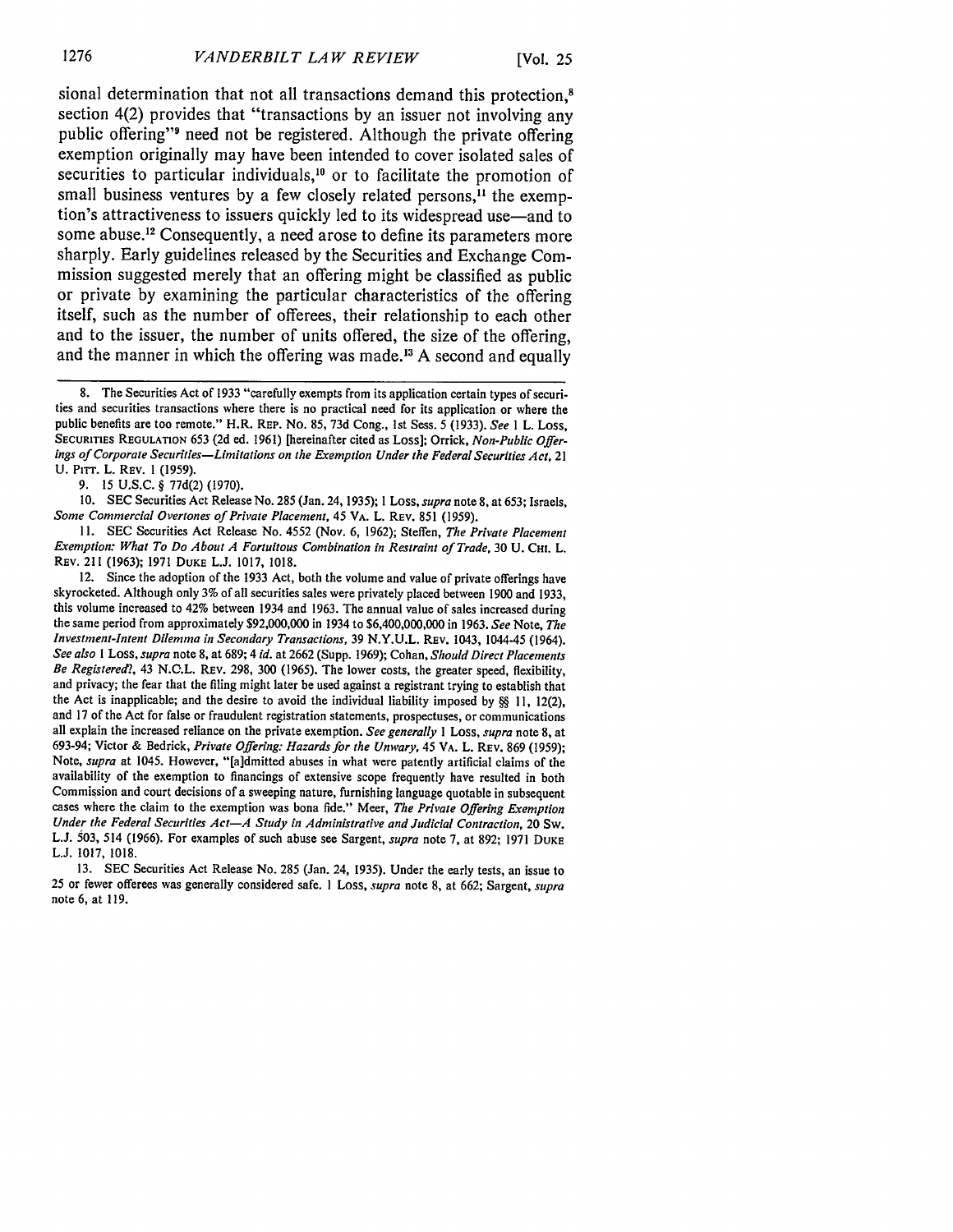imprecise approach looked to the particular class of offerees and held an offer private when the issuer could prove some sensible relation between the means used to select the members of the class and the purpose for which the selection was made. 4 These tests, however, ignored the policies underlying the Act and proved unsatisfactory when a transaction demanding the protection of registration could nevertheless qualify as private.<sup>15</sup> Recognizing the need to establish a more workable standard, the Supreme Court in *SEC v. Ralston Purina Co.'6* noted that the Act's registration provisions are designed to protect an uninformed investing public **by** disclosing necessary and otherwise unavailable information.<sup>17</sup> Accordingly, the Court held that transactions may qualify for the exemption only when they involve offerees whose knowledge of and access to information obviate the necessity for public registration." Under this test the private offering classification turns on the needs of the particular offerees for the protection of the Act, and the surrounding circumstances are relevant only to the degree that they reflect the knowledge or access of the offerees.11 Drawing on the *Ralston* doctrine that knowledge and access justify waiving the registration requirements by identifying a class of offerees who can fend for themselves,<sup>20</sup> the courts have concluded that these criteria may establish a legitimate private placement only if the offerees possess sufficient investment experience and sophistication to evaluate independently the proposed purchase.<sup>21</sup> Since, however, sophisticated investors may exert considerable leverage to extract from an issuer all the information they need to make informed investment decisions,<sup>22</sup> some courts have distinguished between the small investor and the large institutional one, implying that,

- 16. 346 U.S. **119** (1953).
- 17. *Id.* at 124.

18. *Id.* at 125; *see* Note, *supra* note 12, at 1049.

19. *See* 346 U.S. at 125; Hill York Corp. v. American Int'l Franchises, Inc., 448 F.2d 680, 687-89 (5th Cir. 1971). Historically, a persuasive surrounding circumstance has been the number of offerees. The recent flood of decisions disavowing any safe numerical test has limited even further the reliability of surrounding circumstances as a guide. 4 Loss, *supra* note **8,** at 2644 (Supp. 1969).

20. 346 U.S. at 125.

22. Professor Loss observes that "[s]ometimes they seem to elicit even more information than the **SEC** does." **I** Loss, *supra* note **8,** at 663.

<sup>14.</sup> See SEC v. Sunbeam Gold Mines, 95 F.2d 699 (9th Cir. 1938); Orrick, *supra* note **8,** at **7;** Note, supra note 12, at 1048.

**<sup>15.</sup>** Note, supra note 12, at 1049; cf. SEC v. Ralston Purina Co., 102 F. Supp. 964 (E.D. Mo.), aff'd, 200 F.2d 85 (8th Cir. 1952), rev'd, 346 U.S. 119 (1953).

<sup>21.</sup> *See, e.g.,* Garfield v. Strain, 320 F.2d 116 (10th Cir. 1963); Woodward v. Wright, 266 F.2d 108 (10th Cir. 1959); Repass v. Rees, 174 F. Supp. 898 (D. Colo. 1959); Patton, *The Private* Offering: A Simplified Analysis *of the* Initial Placement, 27 Bus. **LAW. 1089,** 1090-92 (1972). The inference of sophistication that prior investment experience creates, however, "is only as strong as the correlation between the circumstances of the prior and present investments." *Id.* at 1091.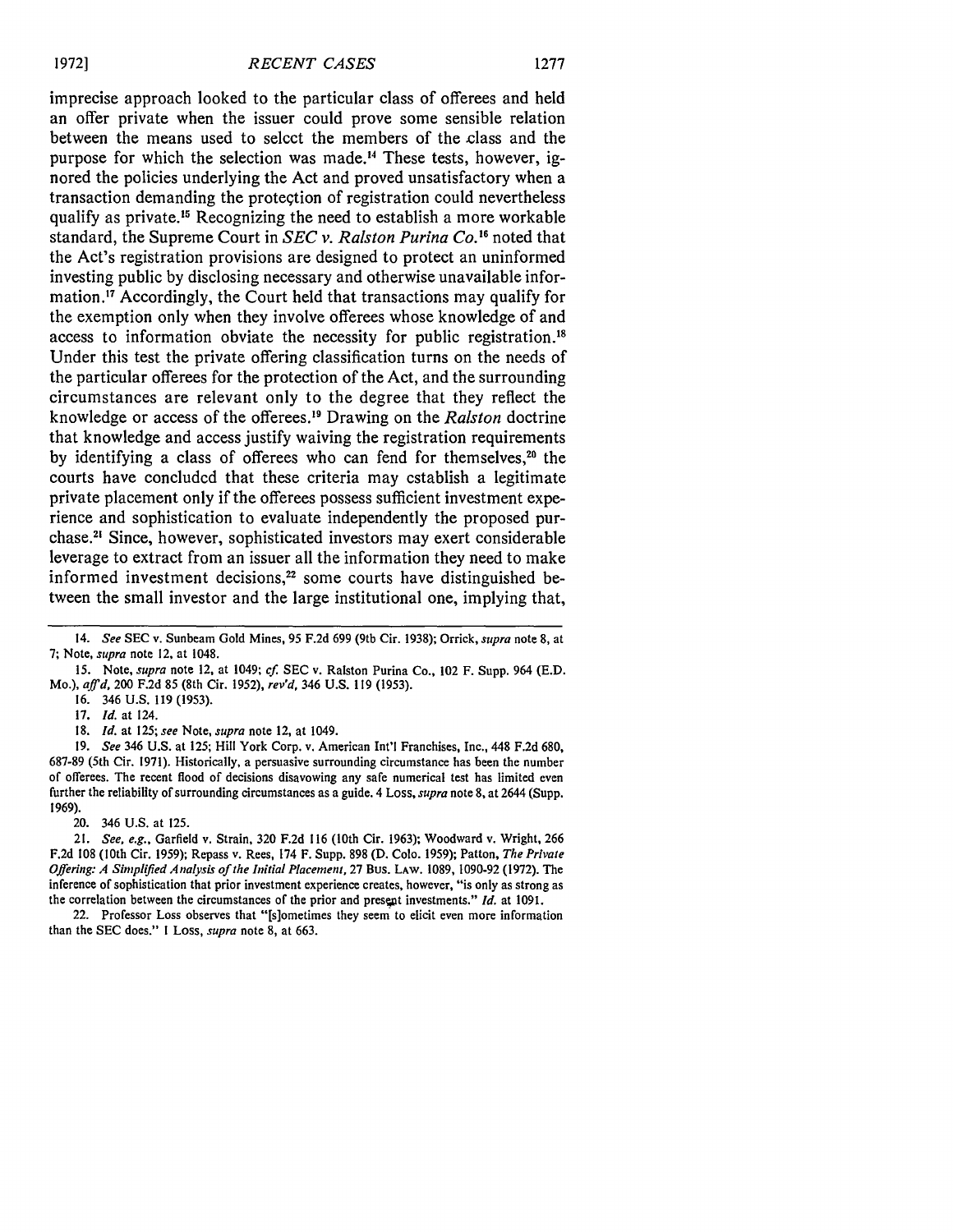at least in the case of institutions, sophistication renders the requirement of access superfluous.<sup>23</sup> Another approach has reasoned, however, that without actual access to all necessary information, an investor's sophistication gives him no protection.<sup>24</sup> In holding that an offering made only to sophisticated businessmen was nevertheless public, the court in *Hill York Corp. v. American Int'l Franchises, Inc.<sup>25</sup> noted that merely fur*nishing offerees the same information normally found in a registration statement does not, in and of itself, establish the right to the exemption.26 Rather, the court stressed as determinative the existence of a privileged relationship between issuer and offeree that would provide information and access sufficient to make registration unnecessary.<sup>27</sup> In United States v. Custer Channel Wing Corp.,<sup>28</sup> the issuer argued that an investment letter signed by the purchaser acknowledging access to all desired information was sufficient evidence of the purchaser's need for no further protection. The court held, however, that since such letters were intended primarily to caution the offeree against further distribution of the securities, they could not, absent proof of actual access to the information, establish a private offering.<sup>29</sup> Incorporating

**23.** Value Line Fund, Inc. v. Marcus, [1964-66 Transfer Binder] CCH **FED. SEC.** L. REP. *,* 91,523 (S.D.N.Y. **1965); 1971 DUKE L.J. 1017,** 1020; see **BNA** SEc. REG. & L. REP. No. 144, B-I, -3 (Mar. 22, 1972).

24. **E.g.,** Hill York Corp. v. American Int'l Franchises, Inc., 448 F.2d 680, 690 (5th Cir. 1971); United States v. Custer Channel Wing Corp., 376 F.2d 675 (4th Cir. 1967); *see I* Loss, *supra* note 8, at 657 n.53. In Henderson v. Hayden, Stone Inc., 461 F.2d 1069 (5th Cir. 1972), a sophisticated individual investor who knew when he bought the securities that they were unregistered was allowed rescission of the sale on the ground that the offering was not private within the meaning of § 4(2). The court held that in absence of proof that the purchaser had knowledge of the business affairs of the company, that he had the same kind of information as would appear in a registration statement, and that he had access to such information, the issuer failed to sustain his burden of proof as required by the *Hill York* decision and could not rely on the investor's sophistication to establish the exemption.

**25.** 448 F.2d 680 (5th Cir. 1971).

26. *Id.* at 688 n.5; *accord, In re* D.F. Bernheimer & Co., [1961-64 Transfer Binder] CCH **FED.** SEC. L. REP. 76,895; SEC Securities Exchange Act Release No. 7000 (Jan. **23,** 1963); SEC Securities Act Release No. 4552 (Nov. 6, 1962); 4 Loss, *supra* note 8, at 2632 (Supp. 1969).

27. 448,F.2d 680, 688 & n.6. Although this relationship has never been precisely defined, the court's language reveals the type of relationship it was contemplating: ". **.** . [an offering] made to a diverse and unrelated group, i.e. lawyers, grocers, plumbers, etc. . **.** . would have the appearance of being public; but an offering to a select group of high executive officers of the issuer who know each other and of course have similar interests and knowledge of the offering would more likely be characterized as a private offering." 448 F.2d at 688. Again, a private offering is one "where the public interest is ... remote and the relationship between the issuer and offeree. **..** creates special advantages in the offerees substantially different from the status of members of the public at large to be able to obtain all necessary information about the issuer and its securities." Orrick, *supra* note 8, at 8. Garfield v. Strain, 320 F.2d 116 (10th Cir. 1963), demonstrates some characteristics of a sufficiently close relationship.

28. 376 F.2d 675 (4th Cir. 1967).

<sup>29.</sup> *Id.* at 679; *cf.* SEC Securities Act Release No. 5121 (Dec. 30, 1970).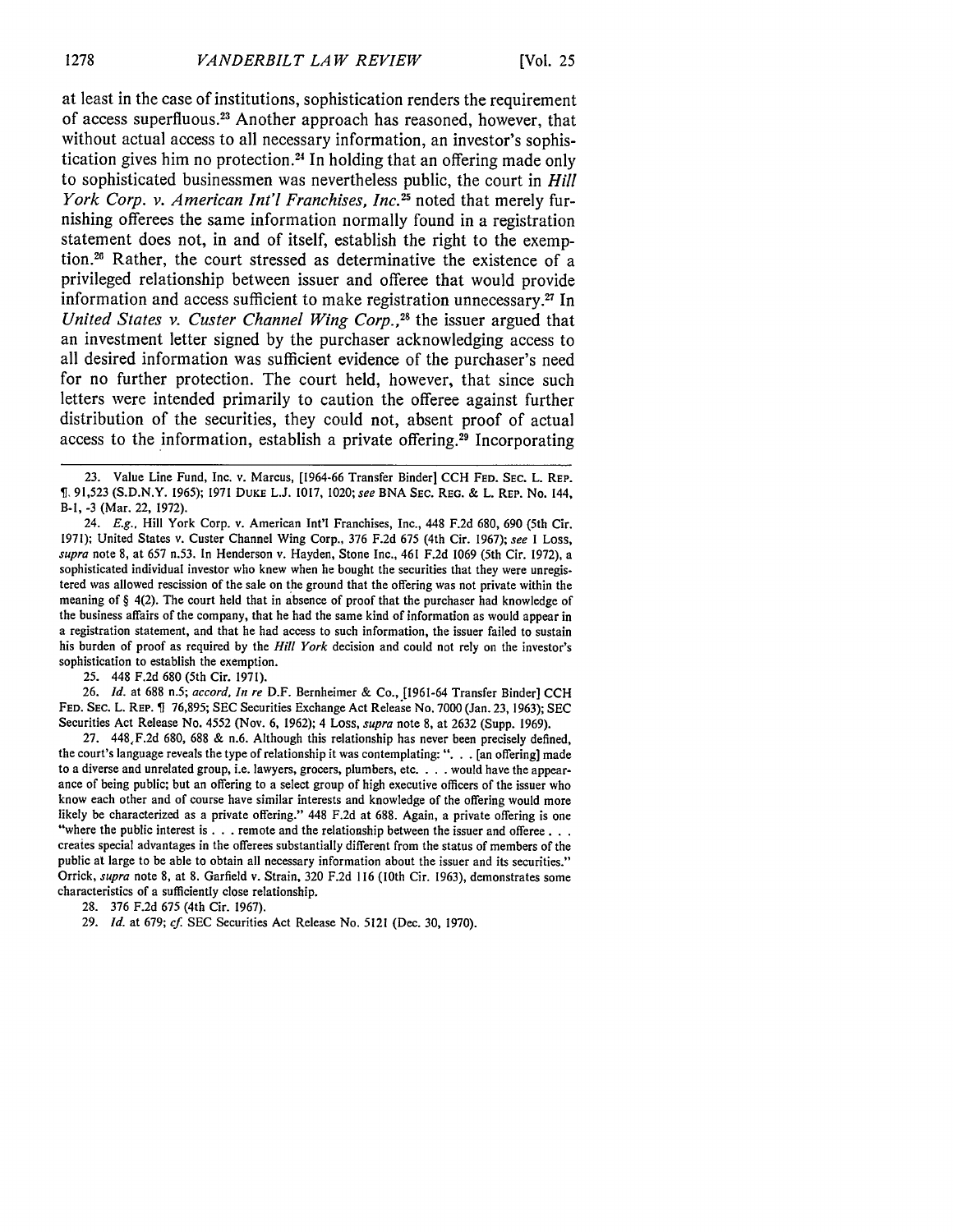the principles announced in *Hill York* and *Custer Channel Wing,* the court in *Lively v. Hirschfeld"0* concluded that the *Ralston* decision contemplated offerees who both possessed superior business experience and skill and were fully informed as to all relevant data of the particular issuer.<sup>31</sup> Although it has not eliminated the private exemption, this line of decisions has severely restricted its availability and led the securities bar to question its continued viability.32

In the instant case, the court found that plaintiff's evidence of Continental's use of interstate facilities to offer or sell unregistered securities established a prima facie case; it then ruled that to prevail on its section 4(2) defense Continental had to demonstrate with explicit, exact proof-rather than its own conclusive statements-that its offerees did not require the protection of the Act. Quoting from its opinion in *Hill York*,<sup>33</sup> the court reaffirmed that the mere disclosure of the same information which would appear in a registration statement will not assure the exemption, and that the offerees' need for protection can be eliminated only when a privileged relationship with the issuer gives the offerees present knowledge and access to such data. The court then looked to the *Custer Channel Wing* decision and observed that an investment letter signed by the offerees asserting that access to any desired information was available cannot by itself establish the requisite privileged relationship. Although it acknowledged that numbers are not determinative, the court noted that the concept of a privileged relationship seems inconsistent with the idea of a large number of offerees, and found that defendant's failure to establish that the instant group of offerees was not larger than the SEC asserted, permitted the inference that more offerees did exist. Drawing on a dictum in the *Lively* opinion that a meaningful application of the *Ralston* test requires the test to be satisfied for all offerees,<sup>34</sup> the court concluded that a successful section  $4(2)$ defense requires the issuer to prove that a privileged relationship with the issuer afforded every offeree actual access to all information con-

34. Although the instant court refers to this conclusion as the holding of *Lively,* 463 F.2d at 160, the *Lively* court merely found that the *Ralston* test was satisfied for *none* of the offerees. Accordingly, that court's statement that the private offering exemption requires that the test be satisfied for all offerees, 440 F.2d 631, 633 (10th Cir. 1971), is at best dictum.

<sup>30. 440</sup> F.2d **631** (10th Cir. 1971).

<sup>31.</sup> *Id.* at 633; see 1971 DUKE L.J. 1017, 1021-22.

<sup>32.</sup> *See generally* BNA SEc. **REG.** & L. REP. No. 144, B-I (Mar. 22, 1972).

<sup>33. &</sup>quot;However, mere disclosure of the same information as is required in a registration statement is not the alpha and the omega, as Professor Loss has noted. **'. ..** this says too much if it implies that-the exemption is assured. **. .** by giving each offeree the same information that would be contained in a registration statement though without the statutory safeguards and sanctions.'" SEC v. Continental Tobacco Co., 463 F.2d 137, 160 (5th Cir. 1972).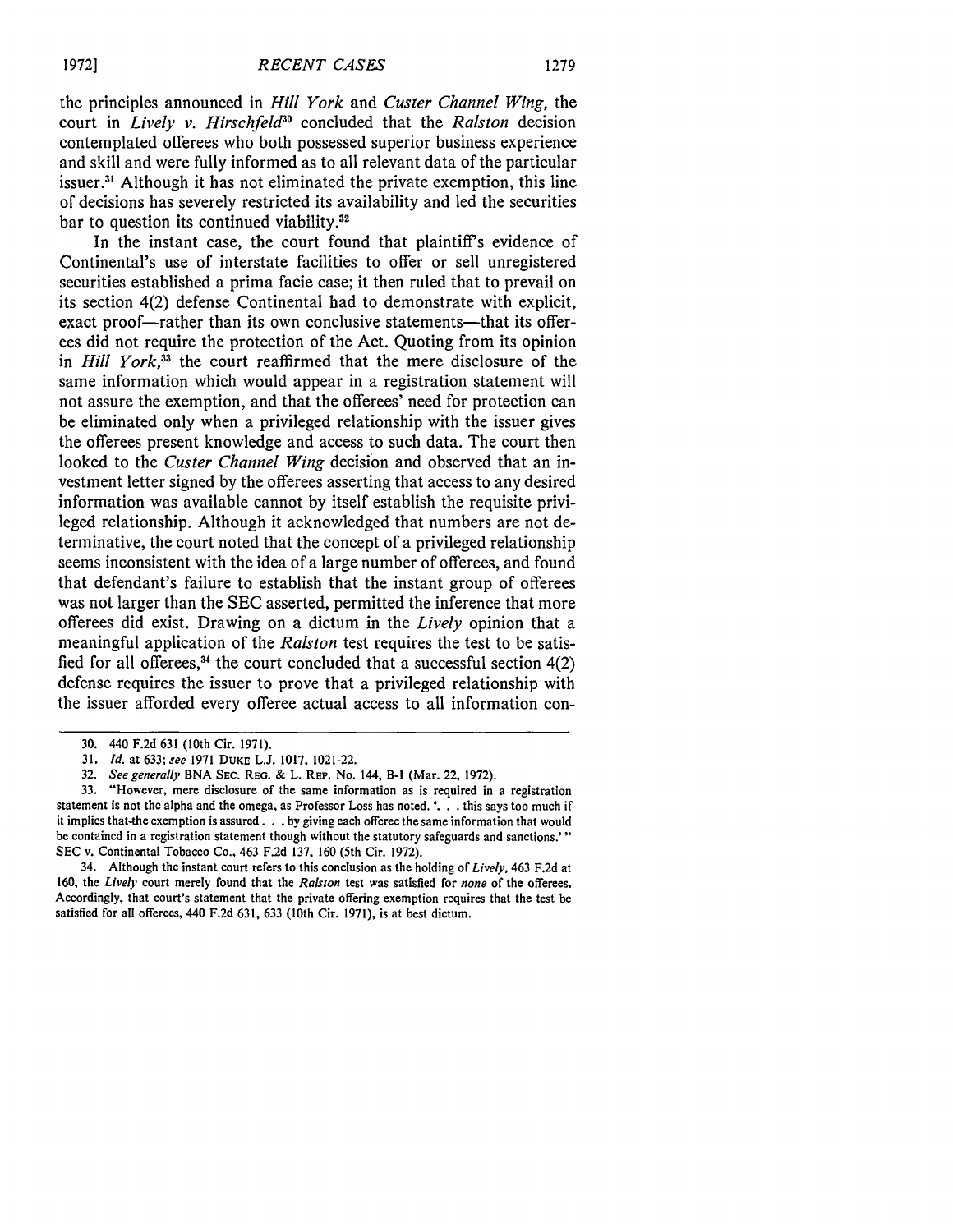cerning the issuer that he requested or required in making an informed investment decision.<sup>35</sup>

The instant case represents the logical conclusion of a series of cases following the *Ralston* decision that has given the section 4(2) exemption an increasingly narrow construction. **If** read strictly, the court's holding could require that a transaction may qualify as a private offering only when each offeree stands in such a privileged relationship to the issuer that by virtue of the relationship he has actual access to any information concerning the issuer that he considers relevant to his investment decision.<sup>36</sup> Such a criterion, if vigorously enforced, could limit the class of permissible private offerees to a few highly placed key employees of the issuing company.<sup>37</sup> At the very least, the decision holds that the issuer must prove the financial sophistication of every offeree, issue each prospective investor a thoroughly descriptive offering circular, and then hold a face-to-face conference between the principal officers of the issuer and the offerees, at which all the investors are provided both specific information concerning the company and any other additional information they might want.<sup>38</sup> Although these re-

It is not entirely clear just who determines what "desired" information must be available to the investor-the offeree himself, the issuer, the SEC, or the courts. The broad language of the decisions, however, implies that the discretion lies with the offeree.

37. *See* **1971 DUKE L.J. 1017,** 1022.

38. Panel Discussion Before the ABA Section of Corporation, Banking and Business Law, BNA SEc. REG. & L. REP. No. **167, A-9, -10** (Aug. 30, 1972) (comments by Herbert S. Wander). Concerning the required proof of sophistication, Wander notes that while proving sophistication may be quite difficult, "I think deep down we all know that doctors aren't sophisticated investors and if anyone need[s] the protection of a prospectus, they [do]." *Id.* at **A-10.** Referring to the faceto-face meeting and personal relationship requirement, he acknowledges that "perhaps this is a cosmetic approach and it may not work, but I think this is what the courts appear to want, and therefore I would provide it." *Id.*

**<sup>35.</sup>** Since defendant could not establish the requisite relationship and access as to all offerees, the court ruled that it was not entitled to the private offering exemption. Having disposed of the case on this basis, the court did not have to consider the second requirement of a private offering-whether the purchasers took for investment (private offering) or for distribution (public offering). *See* 463 F.2d at 159. Turning to the issue of the permanent injunction, the court concluded that Continental's recent violations of § 5 should be read in conjunction with the 1967 violations that led to the issuance of the temporary injunction. On this basis the court held that a permanent injunction was warranted. *Id*<sub>t</sub> at 162.

<sup>36.</sup> Although the Fifth Circuit's decision is quite restrictive, the SEC's brief to the court argued for an even narrower application of § 4(2). For instance, the SEC had suggested that each offeree must have a relationship to the company "tantamount to an 'insider' in terms of his ability to know, to understand, and to verify for himself all of the relevant facts about the company and its securities. This type of offeree through his own knowledge, sophistication and unfettered access to the citadels of corporate power and decision-making can protect himself; he does not require the protections of the Act." BNA SEc. REG. **&** L. REP. No. 155, **A-10** (June 7, 1972). Such language does not, however, appear in the court's opinion.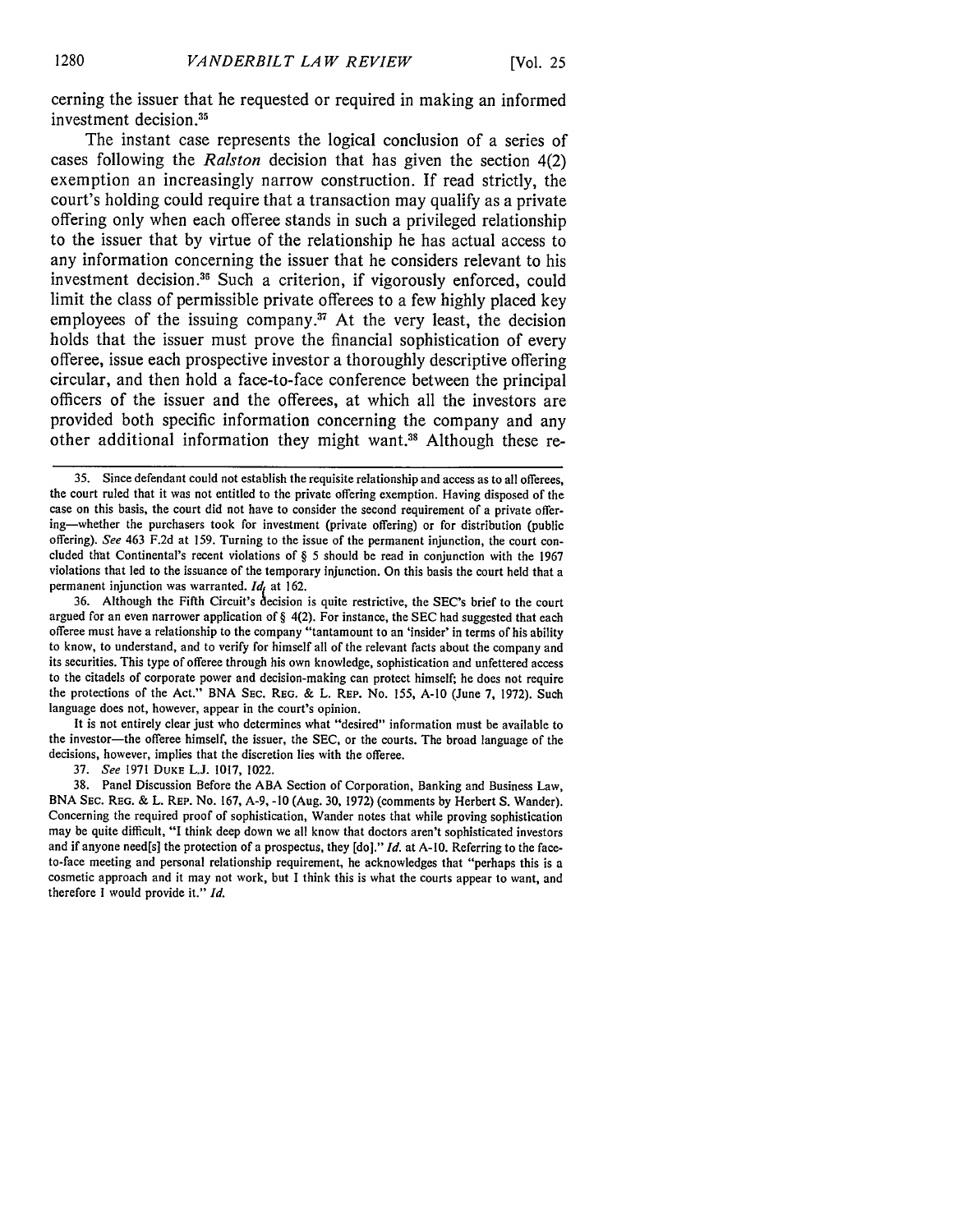quirements might not threaten the position of the institutional investor,<sup>39</sup> they seem certain to eliminate almost all private offerings to individual investors. In light of the original intent of Congress to preserve the private offering for certain individual investors, the instant decision seems undesirable. Absent the section 4(2) exemption, the small or medium-sized company seeking to raise new capital from interstate sources  $-$  or even the individual wishing to promote a new business venture — must file either a full registration form or the abridged Regulation A statement.<sup>40</sup> The cost of the former may be prohibitive.<sup>41</sup> and the latter, which costs nearly as much as the full statement,<sup>42</sup> is available only for certain issues totaling less than 500,000 dollars.<sup>43</sup> Unable to raise new capital without risking the civil<sup>44</sup> and criminal<sup>45</sup> sanctions of the Securities Act, the small-business sector of the economy would face a difficult and uncertain future.<sup>46</sup> Recognizing this prospect, the SEC **-** its broad arguments in the instant case notwithstanding  is currently taking steps to ensure the continued availability of the private offering exemption. Recent pronouncements by Commissioner Owens that, at least insofar as institutional investors are concerned,

39. See generally BNA SEC. REG. & L. REP. No. 155, A-9 (June 7, 1972); BNA SEC. REG. & L. REP. No. 157, **A-10** (June **1,** 1972); 1971 **DUKE** L.J. 1017, 1022. The instant case is easily limited on its facts to apply only<sup> $T$ </sup>to noninstitutional, individual private investors. Moreover, fears that the increasingly restrictive interpretations of the  $\S$  4(2) exemption given by the courts would preclude the institutional investor from the private offering exemption have not been realized. That the forthcoming Securities Act Rule 146 will not even consider institutional investors when determining whether an offering is public or private, see note 51 infra and accompanying text, further supports the inference that the SEC plans no assault on the institutional investor's reliance on § 4(2). Cf. BNA SEC. REG. & L. REP. No. 166, A-3 (Aug. 23, 1972) (Fifth Circuit's refusal to grant Continental a review en banc). The court did not permit Continental to offer as evidence an SEC No-Action letter granted to an issuer whose 25 offerees would not satisfy the strict "privileged relation" test of *Continental*, but who all had net worth exceeding \$250,000, and who in any one of the last 3 years were in the 50% tax bracket, if depreciation and capital losses were added back. This action by the court reflects judicial concurrence in the SEC's distinction between the unsophisticated individual investor and the sophisticated investor whose bargaining power rivals that of the institutions.

- 40. See note 7 supra.
- 41. Sargent, supra note 6, at 123.
- 42. Meer, supra note 12, at 504.
- 43. 17 C.F.R. § 230.254(a) (1972), as amended, 37 Fed. Reg. 599 (effective Apr. 15, 1972).
- 44. 15 U.S.C. § 771(I) (1970).
- 45. 15 U.S.C. § 77x (1970).

46. Sargent, supra note 6, at 124: "We are faced today **. . .** with a complete drying up of risk capital which otherwise might be available to young, unseasoned, honest companies. **. .** whose potential for success is **. .** . tremendous. Many companies with legitimate aims, a sound business venture and good management cannot produce their product because of a lack of available risk capital at reasonable rates." See also Owen, *The Private Offering and Intrastate Exemptions* Under the Securities **Act** of **1933,** in **SELECTED** ARTICLES **ON** FEDERAL SECURITIES LAW <sup>165</sup> (1968).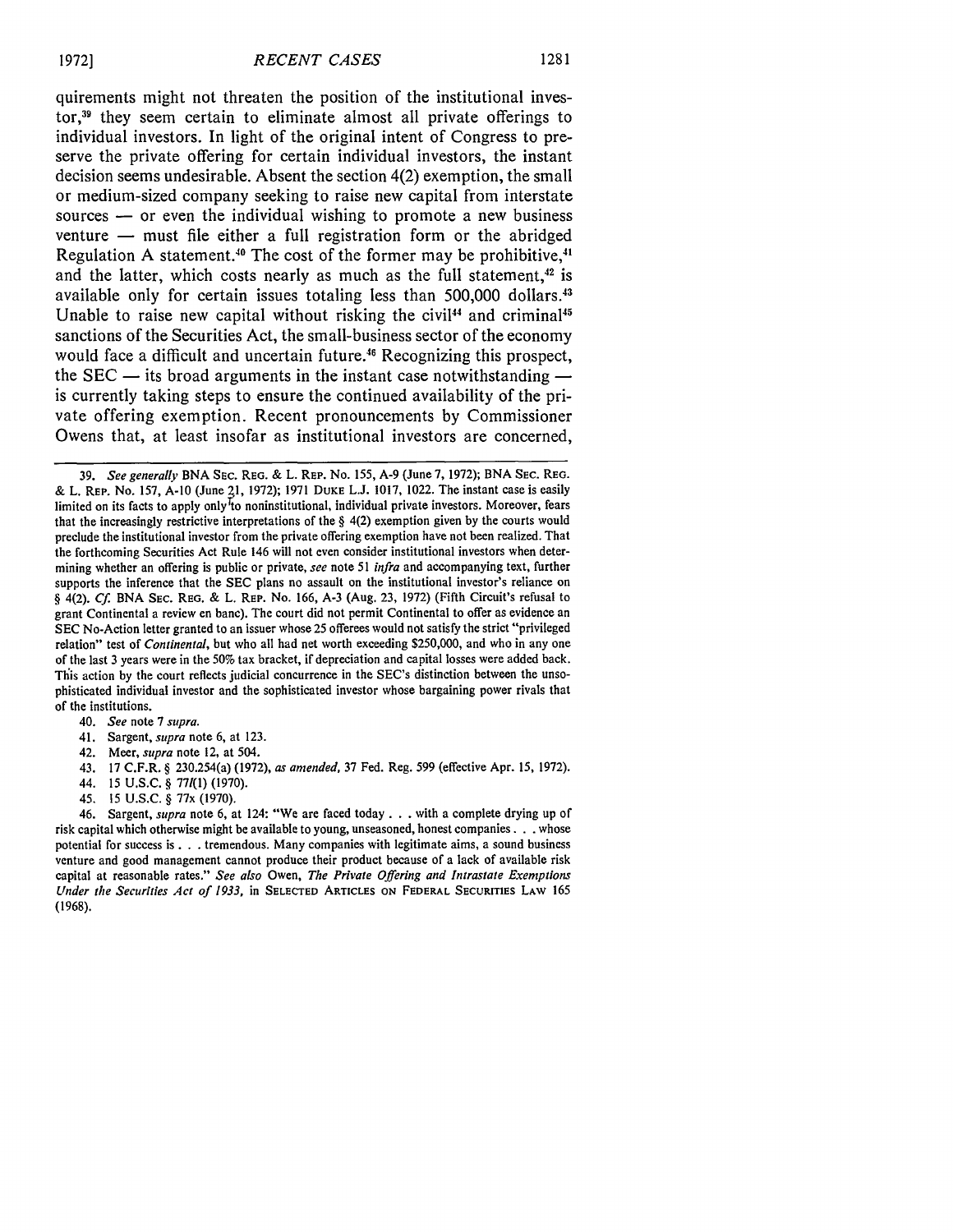language found in the SEC's brief to the Fifth Circuit may have been "overly restrictive, 47 indicate that the **SEC** may be willing to limit its interpretation of the law to the particular facts of the instant case.<sup>48</sup> Moreover, the Commission is currently preparing Securities Act Rule 146 to establish with greater certainty the conditions under which reliance on section  $4(2)$  is warranted.<sup>49</sup> The rule apparently will allow the exemption when there has been no general advertising and when the sale has resulted from a negotiated transaction at which each buyer was represented **by** an advisor. The number of buyers will be limited to **35,50** not counting institutional investors.<sup>51</sup> Additionally, the "access of an advisor or representative of a buyer would be imputed to the buyer and **• . .** there would be a contractual commitment to provide continued access to information about the affairs of the issuer."<sup>52</sup> Finally, the rule will establish a suitability test to determine from the buyer's financial circumstances and his, or his representative's, business sophistication whether the buyer requires the protection afforded by registration.<sup>53</sup> These provisions reflect both current state practices concerning the private offering<sup>54</sup> and the recommendations of the American Law Institute's proposed Federal Securities **Code.55** This effort to establish more objective standards for determining the availability of the private placement may reflect not only a growing dissatisfaction with the impractical sophistication and access criteria, but also a feeling that the rationale

The Commission is maintaining its stand on the instant case, however. For a report on the Fifth Circuit's denial of Continental's request for a review en banc see BNA SEC. REG. & L. REP. No. 166, A-3 (Aug. 23, 1972).

49. Speech **by** Chairman Casey Before the **ABA** Section of Corporation, Banking and Business Law, BNA SEc. REG. & L. Rep. No. **165,** F-I (Aug. 16, 1972).

50. It is noteworthy that the numerical standard will be applied to purchasers, rather than offerees. This application recognizes that an offeree who does not buy is not hurt. *See* **ALI** FEDERAL **SECURITIES CODE** § 227, Comment (Tent. Draft No. **1,** 1972). The fact that an offering to 100 prospective purchasers often yields fewer than **25** ultimate investors provides additional support for a number-of-buyers test. *See* Sargent, *supra* note 6, at 124.

51. The rule apparently will define institutional investors as "those who purchase for cash in a substantial amount, which might be \$50,000 or \$100,000." Speech **by** Chairman Casey Before the **ABA** Section of Corporation, Banking and Business Law, BNA SEC. REG. & L. REP. No. 165, F-I (Aug. 16, 1972).

**52.** *Id.*

*53. Id.*

5.4. For an extensive catalogue of current **(1969)** state procedures see 4 Loss, *supra* note 8, at 2634-41 (Supp. 1969).

<sup>47.</sup> BNA SEC. REG. & L. REP. No. 152, **A-9** (May **17,** 1972).

<sup>48.</sup> The facts of the instant case may well place it among those cases whose abuses of the private offering exemption have resulted in excessively broad decisions with sweeping dicta. *See* Meer, *supra* note 12, at 514. The Commission's recent efforts to quiet the securities bar's violent reaction to *Continental* implies an awareness on its part that it went further than was necessary to stop Continental.

**<sup>55.</sup>** ALl FEDERAL **SECURITIES CODE** § 227 (Tent. Draft No. **1,** 1972).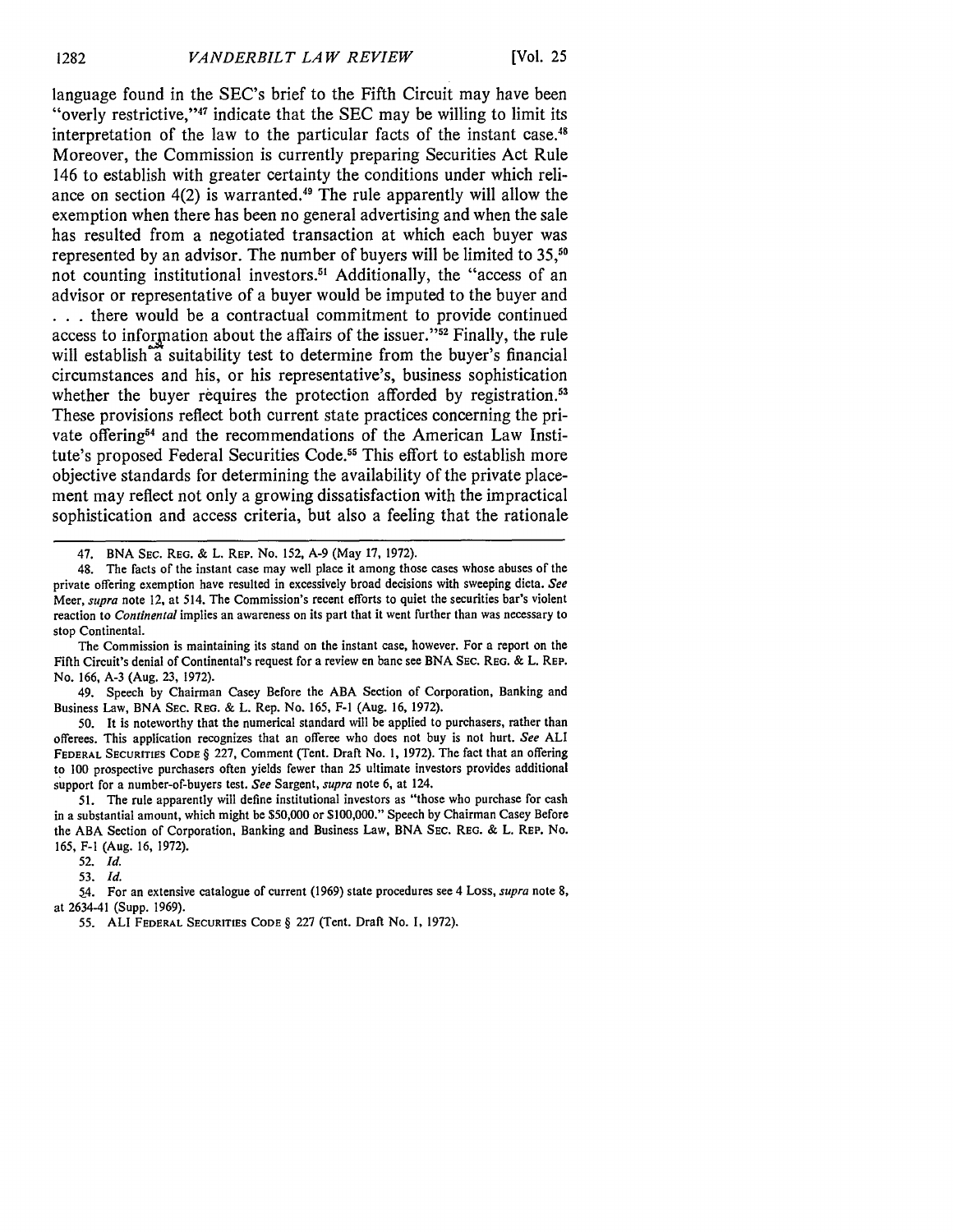underlying the private offering exemption is not that sophisticated and knowledgeable investors do not require the Act's protection, but that the benefits to investors derived from registration do not always justify the attending burdens upon the offeror.55 Noting that "small offerings are simply not worth the time, trouble, and money required for registration,"<sup>57</sup> this view weighs the burdens of registration against the protection it affords and concludes that a numbers test, or other objective standard, may appropriately be applied to this determination.<sup>58</sup> Since an effective registration system can exist only where enforcement and potential liability are predictable,<sup>59</sup> attempts to render the private/public offering distinction more objective are both desirable and necessary. Nevertheless, the continued utility of such subjective criteria as knowledge, sophistication, and access must not be overlooked. If untempered reliance on a prescribed investor profile precludes all but the very wealthy from the class of legitimate private placement offerees, then the lot of the small-business sector currently threatened by the judicial limitations on the section 4(2) exemption will hardly be improved. Furthermore, if a single dispute over contractual access provisions at some indefinite future time could void an otherwise qualified private offering and subject the issuer to numerous personal liability and rescission suits, the registration exemption still might not offer a feasible alternative to the burdens of section 5 compliance. While the proposed rule does not appear to eliminate all subjectivity, the extent to which it offers a dangerously mechanical evaluation of an offering's private nature will be determined only by the construction the courts, the Commission, and the securities bar will give it. The SEC is clearly acting to preclude further decisions like the instant one  $-$  decisions that are intellectually

<sup>56.</sup> Panel Discussion Before the ABA Section on Corporation, Banking and Business Law, **BNA SEC.** REG. & L. REP. No. 167, A-9, -13 (Aug. 30, 1972) (comments by Richard M. Phillips). **57.** *Id.* at A-13.

<sup>58.</sup> Id.<sup>3</sup>The movement toward objective standards in an effort to find some workable solution to the private placement dilemma is evident throughout the investment field. In a memorandum to the Real Estate Advisory Committee, which is evaluating for the SEC what real estate interests qualify as securities under the 1933 Act, the Securities Industry Association has noted the dependency of the small or medium-sized investor on the private offering exemption and has recommended that the burden of proving customer suitability for real estate investment be placed with the customer instead of with the broker or underwriter; the Association would require the investor to be in the 50% tax bracket with a net worth of at least \$50,000, and with commitments to tax shelter investments bearing "a reasonable relationship to his net worth." BNA SEC REG. & L. REP. No. 167, A-18, -20 (Aug. 30, 1972). Similarly, amendments to the regulations controlling real estate syndications proposed by the California Commission of Corporations establish a suitability profile for offerees based on annual income, liquid net worth, and amount invested. BNA **SEC.** REG. & L. REP. No. 162, A-6 (July 26, 1972).

<sup>59.</sup> *See* Speech by Chairman Casey Before the ABA Section of Corporation, Banking and Business Law, BNA SEc. REG. & L. REP. No. 165, F-I, -3 (Aug. 16, 1972).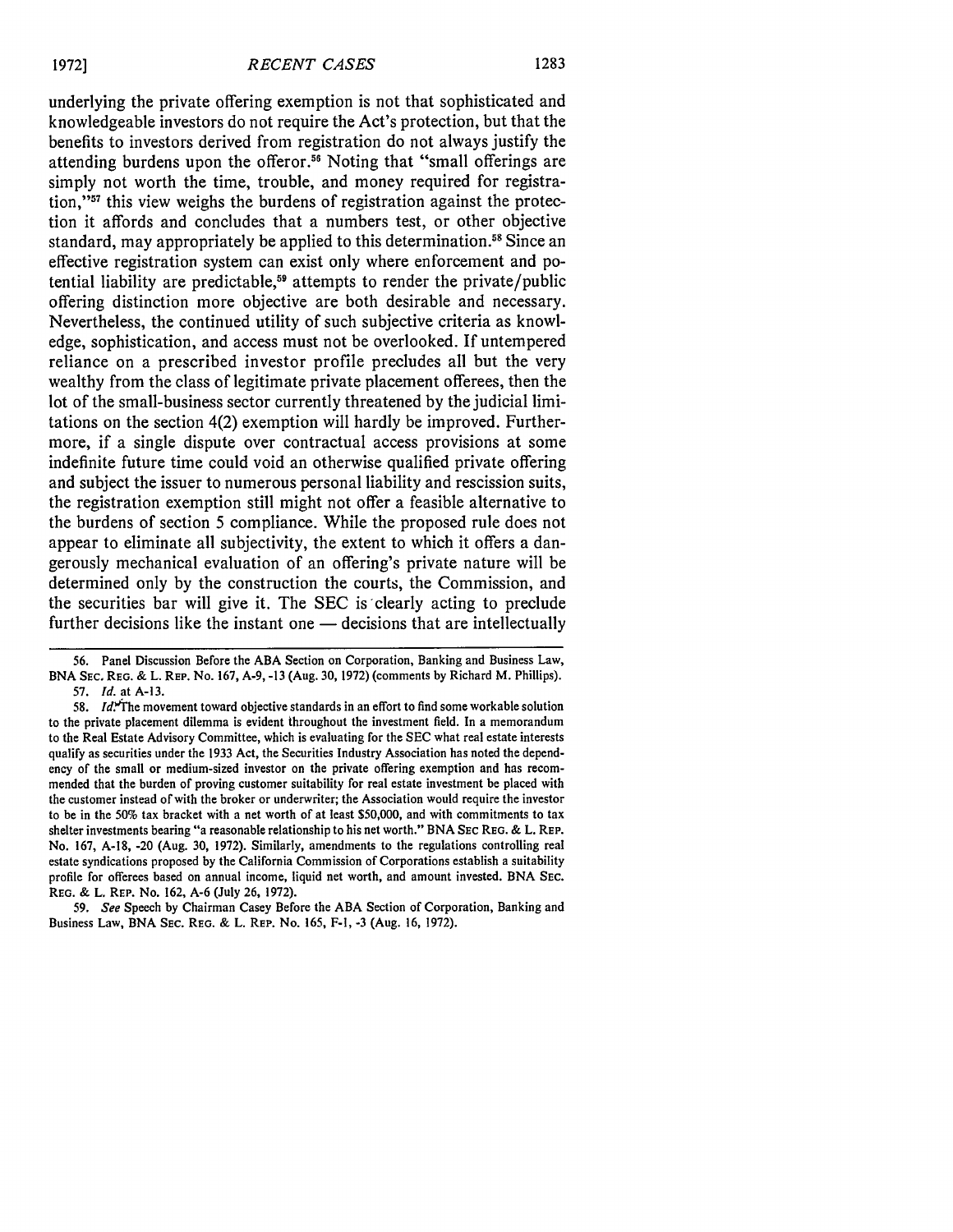and logically sound, but have unreasonable or undesirable practical impact. Although the continued strength of the small-business sector of the economy demands that the approach of the instant case toward the private offering exemption be substantially modified, the Commission must take care to ensure that its remedial efforts do not unwittingly further the attack on section 4(2).

#### **Torts-Joint Tort-feasors-Apportionment of Damages Among Negligent Joint Tort-feasors Based upon Relative Responsibility of Parties**

Plaintiff brought an action for damages against defendant manufacturer, alleging that defendant had negligently caused the death of her husband.' Plaintiff contended that defendant had been negligent in failing to label properly a poisonous insecticide to warn users of potential dangers and in providing no instructions for the proper use of the poison. Defendant filed a third-party complaint<sup>2</sup> against decedent's employer 3 demanding judgment for any recovery that plaintiff might be awarded in the original action.4 Defendant contended that if decedent's death was the result of negligence **by** any party, it was the" 'active and primary negligence'" of the employer rather than defendant's own negligence, if any, which was "'merely passive and secondary.'"<sup>5</sup> Main-

2. Defendant served a third-party summons and complaint pursuant to N.Y. Cv. **PRAC. LAW** § **1007** (McKinney **1963).** For a general discussion of third-party practice (impleader) see F. **JAMES, CIVIL PROCEDURE 505-10 (1965).**

**3.** Defendant also brought a third-party complaint against the fumigating company, McLeod Industrial Fumigators **&** City Exterminators, Inc., but that action was not involved in the appeal.

4. Plaintiff could not have brought an action for negligence against the employer, because New York's workmen's compensation statute abrogated the employer's common-law tort liability. N.Y. **WORKMEN'S ComP. LAW** § **II** (McKinney **1965)** provides in part: "The liability of an employer prescribed **by** the last preceding section shall be exclusive and in place of any other liability whatsoever, to such employee, his personal representatives, husband, parents, dependents or next of kin, or anyone otherwise entitled to recover damages, at common law or otherwise on **account of such** injury or death **...."** N.Y. **WORKMEN'S CoMP. LAW** § **29** (McKinney **1965)** allows the dependents of a deceased employee to bring an action against an allegedly negligent third-party tort-feasor without losing the compensation provided **by** statute. **Cf.** Taylor v. New York Cent. R.R., 294 N.Y. **397, 62 N.E.2d 777** (1945).

**5.** Dole v. Dow Chem. **Co., 282 N.E.2d 288, 290, 331 N.Y.S.2d 382, 385 (1972).** Defendant alleged that the employer was negligent in failing to take proper precautions in fumigating with

**<sup>1.</sup>** Plaintiffs husband, an employee of George Urban Milling Company, died while cleaning his employer's grain storage bin. The bin had been fumigated with methyl bromide, a poisonous and **highly** volatile chemical produced **by** defendant manufacturer, Dow Chemical Company, for use in controlling storage insects and mites.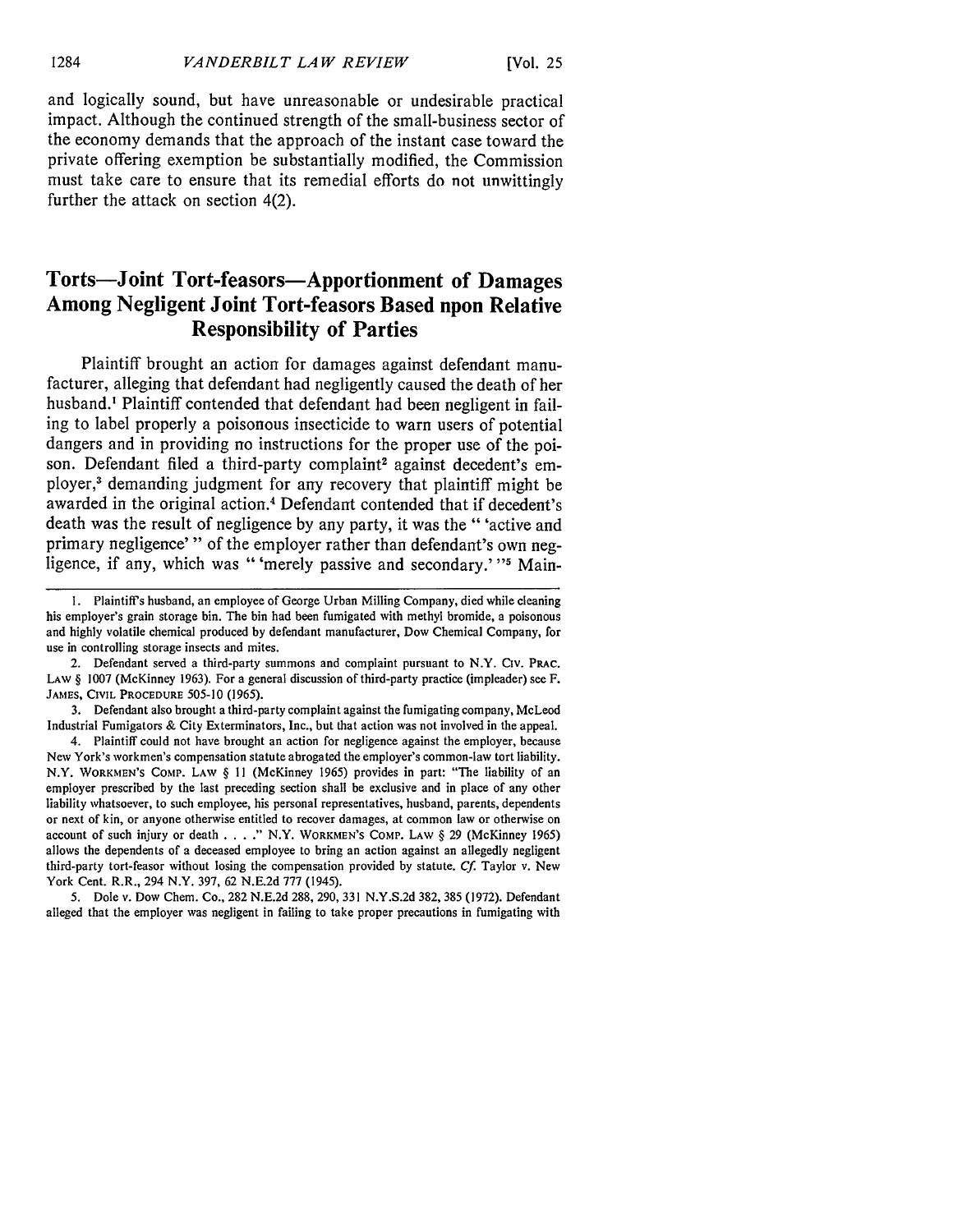**taining** that defendant's own active negligence barred the impleader action under New York law, the employer moved to dismiss the thirdparty complaint. The Supreme Court at Special Term, Erie County, entered an order denying the motion to dismiss. The Supreme Court, Appellate Division, reversed and dismissed the third-party complaint.<sup>6</sup> On appeal to the Court of Appeals, *held,* reversed. **A** defendant in an action for negligence may bring a third-party action against other negligent joint tort-feasors to obtain apportionment of damages based upon the relative responsibility of the parties. *Dole v. Dow Chemical Company,* 30 N.Y.2d 143, 282 N.E.2d 288, 331 N.Y.S.2d 382 (1972).

The contemporary principles of law that govern apportionment of damages among joint tort-feasors<sup>7</sup> can be traced to the English case of *Merryweather v. Nixan*,<sup>8</sup> in which the court denied contribution between tort-feasors against whom a joint judgment for conversion had been rendered. The court in *Merryweather* apparently grounded its decision on the belief that the tort-feasors who had acted intentionally and in concert should not benefit from their own deliberate wrongdoing.9 **A** later English decision sought to confine the "no contribution" rule to cases in which the party seeking redress could be presumed to have known that he was committing an unlawful act.<sup>10</sup> Although a few courts applied the rule against contribution to cases of mere negligence, accident, or mistake,<sup>11</sup> the more accepted English view appears to have been that contribution was allowed in cases of vicarious liability, negligence, or other unintentional breaches of the law.<sup>12</sup> The early American cases

the insecticide, in using untrained personnel to perform the work, in failing to follow instructions on the insecticide container's label and in literature provided **by** defendant, and in failing to test the fumigated premises before allowing employees to re-enter.

6. Dole v. Dow Chem. Co., 35 App. Div. 2d 149, 316 N.Y.S.2d 348 (1970).

7. In its original sense, the term "joint tort-feasors" referred to an intentional concert of action among 2 or more persons. More recently, it has been expanded to include all who are jointly liable for a particular tort, whether their individual actions were concerted, concurrent, or even successive in time. Under this definition, 2 individuals whose separate acts of negligence combine to produce a single, indivisible injury, as in the instant case, are "joint tort-feasors." Leflar, Contribution *and Indemnity Between Tortfeasors,* 81 U. PA. L. REV. 130, 131 n.9 (1932). *See* Knell v. Feltman, 174 F.2d 662, 663 n.l (D.C. Cir. 1949); 1. F. HARPER & F. JAMES, TORTS § 10.1, at 693-94 (1956).

8. 101 Eng. Rep. 1337 (K.B. 1799). For a general discussion of *Merryweather* see Reath, *Contribution Between Persons Jointly Charged for Negligence-Merryweather v. Nixan,* <sup>12</sup>**HARV.** L. REV. 176 (1898); Williams, *The Rule in Merryweather v. Nixan,* 17 L.Q. REV. 293 (1901).

*9. See* W. PROSSER, **TORTS** 305 (4th ed. 1971) [hereinafter cited as PROSSER].

**10.** Adamson v. Jarvis, 130 Eng. Rep. 693, 696 **(C.P.** 1827). The case is discussed in Williams, *supra* note **8,** at 295-96.

*II. See* **J. FLEMING,** THE **LAW OF TORTS 687 (3d** ed. 1965), *citing* The Englishman & The Australia, [1895] P. 212.

12. PROSSER, *supra* note 9, at **306.** In Palmer v. Wick & Pulteneytown S.S. Co., [1894] **A.C. 318,** 324, Lord Chancellor Herschell criticized *Merryweather:* "It is now too late to question that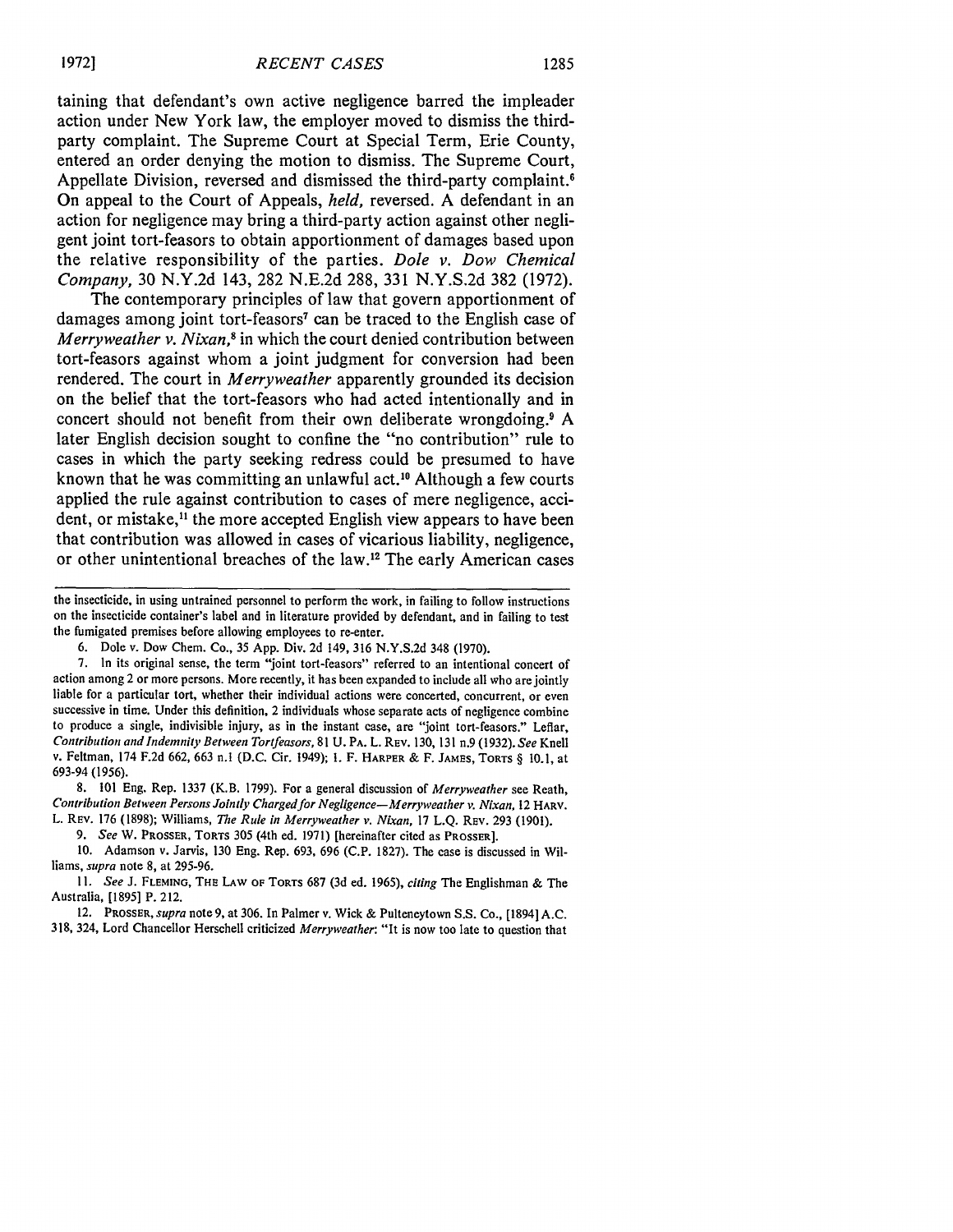also applied the *Merryweather* rule to forbid contribution only between intentional wrongdoers,<sup>13</sup> but later American courts neglected to consider the policy supporting the no-contribution rule;<sup>14</sup> the great majority of American jurisdictions applied the rule to refuse contribution in all cases, even when independent acts of negligence had concurred to produce a single, indivisible injury.<sup>15</sup> The no-contribution rule ultimately became an important element of New York tort law.<sup>16</sup> Application of the rule often produced inequitable results. For example, a single negligent joint tort-feasor might be held liable for all damages caused **by** his negligent co-tort-feasors. For this reason, several commentators suggested that legislative revisions represented the best hope for dislodging the entrenched common-law doctrine and providing contribution among negligent joint tort-feasors.<sup>17</sup> In 1928, the New York legislature modified the common-law bar against contribution **by** enacting section **211** a of the Civil Practice Act,<sup>18</sup> which allows contribution when a joint judgment is awarded against two or more defendants and one defendant pays more than his pro rata share. **By** conditioning the right to contribution upon the plaintiff's election to sue more than one defendant, however, the provision failed to remedy all of the inequities inherent in the common-law rule.<sup>19</sup> Persisting difficulties with the rule against contribu-

decision in this country; but when I am asked to hold it to be part of the law of Scotland, I am bound to say that it does not appear to me to be founded on any principle of justice or equity, or even of public policy, which justified its extension to the jurisprudence of other countries." Great Britain finally abolished the rule against contribution by statute. Law Reform (Married Women and Tortfeasors) Act, 25 & 26 Geo. 5, c. 30,  $\S$  6(1) (1935). For a discussion of the English statute see **G.** WILLIAMS, JOINT TORTS AND CONTRIBUTORY NEGLIGENCE **§§ 28-31** (1951).

13. *See, e.g.,* Bailey v. Bussing, 28 Conn. 453 (1859); Thweatt's Adm'r v. Jones, 22 Va. **(I** Rand.) 328 (1823). *See generally* Reath, *supra* note 8.

14. Prosser attributes this result to the greatly increased availability ofjoinder which allowed tort-feasors who had merely caused the same damage to be joined in one action. These "joint tortfeasors" were mistakenly considered to be the same joint tort-feasors to whom the common-law rule against contribution originally applied. In fact, the original usage of the term "joint tortfeasors" was much narrower, connoting intentional tort-feasors acting in concert. *See* PROSSFR, *supra* note 9, at 306.

*15. Id.*

16. For a discussion of the early cases that adopted the *Merryweather* rule in New York see **NEW** YORK LAW REVISION **COMM'N,** REPORT 716-17 (1936)[hereinafter cited as 1936 REPORT]. Andrews v. Murray, 33 Barb. S.C. 354 (N.Y. 1861), is an early case often cited to sustain the view that negligent tort-feasors cannot secure contribution from each other. 1936 REPORT, *supra,* at 717 n.20.

17. For a discussion of some of these proposed legislative changes see C. GREGORY, LEGISLA-TIVE Loss **DISTRIBUTION** IN NEGLIGENCE ACTIONS 11-45 (1936).

18. Section 211-a is now N.Y. Civ. Prac. Law § 1401 (McKinney 1963).

19. 1936 REPORT, *supra* note 16, at 704. Making the right to contribution depend upon plaintiffs choice of defendants provides fertile ground for collusion between the potential defendants and plaintiff. *See* PROSSER, *supra* note 9, at 307, and cases therein cited.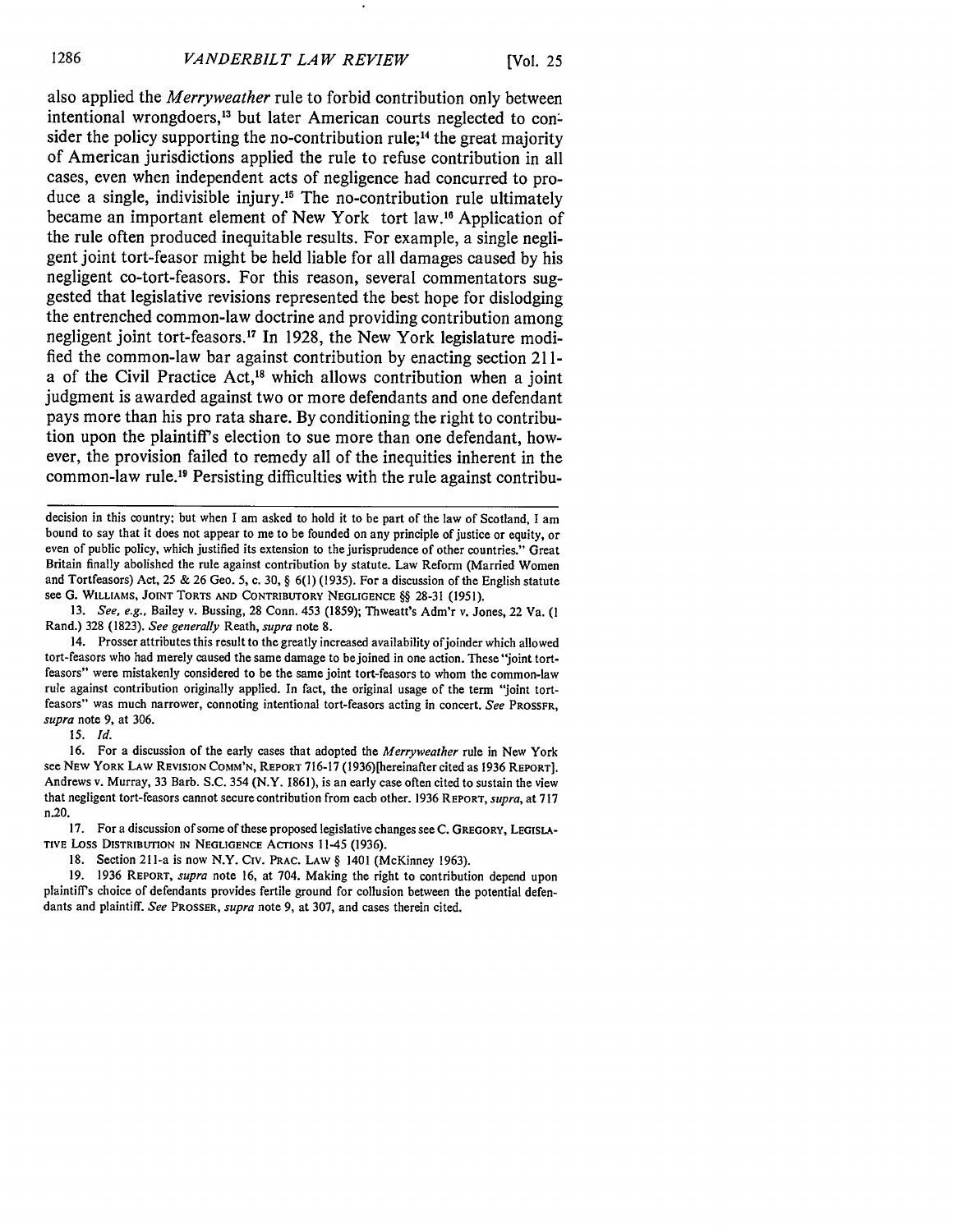tion, even as modified by statute,<sup>20</sup> motivated the New York courts and others to expand the doctrine of indemnity<sup>21</sup> to apply to the recovery of damages among negligent joint tort-feasors. Although the right to indemnity originally developed in the context of express contractual obligations, the right to indemnity between persons liable for a tort generally was classified as quasi contractual in nature. Between joint tortfeasors, the obligation to indemnify was based on the court's notion-influenced **by** equitable considerations-of fairness between the parties.<sup>22</sup> When both joint tort-feasors were negligent but there was a considerable disparity between the degrees of their negligence, the New York courts frequently found an indemnity contract "implied **by** law," imposing upon the more negligent party the obligation to indemnify the less negligent.23 Although other state courts have formulated many tests<sup>24</sup> for determining whether the difference in degrees of negligence between joint tort-feasors warrants an award of indemnity, the "activepassive" negligence test has been the test most commonly relied upon **by** New York courts to determine if a right to indemnity exists.25 **Al**though the evolving indemnity doctrine served to shift the unfair burden of damages in certain instances,<sup>26</sup> the doctrine was applicable only to

20. The statutory right of contribution is limited to cases in which ajoint judgment has been awarded, N.Y. **CIv.** PRAC. LAW § 1401 (McKinney 1963), and has no effect in a situation like that of the instant case, in which a joint tort-feasor has a special defense against the original plaintiff. In the instant case, plaintiff could not sue the grain company for negligence, since the company's common-law tort liability was abrogated by workmen's compensation legislation. As a result, Dow Chemical Company could not sue the grain company for contribution in a third-party action because plaintiff had not obtained a joint judgment against both negligent parties. For a discussion of similar problems see Larson, *A Problem in Contribution: The Tortfeasor With an Individual Defense Against the Injured Party,* 1940 Wis. L. REv. 467; Note, *Contribution Among Joint Tortfeasors When One Tortfeasor Enjoys a Special Defense Against Action by the Injured Party,* 52 CORNELL L.Q. 407 (1967).

21. Indemnity allows one discharging the tort obligation to recover over the whole amount from another joint tort-feasor. Contribution allows a joint tort-feasor discharging the joint obligaton to recover a ratable portion of the total amount from another tort-feasor. *See* Leflar, *supra* note 7, at 130-31. For a more detailed discussion of the development of indemnity in New York see NEw YORK LAW **REVISION COMM'N, REPORT** 38-55 (1952) [hereinafter cited as 1952 REPORT]; Meriam & Thornton, *Indemnity Between Tort-Feasors: An Evolving Doctrine in the New York Court of Appeals,* 25 N.Y.U.L. REV. 845 (1950); Comment, *Indemnity Among Joint Tort-feasors in New York: Active and Passive Negligence and Impleader,* 28 FORDHAM L. REV. 782 (1960).

22. Leflar, *supra* note 7, at 146-47.

*23. See* Putvin v. Buffalo Elec. Co., 5 N.Y.2d 447, 158 N.E.2d 691,186 N.Y.S.2d 15(1958); McFall v. Compagnie Maritime Beige, 304 N.Y. 314, 107 N.E.2d 463 (1952).

24. For a discussion of these various tests see Comment, *The Allocation of Loss Among Joint Tortfeasors,* 41 S. **CAL.** L. REV. 728 (1968).

25. Under the "active-passive" test, the "passive" wrongdoer may obtain indemnity from the "active" wrongdoer. *See, e.g.,* McFall v. Compagnie Maritime Beige, 304 N.Y. 314, 328, 107 N.E.2d 463, 471 (1952). The difficulty lies in distinguishing between "active" and "passive" negligence. *See* 1952 REPORT, *supra* note 21, at 53-55.

26. The secondary, or "passive," wrongdoer had the advantage of being able to implead the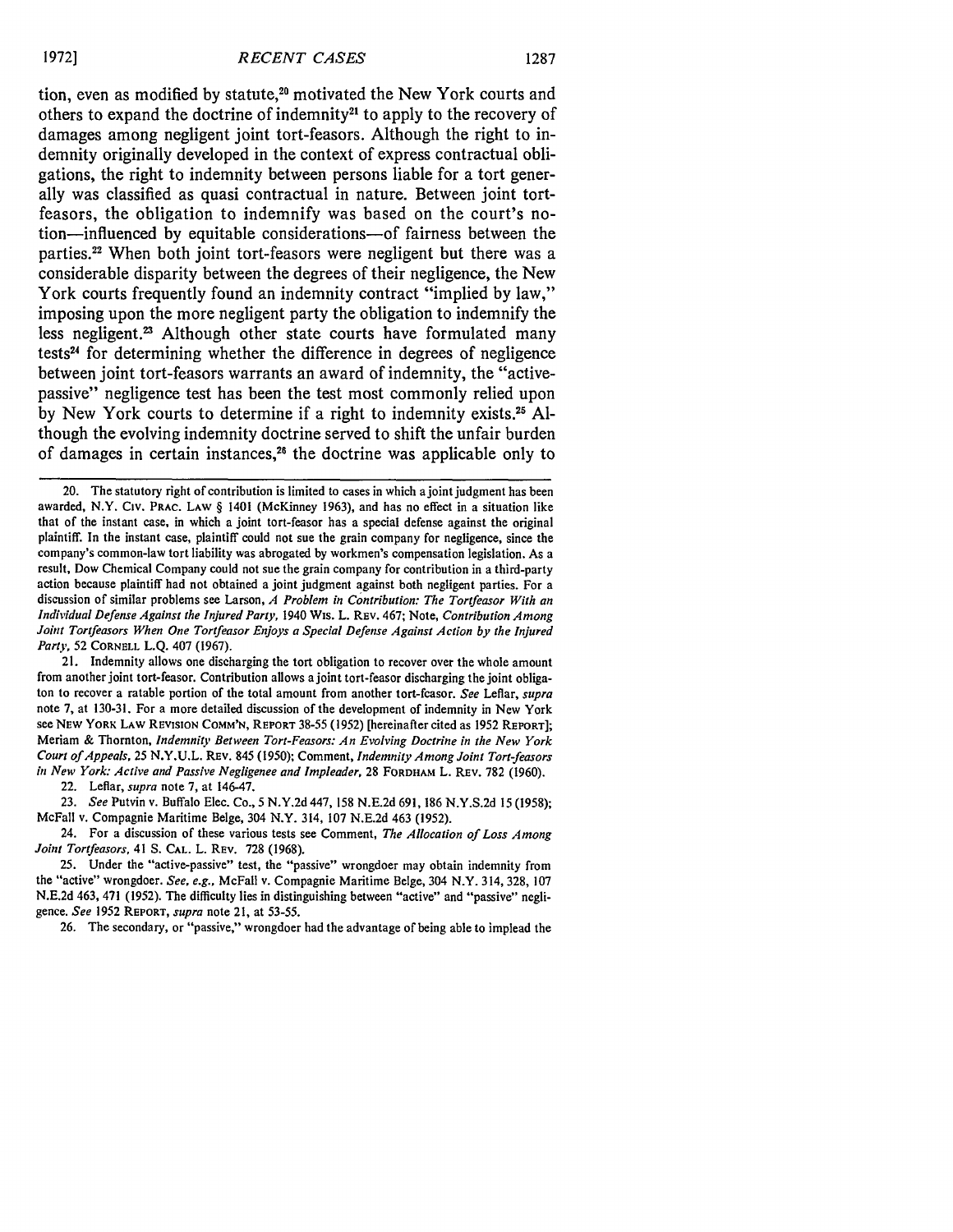instances in which the difference in degree of negligence between tortfeasors was considerable. "Actively negligent" joint tort-feasors or parties who were substantially *in pari delicto* could not meet the standards required in actions for indemnity. Furthermore, unless the parties both were subject to a joint money judgment, the common-law rule prevented the tort-feasors from obtaining contribution.<sup>27</sup> In short, many negligent joint tort-feasors were unable to obtain apportionment of damages through a statutory action for contribution or **by** a common-law action for indemnity.

In the instant case, the court initially noted that the common-law bar to apportionment of damages among joint tort-feasors had been altered both **by** statutory provisions allowing contribution and **by** the judicial decisions permitting indemnity in certain cases of joint negligence. Examining the "active-passive" negligence test for determining indemnity in New York, the court then found that the remedy afforded **by** the application of that test to negligent joint tort-feasors was uncertain, unpredictable, and possibly unfair. The court considered the recent New York indemnity cases and the professional commentaries<sup>28</sup> and observed in both a common theme-dissatisfaction with the "activepassive" test that indicated a movement toward a fairness standard for apportionment. Furthermore, the court discussed the unfair control that a plaintiff exercises, through his ability to choose which tort-feasor to sue, over the adjudication of joint tort responsibility. Recognizing that the method for apportioning damages among tort-feasors would require substantial modification, the court held that a defendant in a negligence action may implead a joint tort-feasor to obtain an apportionment of damages that is based on the relative responsibility of the parties.<sup>29</sup>

27. *See* 1952 REPORT, *supra* note 21, at 38-39. In Price v. Ryan, 255 N.Y. 16, 173 N.E. 907 (1930), the court, construing § 21 1-a of the Civil Practice Act (now N.Y. Civ. PRAC. LAW § 1401 (McKinney 1963)) in light of the no-contribution rule at common law, held that the remedy of contribution was expressly confined to cases in which a money judgment had been obtained against both joint tort-feasors. Additionally, in Fox v. Western N.Y. Motor Lines, Inc., 257 N.Y. 305, 178 N.E. 289 (1931), the court held that a negligent joint tort-feasor seeking contribution could not, pursuant to § 193(2) of the Civil Practice Act (now N.Y. Civ. PRAC. LAW § 1007 (McKinney (1963)), implead a co-tort-feasor not joined **by** the plaintiff as required **by** § 211-a. This had the effect of denying the use of impleader to joint tort-feasors seeking contribution.

28. *See, e.g.,* Leflar, *supra* note **7,** at 159.

29. The court viewed the question of the relative responsibility of the parties as a question of fact, to be determined **by** the jury only if the third-party plaintiff (the original defendant) is found

primary, or "active," wrongdoer pursuant to § 193(2) of the Civil Practice Act. *See* 1952 **REPORT, supra** note 21, at 38-39 & n.7 and cases therein cited. N.Y. **CIV.** PRAC. LAW § 1007 (McKinney 1963), the successor to § 193(2), provides in part: "After the service of his answer, a defendant may proceed against a person not a party who is or may be liable to him for all or part of the plaintiff's claim against him **.... "**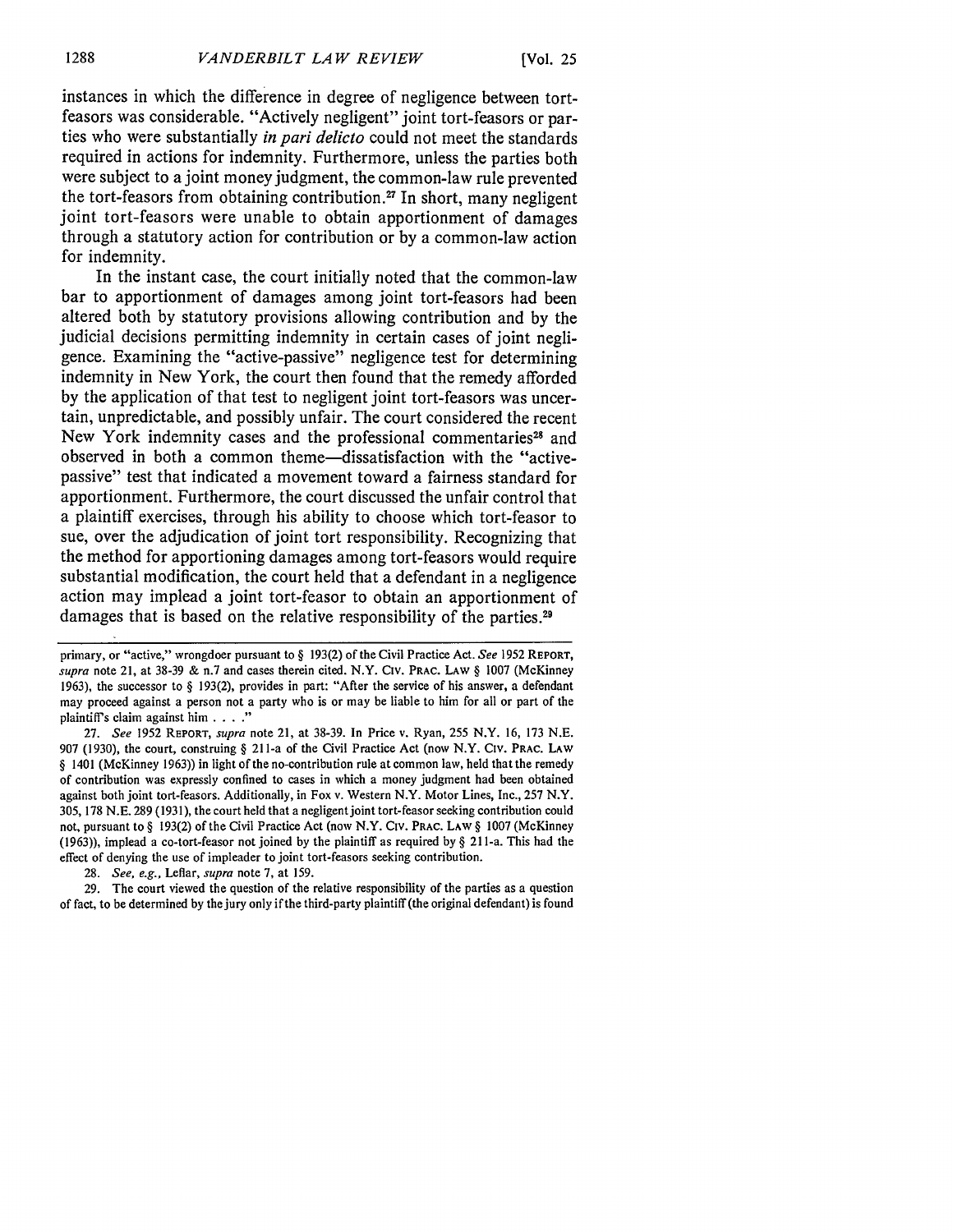The instant case has significantly expanded the New York law relating to negligent joint tort-feasors in two significant respects—the substantive recovery rights and statutory procedural rights of joint tortfeasors. First, the decision of the instant court enlarged recovery rights among joint tort-feasors **by** creating a right to apportionment of damages on the basis of relative culpability. Although it referred to the apportionment formula as one for "partial indemnification,"<sup>30</sup> the court in actuality recognized an unlimited right of contribution among joint tortfeasors **. 3** Secondly, the instant decision liberalized the statutory procedural rights of joint tort-feasors **by** permitting a negligent joint tort-feasor to implead a co-tort-feasor to obtain apportionment of damages. This enlargement of impleader actions will provide, in a single action whenever feasible, a fair apportionment of damages for every negligent joint tort-feasor. The court's action in expanding both the substantive recovery rights and statutory procedural rights, however, is not without precedent in other jurisdictions.<sup>32</sup> Moreover, legal scholars

32. Before the instant decision, 9 American jurisdictions had rejected the no-contribution rule at common law and allowed contribution without legislation. *See, e.g.,* Knell v. Feltman, 174 F.2d 662 (D.C. Cir. 1949); Wiener v. United Airlines, 216 F. Supp. 701 (S.D. Cal. 1962)(concluding that Nevada has abrogated the rule); Hawkeye-Security Ins. Co. v. Lowe Const. Co., 251 Iowa **27,** 99 N.W.2d 421 (1959); Best v. Yerkes, 247 Iowa 800, 77 N.W.2d 23 **(1956);** Quantray v. Wicker, 178 La. 289, 151 So. 208 (1933); Bedell v. Reagan, 159 Me. 292, 192 A.2d 24 (1963); Underwriters at Lloyds v. Smith, 166 Minn. 288, 208 N.W. 13 (1926); Ankeny v. Moffett, 37 Minn. 109, 33 N.W. 320 (1887); Goldman v. Mitchell-Fletcher Co., 292 Pa. 354, 141 A. 231 (1928); Davis v. Broad St. Garage, 191 Tenn. 320, 232 S.W.2d 355 **(1950);** Mitchell v. Raymond, 181 Wis. 591, 195 N.W. **855** (1923); Ellis v. Chicago & N.W. Ry., 167 Wis. 392, 167 N.W. 1048 (1918). In addition, 23 states have passed statutes permitting contribution in some form. PROSSER, *supra* note 9, at 307. A more detailed classification of the jurisdictions can be found in Note, *Adjusting Losses Among Joint Torifeasors in Vehicular Collision Cases,* 68 YALE L.J. 964, 981-82 (1959). The UNIFORM **CONTRIBUTION AMONG** TORTFEASORS Acr (1939 version) was adopted in 9 jurisdictions but was withdrawn in 1955 by the Commissioners on Uniform State Laws after it was amended

negligent. Whether the causes are tried together or separately rests in the court's discretion according to the requirements of fairness. 282 N.E.2d at 294-95, 331 N.Y.S.2d at 391-92.

<sup>30.</sup> *Id.* at 291, 331 N.Y.S.2d at 386.

<sup>31.</sup> The term "partial indemnification" is something of a contradiction in terms, because indemnification commonly refers to full recovery over against a third party. *See* note 21 *supra.* The court clearly had in mind a partial recovery over, or contribution, but avoided using the term "contribution," apparently because of problems peculiar to the instant case. Under the law of contribution as formerly interpreted by the New York courts, Dow Chemical Company could not obtain contribution from the grain company. *See* note 20 *supra.* The court thus escaped a direct confrontation with this prior authority by couching its holding in the language of indemnity. The instant court apparently has sought to avoid a radical departure from past New York cases on contribution by expanding the existing doctrine of common-law indemnity. The resulting terminology, including the novel use of the term "indemnity," may confuse courts following *Dole* and cause them to misconstrue the holding of the case. In a more recent case, the court has characterized the *Dole* holding as the "rule of relative contribution," so that perhaps the confusion over terminology will be clarified. Kelly v. Long Island Lighting Co., 286 N.E.2d 241, 243, 334 N.Y.S.2d 851, 854 (1972).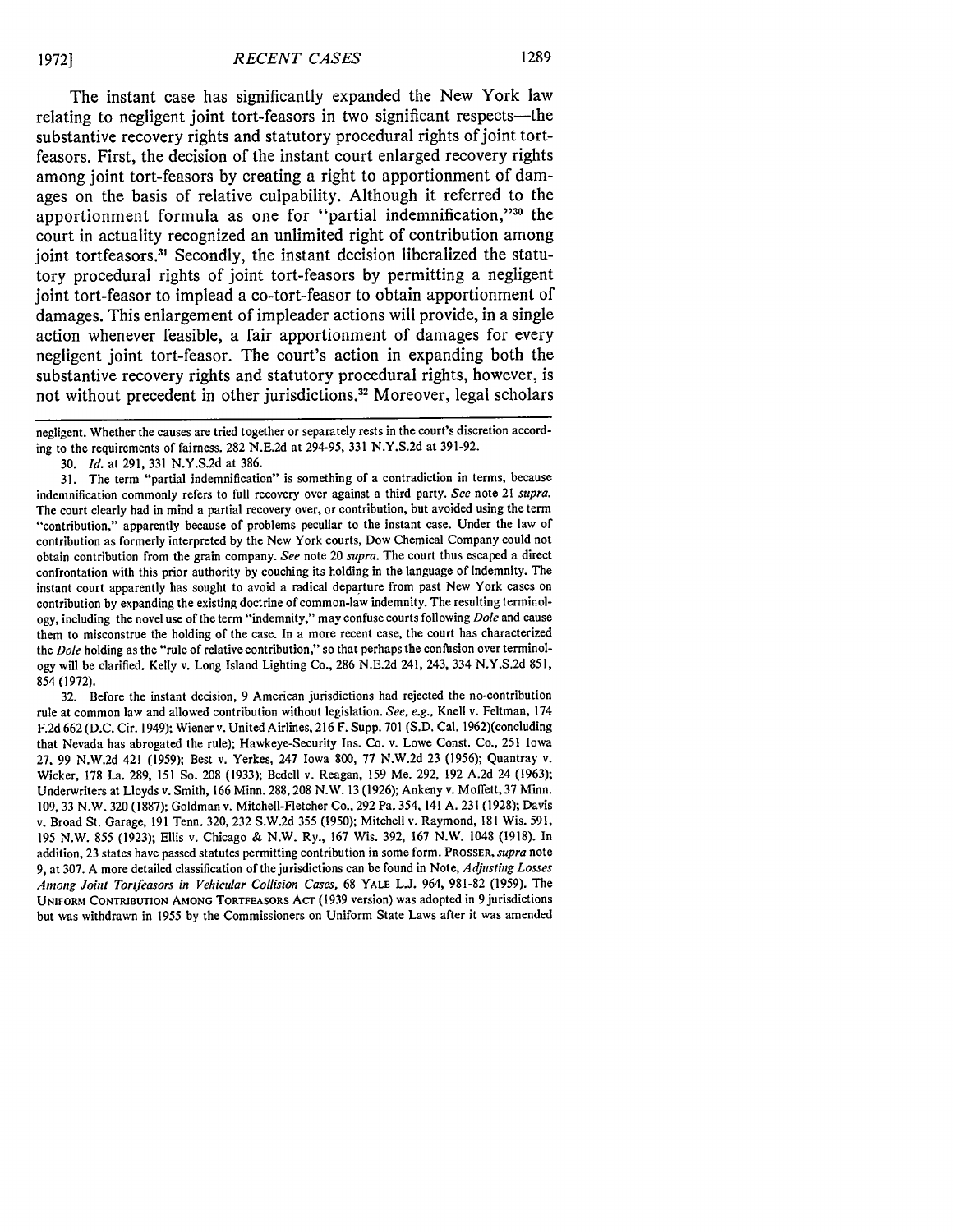have been virtually unanimous in their condemnation of the commonlaw rule against contribution.<sup>33</sup> By rejecting the common-law rule against contribution, the New York Court of Appeals has added a prestigious voice to the mounting trend toward fairer apportionment of damages among negligent joint tort-feasors. The significance of the instant case, however, extends beyond its impact on the law of contribution. **By** adopting as its standard of apportionment the "relative responsibility"<sup>34</sup> of the parties, the court created the equivalent of a comparative negligence action among negligent joint tort-feasors.35 The instant case marks the first instance in which a court, on its own initiative, explicitly has imposed the relative apportionment standard.<sup>36</sup> This action **by** the court raises the question whether the court will proceed one step further to adopt a comparative negligence standard in the traditional single plaintiff-single defendant context, thereby abolishing contributory negligence as a bar to recovery.<sup>37</sup> At least two considerations militate in favor of such a judicial undertaking. First, proceeding from proportional contribution to comparative negligence in the traditional plaintiff-defendant setting would be logically consistent.38 The rule against contribution and the doctrine of contributory negligence are both vestiges of the punitive, all-or-nothing tort principles that prevailed in the early common law.39 Proportional contribution and comparative negligence represent complementary means of attacking the harshness of common-law apportionment, because both rest upon a single

34. 282 N.E.2d at 295, 331 N.Y.S.2d at 392.

35. Most jurisdictions that allow contribution apportion damages equally among joint tortfeasors, regardless of their relative degrees of culpability. PROSSER, *supra* note 9, at 310.

36. *See id.* at 310 & n.87; Note, *supra* note 32, App. I(A).

37. For a general discussion of comparative negligence see PROSSER, *supra* note 9, at 433- 39; Prosser, Comparative *Negligence, 51* MICH. L. REv. 465 (1953).

38. **Cf.** James, Kalven, Keeton, Leflar, Malone & Wade, *Comments on Maki v. Frelk-Comparative v. Contributory Negligence: Should the* **Court** or Legislature Decide?, 21 **VAND.** L. REV. 889, 921 (1968) (Comment of Robert A. Leflar)[the entire work is hereinafter cited as *Comments].*

39. Several authorities have noted the close relationship between the no-contribution rule and contributory negligence. Professor Leflar views both as manifestations of the law's unwillingness to aid persons whose conduct does not conform to legal standards. Leflar, *supra* note 7, at **130-31.** Dean Wade contends that the principal explanation of both can be traced to the nocompromise, all-or-nothing approach of the common law. *Comments, supra* note 38, at 940-42 (Comment of John W. Wade). *See also* K. LLEWELLYN, THE BRAMBLE **BUSH** 143 **(1960).**

extensively in several states. A new version of the Act, proposed in **1955,** has been adopted in 4 states. PROSSER, *supra* at **307** n.63.

<sup>33.</sup> *See, e.g.,* Bohlen, *Contribution and Indemnity Between Tortfeasors,* 21 **CORNELL** L.Q. **552** (1936); Leflar, *supra* note 7. For an original defense of the no-contribution rule see James, *Contribution Among Joint Tortfeasors: A Pragmatic Criticism,* 54 HARV. L. REV. 1156 (1941). *Contra,* **Gregory,** *Contribution Among Joint Tortfeasors: A Defense,* 54 HARV. L. REv. 1170 (1941).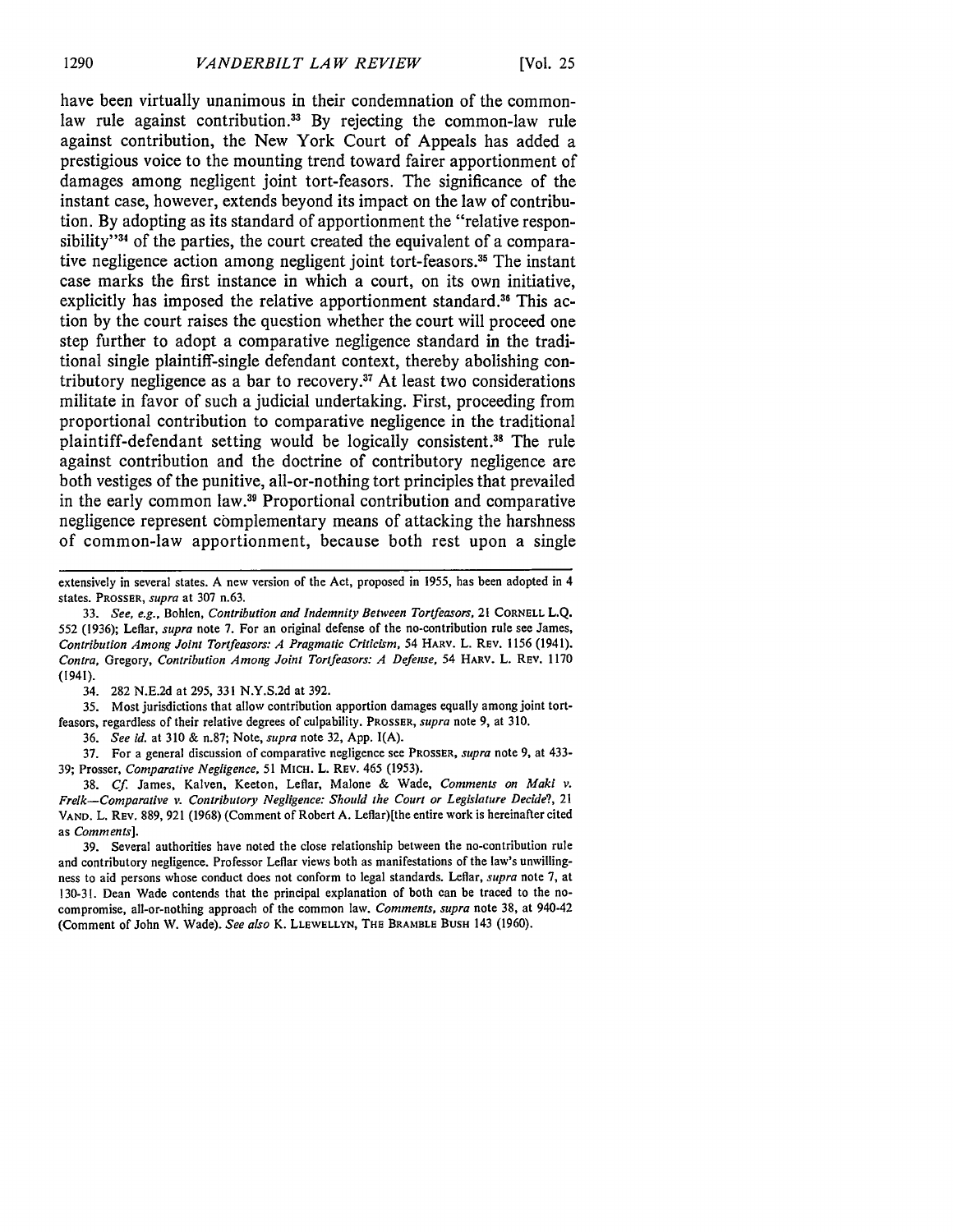principle-that fairness requires apportionment of damages on the basis of the relative culpability of the parties.<sup>40</sup> Secondly, the instant court's willingness to overturn an established body of judge-made law, rather than defer to the legislature,<sup>41</sup> suggests the likelihood of further judicial action to reduce reliance upon the doctrine of contributory negligence. This argument, however, must be balanced against the fact that no court to date has been willing to adopt the comparative negligence standard in the absence of legislative action.42 No compelling reason appears to preclude judicial modifications of the contributory negligence rule, however, for it was the courts themselves—and not the legislatures—that formulated the rule originally.<sup>43</sup> The New York Court of Appeals' concern in the instant case for implementing certain "'relevant tort goals' " 4-deterrence, equitable loss sharing **by** all wrongdoers, effective loss distribution throughout society, and rapid compensation<sup>45</sup>—and its overall concern for fairness to the parties may lead the court to correct the unfairness inherent in contributory negligence, which places upon one party the entire burden of loss for which two are responsible.<sup>46</sup> At the very least, the court in the instant case has laid the

42. In 1962 the Illinois Supreme Court asked the Appellate Court for an opinion on whether adoption of comparative negligence was desirable. After receiving an affirmative answer, Maki v. Frelk, 85 III. App. 2d 439, 229 N.E.2d 284 (1967), the Supreme Court decided that the matter should be left to the legislature. Maki v. Frelk, 40 Ill. 2d 193, 239 N.E.2d 445 (1968); *accord,* Bissen v. Fujii, **51** Hawaii 636, 466 P.2d 429 (1970); Vincent v. Pabst Brewing Co., 47 Wis. 2d 120, 177 N.W.2d 513 (1970). For a discussion of *Maki v. Frelk* see PROSSER, *supra* note 9, at 434-35; *Comments, supra* note **38.**

43. PROSSER, *supra* note 9, at 434. *See generally Comments, supra* note 38; Keeton, *supra* note 41.

44. 282 N.E.2d at 293, 331 N.Y.S.2d at 389; *see* Comment, *supra* note 24.

45. For a general discussion of modern tort goals and their relation to contribution see Comment, *Contribution and Indemnity in California,* 57 **CALIF.** L. REV. 490 (1969).

<sup>40.</sup> For further discussion of the relationship between contribution and comparative negligence see **C.** GREGORY, *supra* note 17, at 49-55.

<sup>41.</sup> A bill providing a general right of contribution based on common liability was recommended for passage to the legislature by the New York Law Revision Commission on several occasions, beginning in 1936. The bill was never enacted. 1952 REPORT, *supra* note 21, at 27. Insurance companies have vigorously opposed the passage of contribution statutes in other states, PROSSER, *supra* note 9, at 307, and opposition to comparative negligence legislation has come from the liability insurance companies and from the "habitual defendants." *Id.* at 438. For an explanation of the factors inhibiting legislative approval of legal reform measures generally see Comments, *supra* note 38, at 928-29 (Comment of Robert A. Leflar). For an interesting discussion of the relative roles of the judiciary and the legislature in reforming tort law see Keeton, Creative Continuity *in the Law of Torts,* 75 HARV. L. REV. 463 (1962). Professor Keeton's lift of relevant factors that determine whether a given area is appropriate for judicial law reform indicates that the areas of contribution among joint tort-feasors and comparative negligence are highly suitable for creative judicial decisions. *Id.* at 506-08. *See generally Comments, supra* note 38.

<sup>46.</sup> *See* PROSSER, *supra* note 9, at 453.